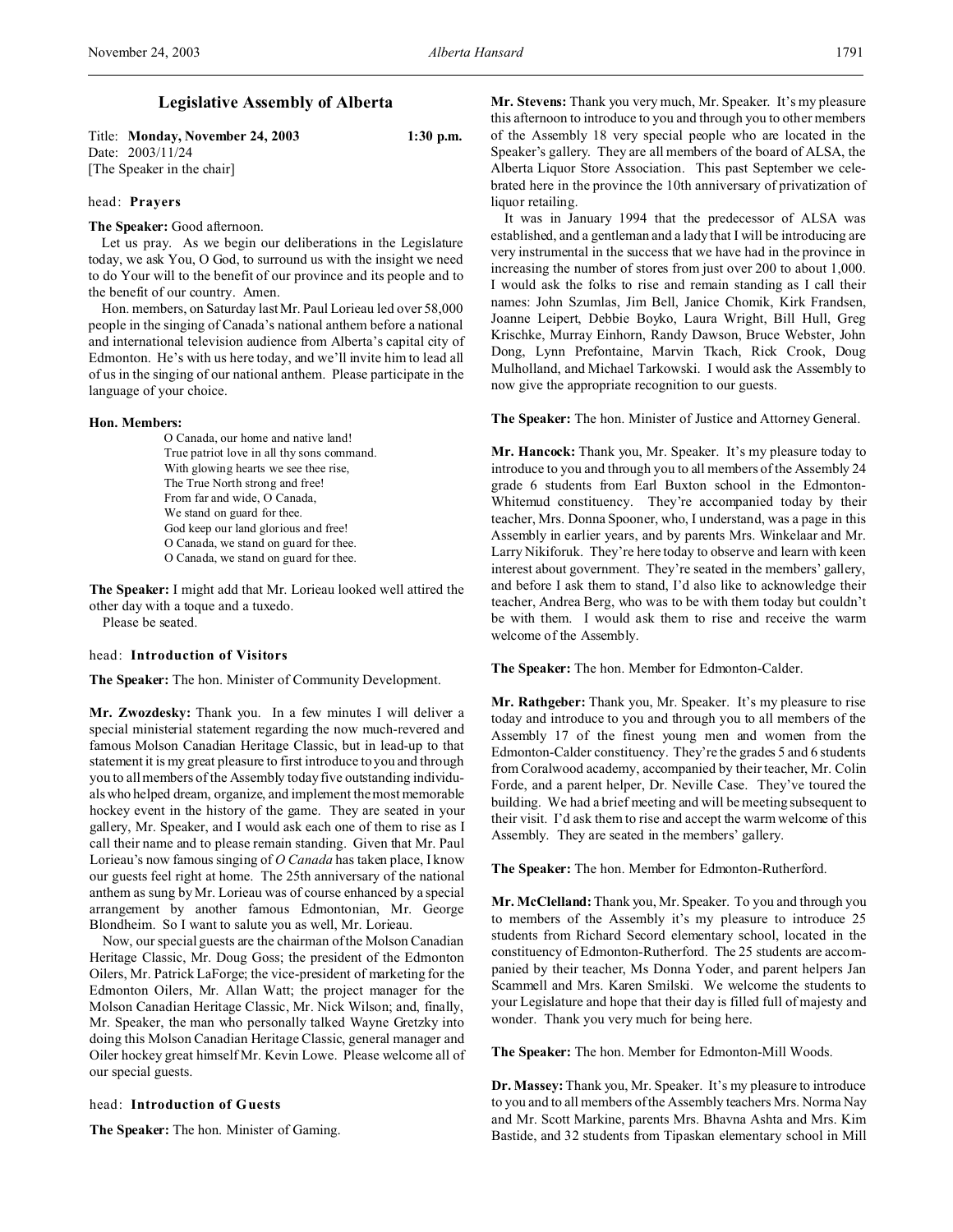Woods. With your permission I'd ask them to stand and receive the warm welcome of the Assembly.

*1:40*

**The Speaker:** The hon. Member for Drayton Valley-Calmar.

**Rev. Abbott:** Thank you, Mr. Speaker. A little bit later, around 2 o'clock, a school group will be joining us. There are 14 students as well as their teacher, Corey Collwell. They're coming from Breton high school. They're touring our building right now, so I hope that all the MLAs will give them a big wave when they come in in a few minutes.

Thank you.

**The Speaker:** The hon. Member for Calgary-West.

**Ms Kryczka:** Thank you, Mr. Speaker. I am very pleased today to introduce to you and through you to members of this Assembly 17 students. I know that they're not in the members' gallery. They may be on their way up to the public gallery. We just had our pictures taken. Anyway, we have 17 students visiting from the Calgary Waldorf school, and with them is teacher Tonia Schmordok and also parents Mrs. Robin McLeod and Mr. Teodor Stafie. Students, if you are in the public gallery, please rise, and I would like the Assembly to give them the traditional warm welcome.

**The Speaker:** The hon. Member for Edmonton-Gold Bar.

**Mr. MacDonald:** Thank you, Mr. Speaker. It's a pleasure to introduce to you and through you to all hon. members of this Assembly Ms Bernadette Vermaas. She is a recent recipient of the Carnegie Hero Fund Commission bronze medal for bravery. She is a resident of Edmonton-Gold Bar and works downtown on Jasper Avenue in her own hair salon, and I would ask her now to please rise – she's in the public gallery – and receive the traditional warm welcome of this Assembly.

Thank you.

**The Speaker:** The hon. Member for Edmonton-Riverview.

**Dr. Taft:** Thank you, Mr. Speaker. I have two sets of introductions today. The first is Mr. Gerald Zagrosh, who is the founder of the Pain Elimination and Tissue Regeneration Clinic, which uses electric stimulation to treat pain. He's in the public gallery, and I ask him to rise. He has brought with him some of his clients who have benefited from his treatment: Mr. Walter Romaniuk, Mr. William Fleming, Ms Joan Robinson, Mr. Craig Maslin, and Mrs. Shaylee Maslin. Please give them a warm welcome.

I am also pleased to introduce students from Parkview school. I'm not sure if they're in the gallery or on tour right now. They are 37 of the very, very finest young citizens of Alberta. They are accompanied by their teachers, Miss Laurie Ewald and Mrs. Aydan Kudrinko, and by parents Lori Chomyk, Reg Kozoway, and Kelly Woodward. Please give them all a warm welcome, and if they're here, would they please rise.

## head: **Ministerial Statements**

**The Speaker:** The hon. Minister of Community Development.

#### **Molson Canadian Heritage Classic**

**Mr. Zwozdesky:** Thank you, Mr. Speaker. As minister responsible for sports and volunteerism and as a former hockey player and coach and manager myself I am extremely excited to rise today to recognize a truly remarkable and historic event for our city, our province, our country, and, of course, for the entire National Hockey League which occurred so very successfully this past weekend.

Every winter on any day in any corner of our province enthusiasts young and old strap on their skates and take to their local pond, their local outdoor rink or arena to enjoy a game of hockey. Whether the ice is large or small, whether the players are just learning to skate or are already seasoned professionals, the game of hockey has become an important part of who we are and how we see ourselves as Albertans and Canadians.

Last Saturday our love of hockey was on display for the entire world to see. Mr. Speaker, nearly 60,000 cheering fans braved the cold to take part in the Molson Canadian Heritage Classic, a celebration of hockey's past and present and, if the fans were any indication, a sign of even greater things to come. The game brought together Edmonton Oilers alumni and Montreal Canadiens alumni teams as well as current Oilers and Canadiens in a spectacular display of skill and dedication and a return to the roots of the great game of hockey.

We were also treated to outstanding entertainment as presented and performed byEdmonton'sown George Blondheim and Canada's great rocker Tom Cochrane as well as a very special performance by Paulina Gretzky and the already mentioned special rendition of *O Canada* by Paul Lorieau. All of Edmonton and area were caught up with the celebrations, the hosting events, and the incredible displays commemorating this classic event, which yielded an economic impact of about \$25 million and a spiritual impact of memories that cannot be measured that surpass everything.

Mr. Speaker, the amount of work that went into these events and in the preparation of Commonwealth Stadium for the game is immense, and I would again like to salute our special guests in the gallery – Doug Goss, chairman of the Molson Canadian Heritage Classic; Patrick LaForge, president of the Edmonton Oilers; Kevin Lowe, general manager of the Edmonton Oilers; Allan Watt, vicepresident of marketing for the Edmonton Oilers; Nick Wilson, project manager for the Heritage Classic; Don Metz, director of broadcasting for the Oilers – all the other broadcasters, sponsors, players, coaches, trainers, ice makers, entertainers, spectators, and fans who tuned in from around the world, and of course the fabulous team of volunteers for bringing a vision of this magnitude into reality. Our city has much to be proud of, and the success of this game has truly elevated Edmonton's reputation as the City of Champions. Despite the cold, there was an unbelievable spirit in the air thanks to the enthusiasm of our city and those visitors from around the world who came to take part.

In closing, I want to also thank the ministers of Gaming and Economic Development for contributing to this incredible event, and I would now invite all members of this Assembly to join me in congratulating our special guests once again and everyone who was involved in putting on the most incredible hockey memory in our history.

We love hockey. We love Edmonton. We love Alberta. Thank you, all.

**The Speaker:** The hon. Member for Edmonton-Glengarry.

**Mr. Bonner:** Thank you, Mr. Speaker. Last week the hockey world focused on Edmonton. As temperatures plummeted in the days leading up to the Molson Canadian Heritage Classic, the buzz and excitement in the city continued to grow. Despite the cold, fans couldn't wait for another opportunity to watch Wayne Gretzky, Guy Lafleur, and a host of other stars from the past participate in the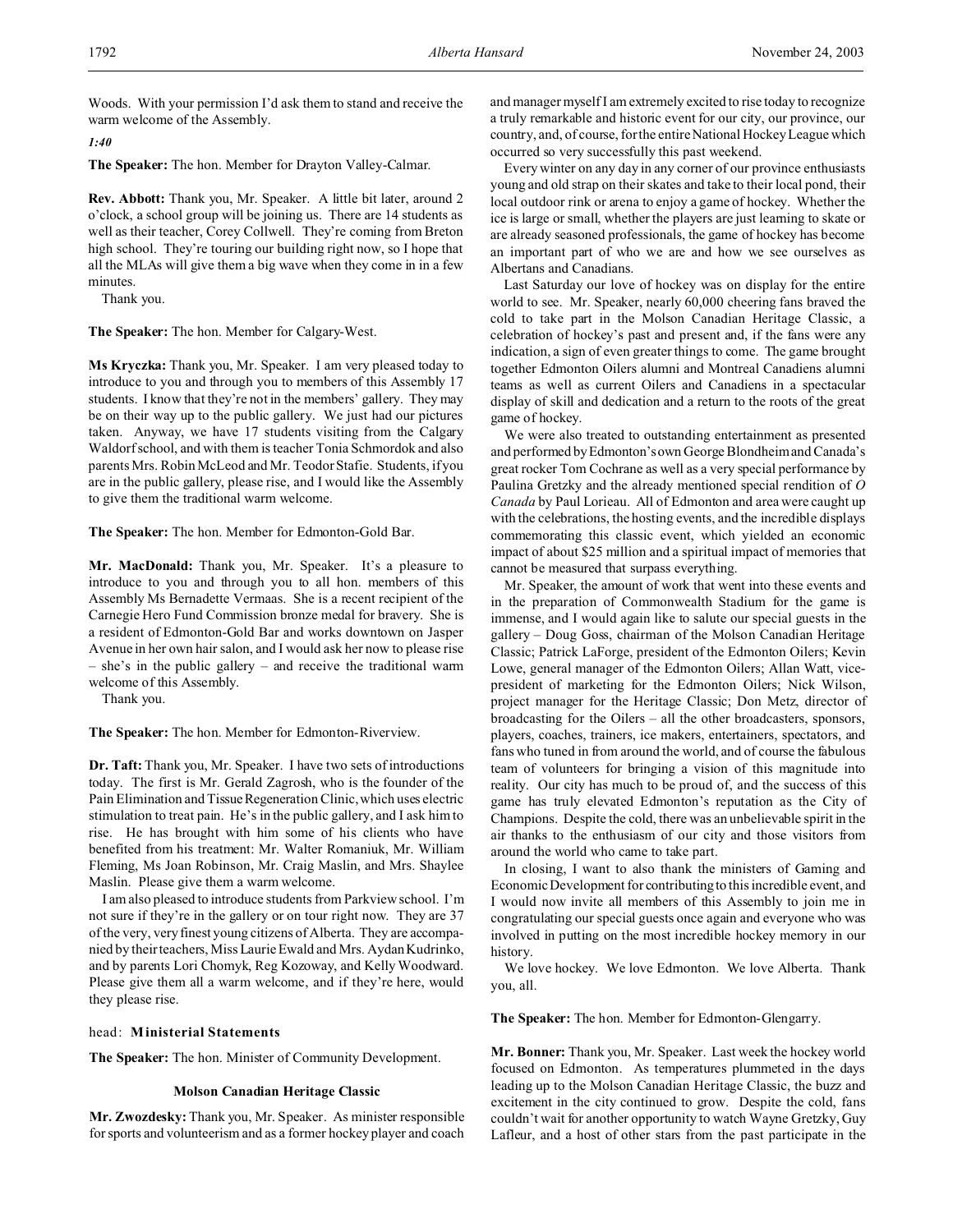Over 57,000 fans crowded Commonwealth Stadium for hours in frigid temperatures to watch the games. In the megastars game they were treated to heroes from the past wearing toques and scraping the ice between periods. The smiles radiating from the benches were a clear indication of their enthusiasm and enjoyment. After this game fans were treated to another hard-fought and entertaining game between the current editions of the Oilers and the Canadiens.

As Canadians we have always prided ourselves on our durability when playing the game. Games of hockey continue to be played everywhere in Canada: on ponds, on the backyard rinks, on community rinks, and in arenas. Players of all ages have assembled to play and enjoy the game.

Mr. Speaker, there are many to be thanked for having a vision and for putting this great event together through their thousands of hours of hard work. The executive and staff of the Edmonton Oilers have put their heart and soul into the Molson Canadian Heritage Classic. The Oilers organization is never offside. They are Edmonton's pride. The city of Edmonton has proven that inclement weather did not deter their pride and support for this unique event. This event has raised Edmonton's reputation as a great hockey town, and the fans in a true Canadian spirit came through when the going got tough.

To the Oilers, the city of Edmonton, and all others involved in the organizing and planning of this great event, thank you for the memories.

## head: **Oral Question Period**

## **Access to Crown Land**

**Dr. Nicol:** Mr. Speaker, last spring the Alberta government allocated over \$6 million to find a solution to the conflict between First Nations communities and the non First Nations contractors in the Slave Lake area. This conflict had resulted in roadblocks on Crown land used by the oil industry. My first question is to the Minister of Sustainable Resource Development. What did your department do with its portion of the \$6 million in trying to solve this problem?

**Mr. Cardinal:** Mr. Speaker, you know, the \$6 million is, of course, a partial solution to the challenges we had in dealing with that particular issue. It's a very challenging issue. Each ministry that had the allocation, of course, had the opportunity to administer those dollars based on how the department operates and how they intend to administer the dollars to increase consultation between the First Nations, industry, and the oilfield contractors. To discuss the administrative process in this Assembly I don't believe is the answer.

The other part that the hon. leader should always remember also is that we are talking about First Nations, which is the jurisdiction of their cousins in Ottawa. What did they do?

*1:50*

**The Speaker:** The hon. leader.

**Dr. Nicol:** Thank you, Mr. Speaker. To the minister of aboriginal affairs: why didn't you work with the federal government to get a clarification of the meaning of access to and the use of Crown land that First Nations have under their treaty rights?

**Ms Calahasen:** Well, Mr. Speaker, first of all, how does he know that I'm not working with the federal government? How does he know that? I would like to put it here that we are working with the federal government on a number of initiatives.

The second issue is the access issue. The natural resources transfer agreement, which was signed in the 1930s, gives the government of Alberta the right to manage the land. It is very important to make sure that we continue to do that but take into consideration, Mr. Speaker, the aboriginal and treaty rights of First Nations, and that's exactly what we've been doing on this consultation initiative. It takes a long time to be able to get to that point. However, it is very important, no matter what we do, that we continue to work with all the groups that are involved in this whole process.

**Dr. Nicol:** My final question, again to the minister of aboriginal affairs: what did you do to remove the reason that these roadblocks came into place in the first place? In other words, how have you worked with the First Nations communities to get their understanding of their role?

**Ms Calahasen:** Well, Mr. Speaker, first of all, we have a number of people who have been employed through Aboriginal Affairs and Northern Development to work on the consultation initiative. That's one component that we've been working on with the various First Nations, asking them to come to the table to be able to deal with this issue.

Secondly, I as the Minister of Aboriginal Affairs and Northern Development have been working with the First Nations to ensure that they are aware of what we've been doing. I've been going around the province on a continual basis, talking about what needed to be done, how we could do that, and requesting the involvement of the First Nations so that we can take care of their concerns relative to the aboriginal and treaty rights. It's very important and very key, no matter what we do, that we continue to do that, because this province – this province – really has a beautiful relationship with First Nations.

### **Industrial Development in Protected Areas**

**Dr. Nicol:** Last week Tempest Resources received approval to drill two gas wells near the Ministik bird sanctuary. This sanctuary is one of North America's largest migratory havens for waterfowl, and it also supports populations of moose, white-tailed deer, elk, and lynx. To the Minister of Community Development: what is the point of natural places legislation if it won't protect areas like the Ministik sanctuary from industrial development?

**Mr. Zwozdesky:** Well, Mr. Speaker, we have a number of specially protected areas in this province, as members here will know, and for many of them we have management plans. I think we have about 18 on the go right now. On the particular issue that he's raising right now, if there is some violation that has occurred that he's aware of and he wants to forward that to me, I'd be happy to look into it and see to it that that issue is resolved as quickly as possible. To my knowledge there haven't been any violations in that area to date.

**Dr. Nicol:** Again to the same minister: will the minister ensure that there will be no further industrial projects affecting the Ministik bird sanctuary?

**Mr. Zwozdesky:** Well, Mr. Speaker, I can assure you that there is a protected area. There are rules that govern that protected area within the boundaries of that protected area. If he's talking about something outside that boundary, then maybe he should make that a little clearer. I can assure you that to my knowledge there's nothing that's actually happened in the sanctuary, the protected area itself.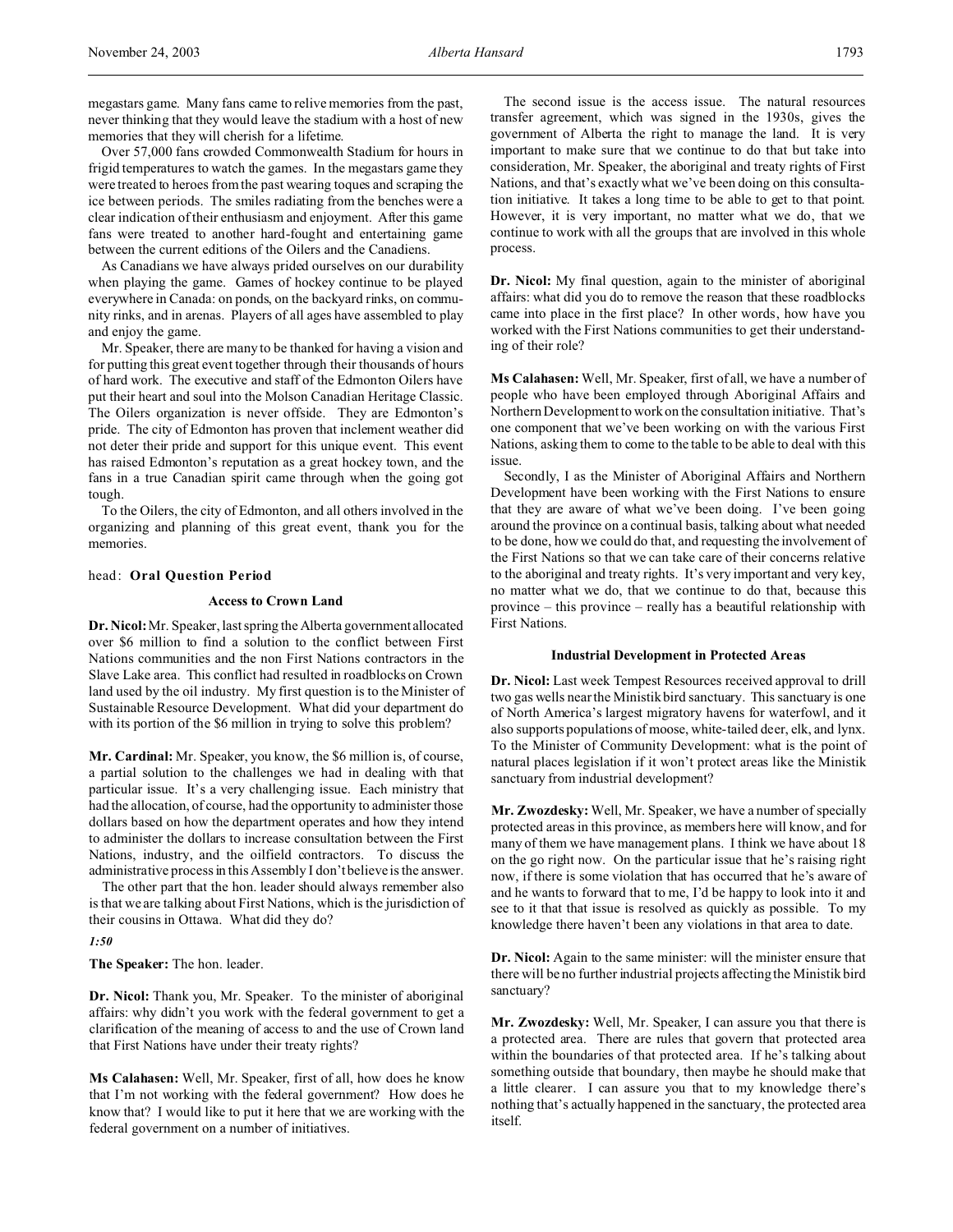**Dr. Nicol:** Again to the same minister: will the minister ensure that there are no more industrial projects in any of Alberta's special places?

**Mr. Zwozdesky:** Mr. Speaker, we have a comprehensive list of existing lease dispositions in some areas, and when the protected areas program was brought in, it was made very clear that we would do everything we can to honour existing commitments, be they to leaseholders or trappers or guides or outfitters or whatever have you. We worked very hard through the public consultation process to ensure that those particular policies and guidelines were followed, and I can assure the hon. member that we will continue to protect those areas within the guidelines that have been set down, approved, and been through the public consultation process.

**The Speaker:** Third Official Opposition main question. The hon. Member for Edmonton-Mill Woods.

## **Class Sizes**

**Dr. Massey:**Thank you, Mr. Speaker. Chronic underfunding of our schools has resulted in the average kindergarten class in Calgary public being five students above the average recommended by the Learning Commission. In Edmonton public almost three-quarters of the K to 3 children sit in similar overcrowded classrooms. My questions are to the Minister of Learning. Given that the limited restoration money announced last week falls far short of the \$140 million boards needed just to keep even, when will there be relief for these overcrowded five year olds?

**The Speaker:** The hon. minister.

**Dr. Oberg:**Thank you very much, Mr. Speaker. There are a couple of issues to that question that I will address. First of all, the hon. member is talking about kindergarten to grade 3 at a level of 22 students, and I think that number really needs to be reinforced. The Learning Commission has indeed recommended 17, and we are looking at how we can bring those numbers down.

The other key component though – he mentioned \$140 million. Mr. Speaker, one of the tasks that the Learning Commission had was to take a look at the financing of education, and what they came back with was not a \$140 million shortfall. Indeed, what they actually said was that there was a \$19.8 million shortfall due to the inflationary pressures over two years. They also said that there was about a \$23 million shortfall in money that was not necessarily allocated but in money that was budgeted to be allocated, and they felt that it should be speeded up. There were also issues with the grade 10 CEU credits.

Mr. Speaker, each and every one of those was reallocated as of last week, as the hon. member knows. So I do take a little bit of exception when people are all of a sudden calling \$60 million a mere pittance.

**Dr. Massey:** My question is again to the same minister. Given that even with their share of the restoration money announced last week Calgary public will be short at least \$80 million, how will they be able to even look at the class size targets in the commission's report?

**Dr. Oberg:** Well, Mr. Speaker, today there was a press release put out by the Calgary public school system. That press release said that they have balanced their budget for last year, which is indeed good news. They roughly had a surplus of about .25 percent, I believe. In the upcoming year as their amount of dollars is actually known,

is actually discovered and found out in the upcoming budget, Calgary public will work and, I'm sure, will do the best job they can for the students of Alberta. They're an excellent school system and will continue to be an excellent school system.

**The Speaker:** The hon. member.

**Dr. Massey:** Thank you. Again to the same minister: given that it's now nearly two months since the Learning Commission reported, when can parents expect to see a plan to implement class size reductions in this province?

**Dr. Oberg:** Well, Mr. Speaker, one of the prerequisites of the Learning Commission was that there be no interference from myself, no interference from my own department, that it be a completely objective report. It took the Learning Commission around 15 or 16 months to go through everything around the province. We have just received that, as the hon. member has stated. We have our processes that it will be going through, and we are on-line for the date that I initially suggested, which is the first part of December. We are on course; we are on-line for that. All things going in the right direction, we will be making an announcement the first part of December.

**The Speaker:** The hon. Member for Edmonton-Highlands, followed by the hon. Member for Little Bow.

### **Mature Animal Market Transition Program**

**Mr. Mason:** Thank you very much, Mr. Speaker. This morning at long last the minister of agriculture announced compensation for mature cows and bulls, whose worth has plummeted to cents on the dollar since the discovery of a single BSE case last May. While it's a bit more generous than the federal program announced last Friday, this mature cow and bull program seems to fall short of the very generous assistance package given earlier to feedlot operators. My question is to the minister of agriculture. Why did the government come up with a program costing hundreds of millions of dollars for a small number of feedlot owners within weeks of the discovery of BSE whereas tens of thousands of cow/calf producers have had to wait for more than six months to get only partial compensation for their losses?

**Mrs. McClellan:** Mr. Speaker, unfortunately, the question indicates the member's understanding of the industry or lack thereof.

Mr. Speaker, since May 20, when a single cow was found with BSE, the whole cattle industry has changed significantly in this province. It quickly became very apparent to us, working with the industry at our side, that we would have to manage this situation in a staged way. The first matter was to move some 700,000, 800,000, 900,000 or thereabouts fat cattle that were in terminal feedlots. These cattle were destined for mainly export markets and, as this is a perishable item, did not have a lot of time to move.

### *2:00*

If the hon. member understood the cattle industry, he would know that the market program we put in for market mature cattle this morning is to deal with cattle that are no longer useful in the breeding herd. This is still a valuable product, Mr. Speaker, but it is a commercial beef product when it is not of value to the breeding herd. That generally is not established until sometime throughout the summer or fall months. In fact, culls happen, generally, heavier in the fall and the remaining cull in the spring for each year.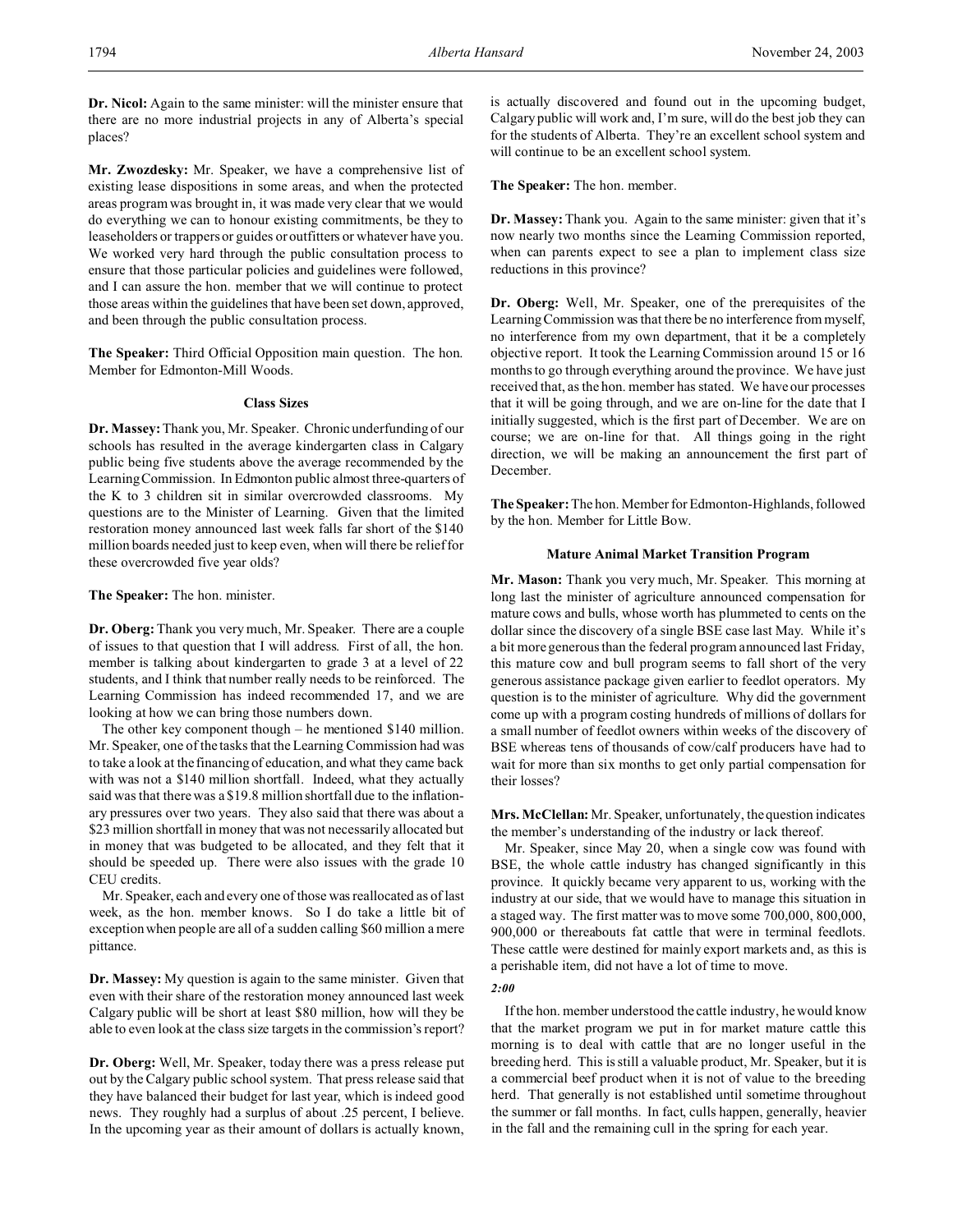**The Speaker:** The hon. member.

**Mr. Mason:** Thank you, Mr. Speaker. While I appreciate the little lecture from the minister, I would like to ask her why she has designed a BSE program for cow/calf producers that, while welcome, appears to fall significantly short of the generosity shown to feedlot owners, who are guaranteed 90 percent of the U.S. slaughter price.

**Mrs. McClellan:** Well, again, Mr. Speaker, before one talks about something as complex as the cattle industry, one should do some research into how this industry really does work. I'm serious about that, because to suggest that the feedlot operators somehow came off with a huge profit out of this would be so very, very wrong. In fact, their losses are absolutely incredible, especially coming off last year where we had a drought and their cost for feed went up so significantly.

Mr. Speaker, we have some 38,000 farms in this province that have animals on them. This is a big industry in this province, and we have sat down with the industry, the total industry – the trucking, packing, cow/calf, and feeder industries, the feedlots, the sales agents, whether they be auction markets, order buyers, whatever – in a room together week after week after week, many times day after day after day, to try and address the many, many issues facing this industry and to move them forward into a new reality for this industry in an orderly way and in a way that interfered as little as possible in the marketplace.

**The Speaker:** The hon. member.

**Mr. Mason:** Thank you very much, Mr. Speaker. Well, can the minister, then, demonstrate to this House that none of the hundreds of millions of dollars in BSE compensation that has already gone out ended up benefiting cattle brokers, speculators, or meat packing plants rather than cattle producers themselves?

**Mrs. McClellan:** Mr. Speaker, again, cattle producers themselves received a huge benefit from the dollars that went into the fed cattle program. That was shown very clearly if you sat in the auction markets this fall and watched the calf prices, which were indeed as high as last year or higher, for one reason: because there is a place to place those calves today which there would not have been if those hundreds of thousands of fed cattle were still there or had had to be destroyed.

Mr. Speaker, the beef industry is an incredibly important industry to this province, contributing about 60 percent of the farm cash receipts, contributing over 60 percent of the processing industry, which is huge for us. I appreciate the hon. member's interest in this, but to try and pick sides and decide who may or may not have won or lost in this is not a very useful discussion.

**The Speaker:** The hon. Member for Little Bow, followed by the hon. Member for Edmonton-Centre.

#### **Edmonton City Centre Airport**

**Mr. McFarland:** Thank you, Mr. Speaker. I think it's most appropriate today that the Molson Heritage Classic game was recognized earlier by the Minister of Community Development. Interestingly enough, a southern Alberta air carrier, Integra Air, carried an aircraft full of fans to watch that game on a typical 75 minute flight which landed directly at the Muni airport. My question is to the Minister of Economic Development. Considering the discussion this past week about the future of Edmonton's city airport and its effect on northern Alberta, I can tell you, Mr. Minister, and this Assembly that Lethbridge and Medicine Hat are also affected by proposed changes at the Muni, whether it's scheduled flight services by smaller air carriers, lab examinations, charter services, or medevac services, including fixed wing aircraft. Will the Minister of Economic Development advise this Assembly what's being done to address these additional concerns that affect northern and southern Alberta?

**The Speaker:** The hon. minister.

**Mr. Norris:** Well, thank you, Mr. Speaker. I'd like to thank the Member for Little Bow for asking a great question which underscores, really, what this issue is all about, and it's air service and transportation service to all of Alberta, not specifically northern Alberta, although that's clearly one of the most important pieces of this. We had some very encouraging news on Friday that the airports authority is going to take a step back, and they are going to talk to all stakeholders, not only in northern Alberta and Edmonton and the medical community but in southern Alberta, specifically Lethbridge and of course Calgary, which have direct flights into the City Centre Airport. I think that what we really need to talk about is taking a step back and saying that the service we are dealing with is adequate and that the people of this province rely on it, because the city of Edmonton is the capital city, and in order to do business here, it makes it very, very convenient for people in Lethbridge, Medicine Hat, and southern Alberta.

So we are going to work with the stakeholders, and certainly the people from southern Alberta will be included. I'm hoping, Mr. Speaker, that we can show how vital that air link is to not only northern Alberta but the whole province of Alberta.

**The Speaker:** The hon. member.

**Mr. McFarland:** Thank you, Mr. Speaker. I would like to applaud you for the work that you are doing. My second question to you and the last supplementary: will these people be able to expect some fairly quick results from this consultation?

**Mr. Norris:** I'd like to again thank the hon. member, and I'll take your applause anytime you want to offer it, Member for Little Bow, so thank you.

Mr. Speaker, I'd like to advise the House that as early as this morning we had a conference call with all the stakeholders. The committee agreed that we should move very, very quickly on the first set of talks. That's going to be going on in the next couple of weeks. We hope to have some kind of hard copy by the end of the year, certainly to deal with the closure of the airport, the scheduled flights. Then longer term consultation with the Minister of Aboriginal Affairs and Northern Development, the Minister of Municipal Affairs, the Minister of Transportation, myself, and others will be undertaken. We know for a fact that we will have something concrete within the next six weeks.

Again, I would like to offer my thanks to the Member for Peace River, who has been very, very forthright in bringing these issues to the table.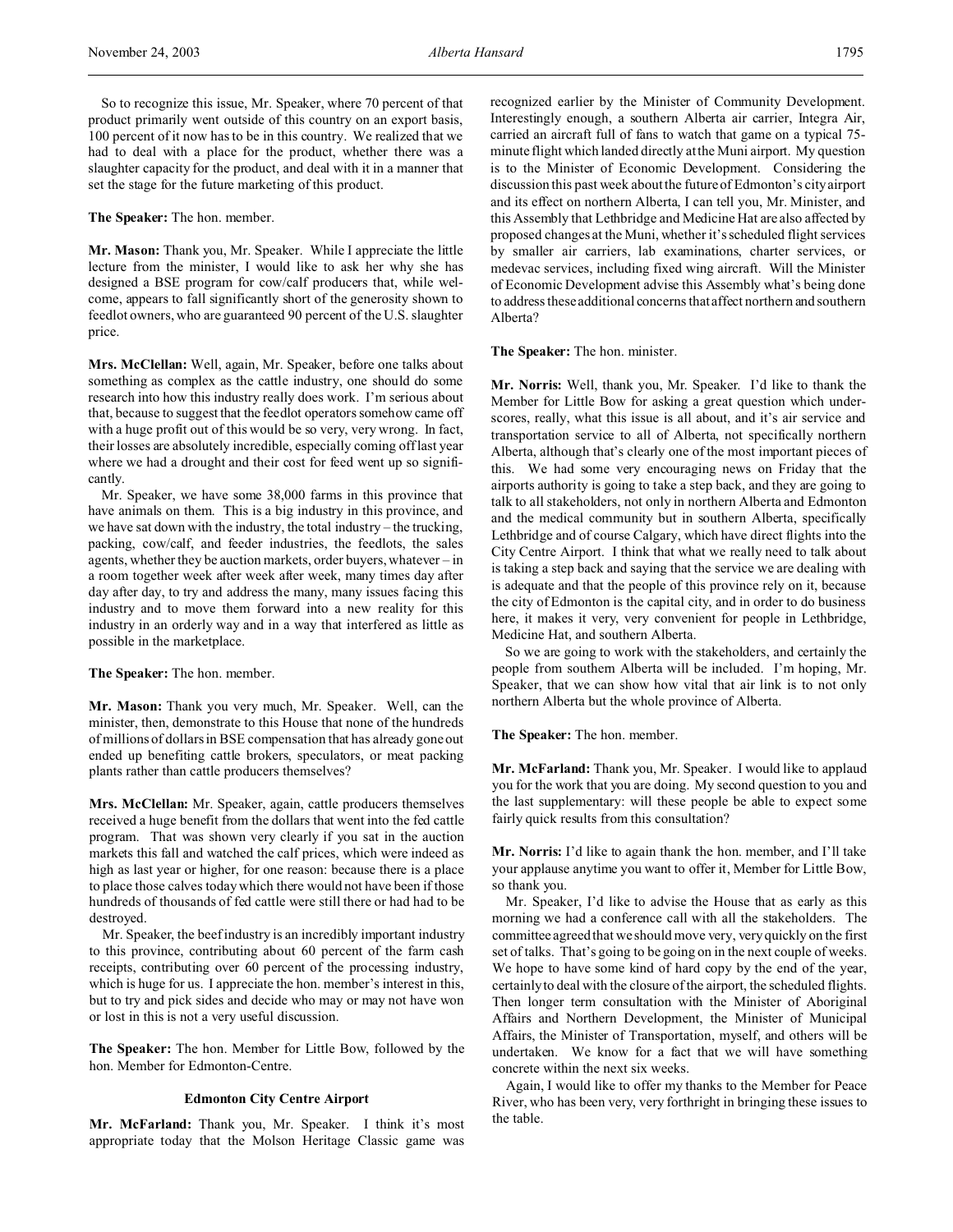**The Speaker:** The hon. Member for Edmonton-Centre, followed by the hon. Member for Lac La Biche-St. Paul.

# **Corrections Review Committee Report**

**Ms Blakeman:** Thank you, Mr. Speaker. The Solicitor General appointed an MLA review committee on corrections in May 2002, which reported to the government a year ago. During the spring sitting the Solicitor General responded to my request to table the report in the Assembly by saying that she was still studying it. My questions are all to the Solicitor General. What is the subject in the report that is requiring such intense study from the Solicitor General?

**The Speaker:** The hon. minister.

**Mrs. Forsyth:** Thank you, Mr. Speaker, and I appreciate the hon. member's question. Yes, what she has said is correct. The corrections review committee that went out over a year ago has done one very, very good job in looking at our corrections and how we're going to deal with it. The reason the Solicitor General is taking so long to deal with this report is that there are some difficult decisions that have to be made, and we want to make sure the decisions that we're making are right, not like our federal cousins who just ram legislation in without any consultation.

*2:10*

**The Speaker:** The hon. member.

**Ms Blakeman:** Thank you. Again to the Solicitor General: when do Alberta taxpayers get to see the report that they paid for?

**Mrs. Forsyth:** Again, Mr. Speaker, I answered that in my previous answer. I don't think taxpayers in this province mind waiting for a report that has taken a long time to do. We want to make sure we've made the right decisions. The committee that went out there with the members for Red Deer-North and Lac La Biche-St. Paul and Edmonton-Castle Downs did a really, really good job of reviewing our corrections. We have some difficult decisions that have to be made. People have to understand some of the things that we're facing in this province, with the conditional sentencing that the federal government passed in '96 and all the probation people that we're dealing with. So in due time it will be out, and it will be done correctly.

**The Speaker:** The hon. member.

**Ms Blakeman:** Thank you very much. Is the minister considering more legislative change for the spring 2004 session based on this report, and will Albertans be able to see the report before that legislative change comes?

**Mrs. Forsyth:** No, Mr. Speaker, the minister isn't considering any legislative changes at this time. If I do consider legislation changes, we will let Albertans know about it, and I'm sure they'll be supportive, as they were with the Corrections Amendment Act in regard to dealing with drugs in jails.

**The Speaker:**The hon. Member for Lac La Biche-St. Paul, followed by the hon. Member for Edmonton-Riverview.

## **Mature Animal Market Transition Program** *(continued)*

**Mr. Danyluk:** Thank you very much, Mr. Speaker. Last week the

federal government announced the national cull cow/bull program, and the Alberta government immediately announced that it was not taking part. Today, as previously mentioned, our government announced a different, made-in-Alberta program, the mature animal market transition program. My first question is for the Minister of Agriculture, Food and Rural Development. Why has the Alberta government decided to forgo the national program?

**Mrs. McClellan:** Mr. Speaker, it was with a great deal of regret that we had to announce that we would not be participating in a national program. We have worked for at least five weeks with the other provinces in Canada and the federal government to try to devise a program for these commercial market mature animals and, unfortunately, were unable to come to an agreement.

In Alberta we have some very clear principles that we stand on, and one is that you must have choice in the marketplace. That is not available when you limit your buyers to one or, in our case, perhaps two. So it was with a great deal of regret that we had to say, with our industry, that we would not participate, that we would indeed proceed with a program that we think does respect those principles that establish a marketplace.

It would have been much better had we had a national program. It certainly would have less effect on the marketplace across Canada, but, as I said, it does not meet our criteria, and we did not proceed with it.

**The Speaker:** The hon. member.

**Mr. Danyluk:** Thank you, Mr. Speaker. To the same minister. Could she tell me: how does the Alberta mature ruminant program work compared to the national program?

**Mrs. McClellan:** Mr. Speaker, the main difference is that it offers choice in what a producer does with the animal that is extra to its breeding herd needs. You may keep that animal and apply for a per head payment, which would amount to about a dollar a day for your winter feeding months, or you can offer that animal for sale, and that's the key. You offer the animal for sale through a sales methodology. It can be through an auction market, through an order buyer, through tape sales, TEAM sales, whatever there is available to you, but you do offer that animal for sale. That allows other buyers into the marketplace. Then you are paid on a differential between the traditional 10-year average of the top price for cattle, a floor price of 20 cents, which we think sets out about the division for the classes of cattle, and you get a differential of about 60 percent of that.

Mr. Speaker, it's offering choice, allows a marketplace to work, and it also recognizes, if you sell that animal, the difference in value between two animals. It's hard for me to conceive that a 1,600 pound bull that's 32 months old has exactly the same value as a 12 year-old cow that may have had 10 or 11 calves, and the federal government does not in any way recognize a difference in value of animals.

**The Speaker:** The hon. member.

**Mr. Danyluk:** Thank you very much, Mr. Speaker. My final question is also to the same minister. How much money is available through this program?

**Mrs. McClellan:** Mr. Speaker, we announced some time ago that we would commit another \$100 million to deal with the issue of the mature market animal and to complete the fed cattle program. We're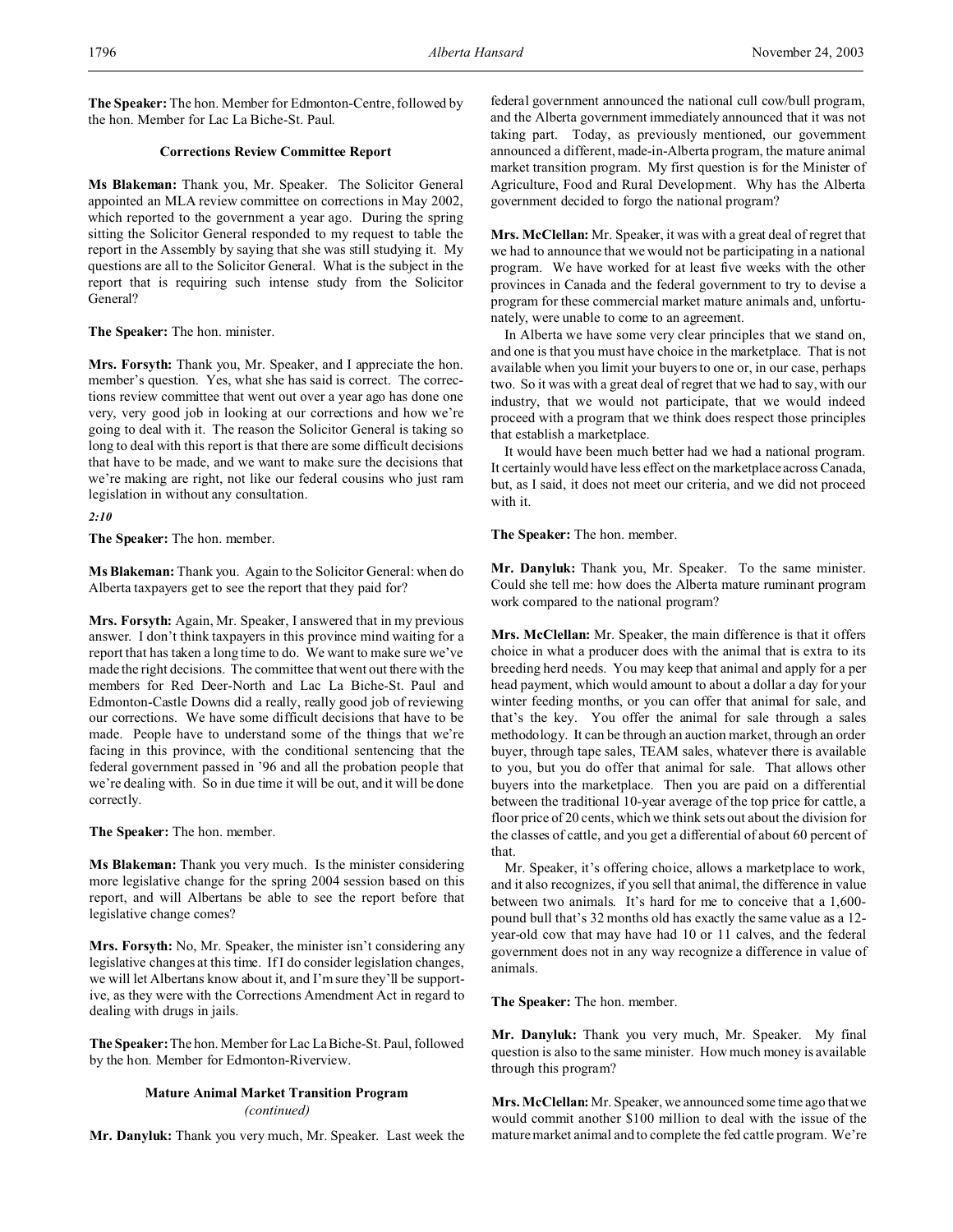not announcing the split on those dollars or how they are because we think that that, again, could interfere in the marketplace, and market neutrality is our goal.

### **Anglo-Canadian Clinics**

**Dr. Taft:** Mr. Speaker, in September the Alberta Liberal opposition uncovered plans by the Calgary health region to provide health services in Great Britain with private partners under the name Anglo-Canadian Clinics. This private consortium has been approved as preferred bidder to run three clinics in London, England. To the Minister of Health and Wellness: what reassurances can the minister give that doctors and nurses and other health professionals badly needed in Calgary won't be spending time supporting services in Britain?

**Mr. Mar:** Mr. Speaker, the approach being taken by Anglo-Canadian and the regional health authority and the University of Calgary in a partnership is a proactive approach to try and bring additional dollars from outside of Canada into Canada. This, of course, relates directly to our ability to continue to finance the health care system, which is one of the recommendations of the Mazankowski report. There are going to be no frontline services that will be affected. No frontline physicians are going to the United Kingdom. Only a limited number of physicians who are either on sabbatical or are in teaching positions will take part. There is some effort being put forward by the University of Calgary as a partner to this agreement. The health region is participating in only the planning process and in providing their management expertise, something that they already do but have never gotten money for doing.

As a result, Mr. Speaker, now if there is money that accrues to the regional health authority as a result of this partnership, 100 percent of that money would be used to improve frontline health services in the Calgary health region.

**The Speaker:** The hon. member.

**Dr. Taft:** Thank you, Mr. Speaker. Given his reassurances and given that you can't get something for nothing – they're selling services abroad – again will the minister commit here and now that Calgarians will not lose any health professionals as a result of the region's involvement in Great Britain?

**Mr. Mar:** I just did give such an assurance, Mr. Speaker.

**Dr. Taft:** Will the minister confirm that the Premier will be discussing Anglo-Canadian Clinics while he is in England this week?

**Mr. Mar:** Mr. Speaker, I can't speak on behalf of the Premier. I'm certain that somebody will be able to confirm that on behalf of the Premier's office, but I can neither confirm nor deny that that will be part of the Premier's discussions.

**The Speaker:**The hon. Member for Whitecourt-Ste. Anne, followed by the hon. Member for Edmonton-Glengarry.

## **Community Health Councils**

**Mr. VanderBurg:** Thank you, Mr. Speaker. Earlier this year, after the RHAs were expanded, there were 11 community health councils within the Aspen health authority. They are now being reorganized into six councils. My constituents in Whitecourt-Ste. Anne are worried that they will no longer be properly represented on these councils and, in turn, not adequately represented to the RHA. My first question is to the minister of health. How do you plan on selecting the members to serve on these community health councils, and what will be their role once they are appointed?

**Mr. Mar:** Mr. Speaker, community health councils represent the people that live in the communities from which they come, and their role is to provide another way for citizens to provide input into local health care planning. Council members are volunteers. They put their names forward to serve on such councils, and they are appointed not by the government but by the regional health authorities themselves.

*2:20*

**Mr. VanderBurg:** Well, to the same minister, Mr. Speaker: given that the Aspen region has now been expanded, how can residents expect to be well served by even fewer health councils?

**Mr. Mar:** Well, Mr. Speaker, when health regions were expanded earlier this year, they included the carryover from the existing community health councils from the previous regions as well as their own, and there were wide discrepancies in the number of people who served on these health councils. They ranged from nine members in one case to up to 15 in another. By establishing six equal councils, the Aspen health region is ensuring that there is a fair and equitable distribution and representation for all of its residents. Four of these councils will represent people from a geographic area within the health region, one will represent residents of Indian reserves, and the remaining one will represent residents of Métis settlements.

Mr. Speaker, my best advice is that the Aspen health region will soon be advertising for volunteers to serve on these six new health councils, and certainly those residents who have an interest in this, providing input to local health care planning, should put their names forward. The other eight health regions in the province of Alberta are also re-establishing their own local health councils.

**The Speaker:** The hon. member.

**Mr. VanderBurg:** Thank you.

### **Driver Examinations**

**Mr. Bonner:** Mr. Speaker, the 2002-2003 Auditor General report recommends that the Ministry of Transportation increase monitoring and auditing processes for driver examiners due to increased corruption and inconsistencies in services. This points to the inadequacies of the privatization of driver examinations, which has led to unqualified drivers obtaining their licences, thus risking the safety of the traveling public. To the Minister of Transportation: why has this ministry not adequately monitored and audited processes for driver examiners?

**Mr. Stelmach:** Mr. Speaker, we will take, of course, the recommendations of the Auditor General very seriously and will shortly be laying out a plan as to how we will accommodate all those recommendations.

**Mr. Bonner:** To the same minister: why is it that since the privatization of driver examinations the ministry has failed to identify and investigate examiners who are not conducting examinations in accordance with legislation and policy?

**Mr. Stelmach:** Mr. Speaker, although I admire the hon. gentleman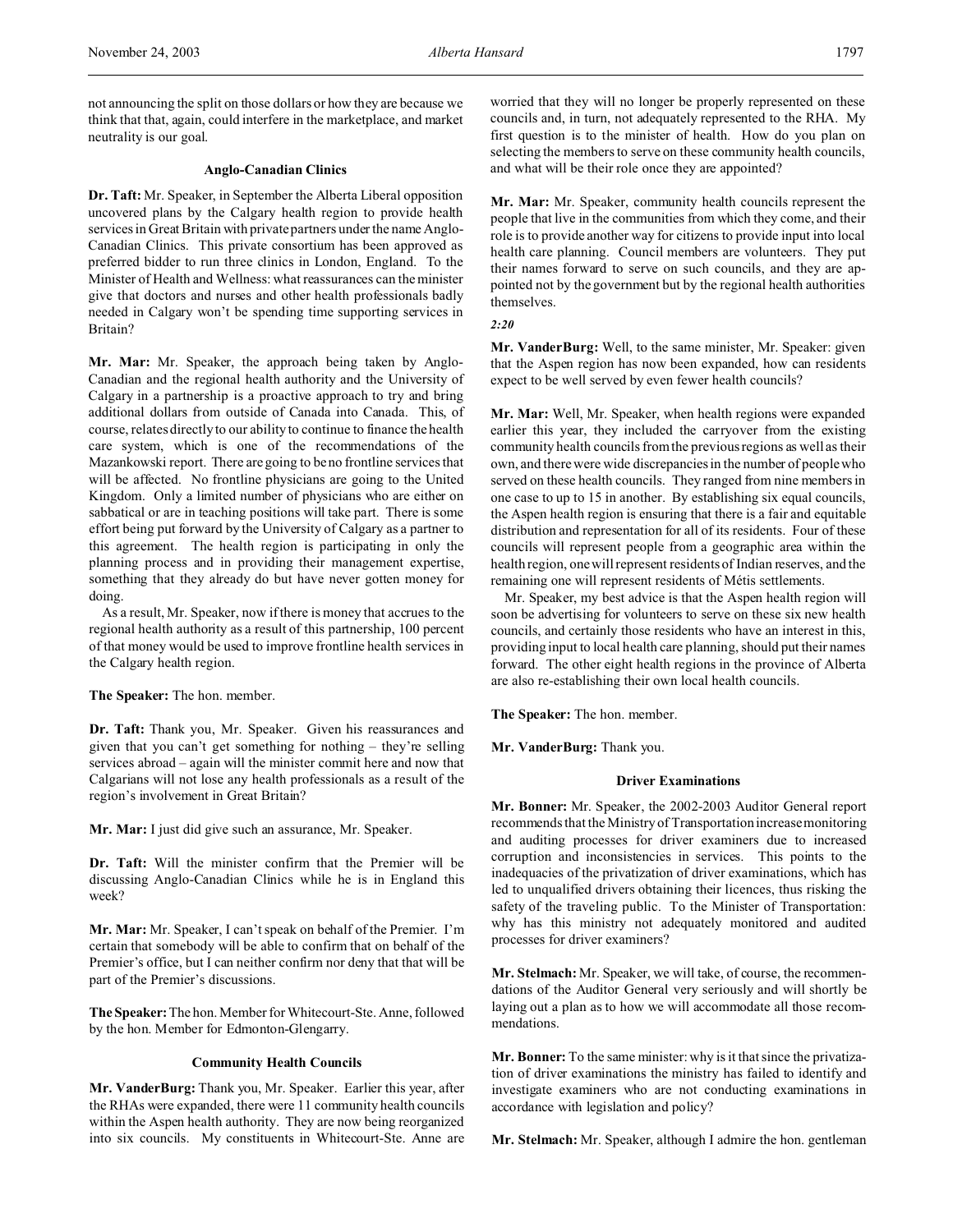across, what he has said is not absolutely true. We have had investigated a number of operations, and a number of individuals were suspended during that period of time.

**Mr. Bonner:** To the same minister: why is it that the ministry has moved to privatization of driver examinations when it is clear that this move has risked the quality of this essential public service while endangering the safety of traveling Albertans?

**Mr. Stelmach:** Mr. Speaker, without a doubt the level of service has improved immensely across this province, and there is something to be said about privatizing some of these services. There's a feeling, perhaps by some members across, that the minute something is privatized – it's like something can go wrong in the private sector and somebody can perhaps do something illegally, but when it's conducted by the public sector, nothing can go wrong and nothing can happen that will perhaps question the service.

So I think, generally speaking, that when you look at the huge privatization that occurred in this province in the early 1990s, the improvement in level of service, the number of issues that were handled by this government to ensure that the safety of the traveling public was first and paramount, I believe we've done an excellent job. We will continue to monitor, and in those cases where someone has done something inappropriate, they will be punished.

**TheSpeaker:**Thehon. Member for Edmonton-Strathcona, followed by the hon. Member for Calgary-Fort.

## **Postsecondary Education Funding**

**Dr. Pannu:** Thank you, Mr. Speaker. Alberta students have seen postsecondary tuition fees triple over the last decade, and this government doesn't seem to have any intention to see that trend stop or any will to reverse it. This government has spent \$430 million on corporate giveaways, but it can't afford a fraction of that amount, all that would be needed, to freeze tuition. It's not surprising that the TD Bank found that only 43 percent of Alberta high school students continue on to postsecondary learning, the lowest in Canada. My questions are to the Minister of Learning. If the government can afford corporate tax cuts, why can't it afford a tuition freeze?

**The Speaker:** The hon. minister.

**Dr. Oberg:** Thank you very much, Mr. Speaker. First of all, there needs to be a little bit of light put into this argument; that is, *Maclean's*, which is probably a very unbiased group when it comes to tuition, shows that the University of Alberta is number 24, the University of Calgary is number 25, and the University of Lethbridge is number 40 out of roughly 50 to 55 universities in the country when it comes to tuition and fees. This is right in the ballpark of where we want the institutions to be. They're not the highest; they're not the lowest.

The other issue is that the tuition fees will be allowed to go up when you hit the 30 percent ceiling, will be allowed to go up 5 percent at most, Mr. Speaker, and that is what is going to occur. We absolutely want the tuition fees to be affordable.

The other key component which the hon. member brought up was the TD study about the Calgary/Edmonton corridor. One thing that they refused to do in that study – and the hon. member knows this and really should have said this – is they did not include apprenticeships as part of the postsecondary system. Here in Alberta we think apprenticeships and trades are extremely important and, indeed, are completed in those numbers, Mr. Speaker.

**The Speaker:** The hon. leader.

**Dr. Pannu:** Thank you, Mr. Speaker. To the same minister: why is it that Quebec, Saskatchewan, Manitoba can freeze tuition fees, Newfoundland can reduce tuition fees by 10 percent, but in Alberta the minister seems determined to make sure that tuition fees keep going up?

### **The Speaker:** The hon. minister.

**Dr. Oberg:** Thank you, Mr. Speaker. First of all, in Quebec tuition fees for out-of-province Canadians are an average of all the other tuition fees across the country, so that's what they have chosen to do. They have chosen to keep their fees artificially low for their own residents, and that's a policy decision that they have made.

Mr. Speaker, Manitoba recently froze their fees, and again that is their issue.

In Newfoundland, though, there's something else that is very interesting, and that is that because of the lack of students in Newfoundland there are actually now, today, more seats in the postsecondary system than there are students available to actually sit in those seats. So, Mr. Speaker, they have conducted an extensive recruiting drive across Canada and across the world in order to get students to actually physically come to their universities. So that's one of the reasons that they have done it.

Again, Mr. Speaker, I will say that our universities – the University of Alberta, number 24; the University of Calgary, number 25; the University of Lethbridge, number 40 – are right where we want them to be in comparison with the rest of the country.

## **The Speaker:** The hon. member.

**Dr. Pannu:** Thank you, Mr. Speaker. To the same minister: given that the TD Bank study concludes that Alberta tuition rates are too high, will the government at least listen to its corporate friends and give young Albertans a better deal on tuition; i.e., freeze tuition fees?

**Dr. Oberg:** Mr. Speaker, again, the Toronto-Dominion Bank basically stated that the tuition fees were a concern when it came to access. I do not believe that they specifically said that the tuition fees were too high. What they would have had to have said is that that would have translated across Canada, and they would have seen that they are very competitive across Canada.

To put it in perspective, Mr. Speaker, the tuition plus fees for University of Alberta are \$4,782. You know, it's only slightly smaller than the pension that the hon. member gets from the University of Alberta. So \$4,700: I have four kids that are presently going to university, and I would be more than happy to pay that.

**The Speaker:** The hon. Member for Calgary-Fort, followed by the hon. Member for Edmonton-Gold Bar.

### *2:30* **Skills Development Program**

**Mr. Cao:** Thank you, Mr. Speaker. My question today is for the Minister of Human Resources and Employment. Mr. Minister, while Alberta's economy is going strong and more Albertans are working than ever before, many employers in my constituency tell me it's difficult to find skilled workers and many hardworking employees also tell me they are stuck in low-paying jobs. So as the Minister of Human Resources and Employment what are you doing to address these important issues?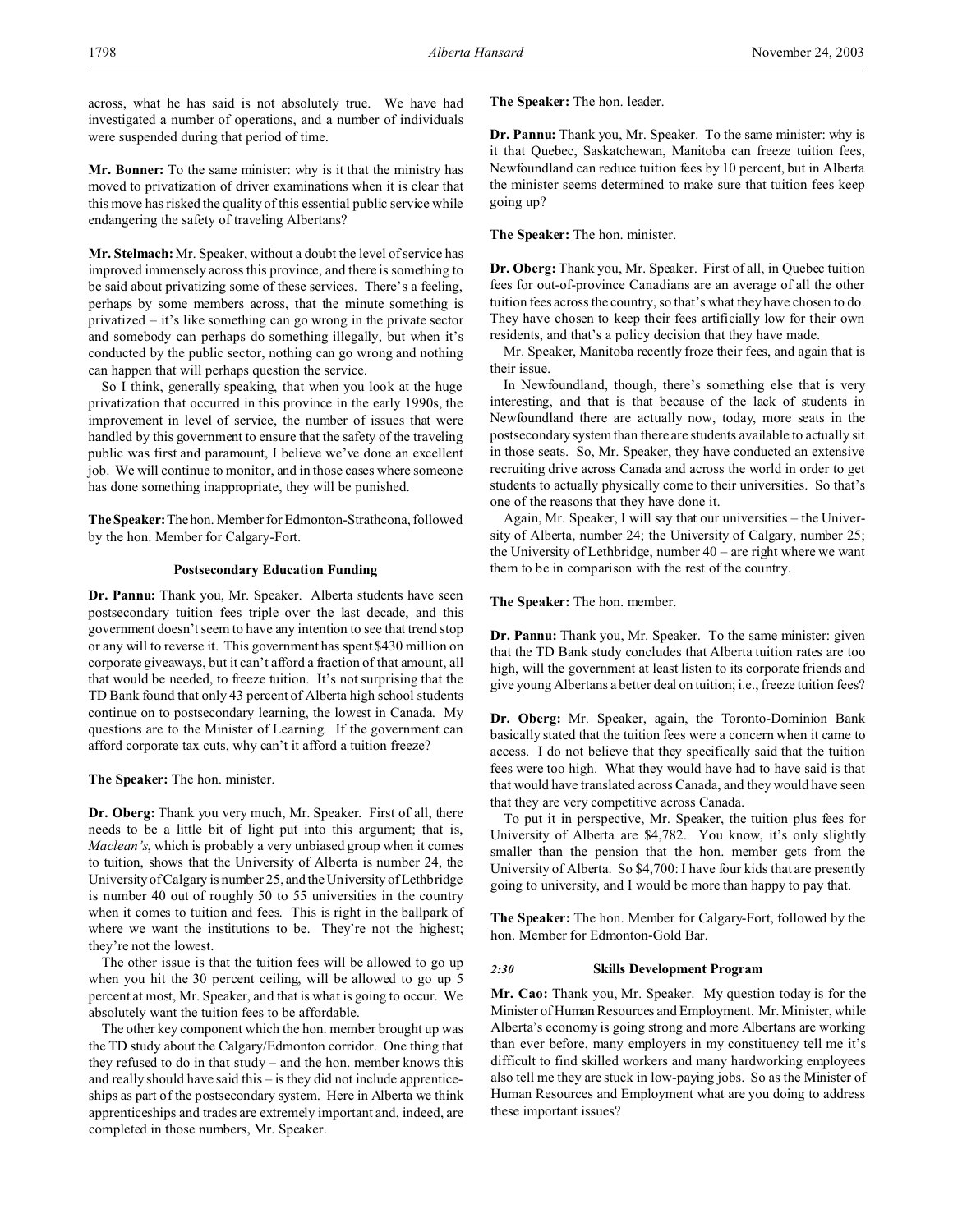**Mr. Dunford:** Well, the hon. member is onto an issue here, and that, of course, is the fact that we have huge dollars that we're investing in the skills training of Albertans. At the same time, any Albertan driving around and certainly those of us that spent the weekend here in Edmonton in our normal activities see the hiring signs. There's a disconnect, almost, at times between the skills that are available and actually finding the placement for them. As recently as today, Mr. Speaker, we were talking about just that kind of situation, whether we shouldn't have more direct access for the employer right into our department to see if we can't somehow get the two folks together more rapidly.

In the meantime, we are spending our budget on the development of skilled employees in this province. I think that later this week, you know, we'll actually have to come in front of the folks of this Legislature and ask for some additional dollars in order to meet our commitments. We are oversubscribed in this area.

But it's the only thing that works. You have to provide the kind of transition to get people from assistance and dependence into the workforce, where they can be self-reliant Albertans.

**The Speaker:** The hon. member.

**Mr. Cao:** Thank you, Mr. Speaker. To the same minister: I heard you mention a skills investment strategy, so what specific initiative under this program will help employees and employers?

**Mr. Dunford:** Well, this is a bit of reform for us because at one time skills training tended to follow along traditional lines. We would look at a situation, and if the person had not completed grade 12, for an example, then we'd automatically put them into academic upgrading through one of our postsecondary institutions. We started to look at that, and we said: "Why would we just look at that one aspect? Why don't we look at the more complete person and determine, make some kind of assessment as to what it is they would logically be doing within this economy and in a specific period of time?" If that meant academic upgrading, well, of course, let's go through that. But if there was a quicker way through training on the job or some other program that we would have that could move them into the workforce and that's what they want, why would we not be prepared to do this? So that's part of what we're doing now.

**The Speaker:** The hon. member.

**Mr. Cao:** I don't have one.

**The Speaker:** The hon. Member for Edmonton-Gold Bar, followed by the hon. Member for Highwood.

## **Workers' Compensation Board**

**Mr. MacDonald:** Thank you, Mr. Speaker. This government always insists it's at arm's length from the WCB. Documents received recently through freedom of information show that successive government ministers are at arm's length from the WCB board of directors, but it's at arm's length across the dining room table at the Mayfair country club. To the minister of human resources and enjoyment: why did the WCB fork out over \$41,000 in golf course and social fees at the Mayfair Golf and Country Club between 1998 and 2001 for two top executives when injured workers had to camp out on the streets to have their cases heard?

**Mr. Dunford:** Well, that's an operating situation that would of course fall within the responsibility of the board of directors – you

know, it's now broadcast on the Internet live, so they might be watching today – and that would be something that would be taken up with them.

But you should know that the meal that I would've had at the Mayfair course with them was a very nice meal. There were a number of us from my department that met with them on one occasion down there. It was a very, very tough meeting for both the board of directors and for the minister. If we were to recall the exact date, Mr. Speaker, it was right in the midst of the determination by this minister and this government to reform some of the aspects of the appeal system inside the WCB. That was one occasion when they did offer to provide a site for us to have those discussions, and believe me, sir, we had them.

**Mr. MacDonald:** Mr. Speaker, that meeting occurred on June 19, 2001, and it cost \$671.

Now, to the same minister: how can injured workers with longstanding contentious claims be denied while the WCB spends so lavishly on country club fees?

**Mr. Dunford:** Well, Mr. Speaker, I think that the hon. member is aware of the activities of Human Resources and Employment. Since that structure was put into place in May of 1999, we have worked very hard and, I believe, successfully toward making a better WCB system in this province, particularly, then, as it would relate to injured workers. Now, the hon. member was here in the House, and I don't recall particularly, but I believe that he supported some of the changes that we made to the WCB system through legislation. We've also done this, of course, through regulation.

So I don't know that as the responsible minister for this government we need to apologize to anybody for the actions we have taken as a government and for the actions we have taken as the ministry responsible for the legislation as it leads to workers' compensation. As a matter of fact, we've had pretty good support from some sectors of injured workers in what we've tried to do. But, yes, there are a couple of associations that continue to be critical of not only this government but of this minister in particular. That's just the way it goes.

I would want to indicate to the hon. member that I believe that I have an understanding of my role as it relates to workers' comp, and I believe that this government will continue with that particular role and continue to move forward on behalf of all parties involved in the WCB, not just injured workers but the employers who pay the cost of this program as well.

**Mr. MacDonald:** Again, Mr. Speaker, to the same minister in regard to those employers: why does the WCB pay out over \$41,000 in country club fees for the top two executives when at the same time Alberta businesses, large and small, are faced with double-digit premium increases?

**Mr. Dunford:** If there's a member in this House that is not supportive of health care reform in this province, then they are not supportive of the kinds of issues that are being dealt with by the WCB. The increases in the WCB assessment, hon. member, aren't due to a \$41,000 cost item; they are the fact that health care costs in this province as it relates to WCB claims have more than doubled in the last four or five years.

Now, because of the hon. member's question I believe that we should look to him for support in the health care reforms in this province. If he is going to portray himself as a speaker on behalf of injured workers, on behalf of employers, then get with it and get onside and get on right now.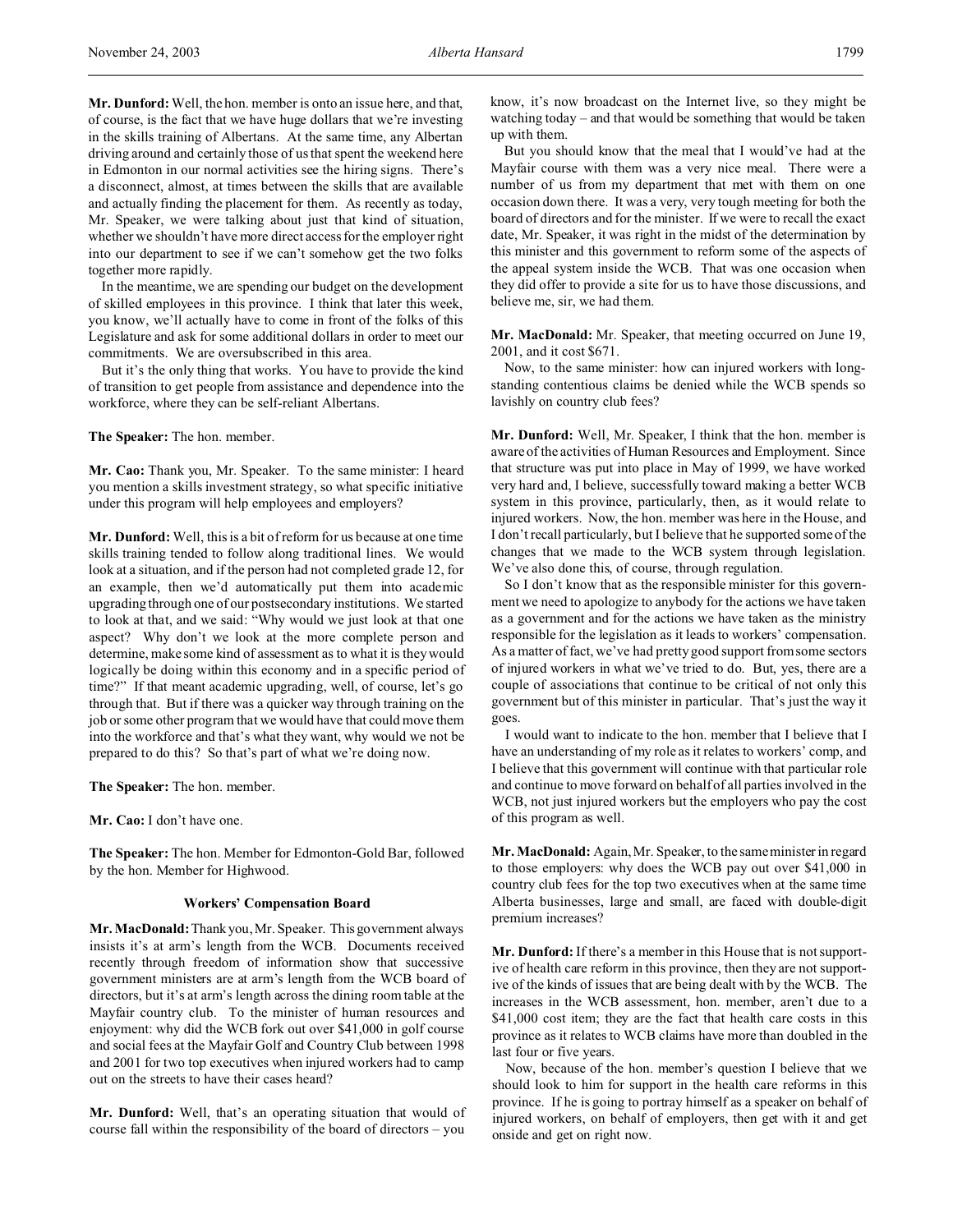## *2:40*head: **Recognitions**

**The Speaker:** Hon. members, in 30 seconds from now I'll call upon the first of seven to participate in Recognitions, but pending that, today we'll recognize that it's November 24 and is the anniversary of birth for the hon. members for Drayton Valley-Calmar and Calgary-West.

The hon. Member for Dunvegan.

### **Mary Gervais**

**Mr. Goudreau:** Thank you, Mr. Speaker. A Falher poet's literary creation was picked as the Editor's Choice award for poetry sponsored by the International Library of Poetry.

Longtime poet Mary Gervais was notified of her selection in September. Her poem entitled *River Bank Memories* was selected based on its unique perspective, original creativity, and expansive qualities and will be one of 33 poems to be recorded on a special CD poetry collection called *The Sound of Poetry*. Her poem is also featured in *Eternal Portraits*, a hardbound edition featuring the talents of poets from across Canada.

Mrs. Gervais has been a poet for many years and has written more than a hundred poems, many of which have received the attention of Canadian and U.S.-based poetry book publishers. According to Mrs. Gervais her inspiration for putting pen to paper and writing is life itself.

Congratulations to Mrs. Gervais on her recent prestigious award for her poem *River Bank Memories*.

**The Speaker:** The hon. Member for Calgary-Currie.

#### **Red Motel Pictures**

**Mr. Lord:** Thank you, Mr. Speaker. It's always a pleasure for me to help draw attention to the work of incredibly talented Albertans, especially since so many of them live in Calgary-Currie. Red Motel Pictures is the Calgary video production company with a social conscience being built by Jeth Weinrich and his partner, Braun Farnon. Their story isn't just of interest in Calgary-Currie or Alberta, for that matter. The facts are that this is a true international success story and proof that Canadians can compete with anybody anywhere.

Jeth and Braun started by producing over a hundred commercials for some of the world's largest companies and institutions, a list that includes the U.S. Navy, DuPont, First Bank of America, Pfizer, Royal Bank, and dozens of others. Along the way Jeth picked up a Clio, the world's top advertising excellence award, and made the list of North America's 10 most up-and-coming new directors.

They do feature films. *Moon of the Desperados* has become a rodeo circuit cult classic, working with names such as Tuff Hedeman, Budweiser, and Wrangler. *Heartland* is a film about cystic fibrosis with a soundtrack developed by Jann Arden, Los Lobos, and Ozzy Osbourne. Three Juno winners and 60 videos: Jann Arden's *Insensitive* is the most famous of them.

They are really putting Calgary-Currie on the map with redmotel.com, and I'd like to offer my congratulations to Jeth and Braun and all the rest of the talented people there.

**The Speaker:** The hon. Member for Highwood.

### **Pam Irving**

**Mr. Tannas:** Thank you, Mr. Speaker. This year on November 14 Her Excellency the Rt. Hon. Adrienne Clarkson presented Pam Irving of Millarville community school in Highwood with the Governor General's award for excellence in teaching Canadian history to elementary school students.

In winning this national award, Pam gives full credit to her mentor, Barb Martin, from the Galileo Educational Network mentorship program. The Galileo program emphasizes students researching primary-source information including contact with First Nations people and families of original homesteaders as well as visiting local museums and historic sites and then utilizing student skills in writing, art, drama, and technology to reflect and strengthen their understandings.

Congratulations to a great teacher, Pam, and to her mentor, Barb, and to the Foothills school division.

**The Speaker:** The hon. Member for Edmonton-Gold Bar.

#### **Bernadette Vermaas**

**Mr. MacDonald:** Thank you, Mr. Speaker. I rise today to give recognition to Ms Bernadette Vermaas, a recipient of the Carnegie Hero Fund Commission bronze medal. The commission honours people from Canada and the United States who risk their lives to an extraordinary degree trying to save others.

Ms Vermaas rescued Ljiljana Samuels from an assault by a woman who attacked her with a knife and two syringes on January 23, 2001. She heard the assault from her shop next door and rushed over. The shop owner was shielding her bloody face with her hands, with the armed assailant looming over her. With a snow shovel in her hand Ms Vermaas cleared the counter and began to approach the assailant, who then fled. Ms Vermaas followed the assailant through back alleys and parking lots until police intervened. Ms Samuels required surgery for a broken nose and recovered fully.

For her bravery Ms Vermaas became one of only 17 women to receive this award and the first from Edmonton. In all, 686 Canadians, 53 from Alberta, have been awarded Carnegie medals since 1904. I would ask Ms Vermaas again to rise and receive the warm welcome of the Assembly for her bravery.

Thank you.

## **Grant Fuhr**

**Mr. Bonner:** Mr. Speaker, it is with great pride that I rise to recognize a great Canadian and, more than that, a great Canadian hockey player. I'm speaking of Grant Fuhr, who was inducted into the Hockey Hall of Fame this year. His jersey was also retired by the Edmonton Oilers in October of this year, and of course he participated in the Molson Canadian Heritage Classic, where he once again displayed his lightning-quick reflexes with another memorable glove save. Fuhr played 19 seasons in the NHL and helped the Oilers win five Stanley Cups.

The native of Spruce Grove, who finished his glorious career in the 1999-2000 season, won the NHL's Vezina trophy for outstanding goalkeeper in the 1987-88 season. His contributions to NHL hockey shall be remembered for all time and will be expanded as he tries his hand as a hockey commentator, but he is also passing his hockey knowledge to the next generation by helping kids improve their game here in Edmonton.

Mr. Speaker, I ask all members to join me in congratulating this great Albertan and recognizing his achievements.

Thank you.

**The Speaker:** The hon. Member for Calgary-North Hill.

### **Edmonton Firefighters**

**Mr. Magnus:** Thank you, Mr. Speaker. Last week Ivan Clancey's car left a slippery road in Edmonton during a blizzard and drove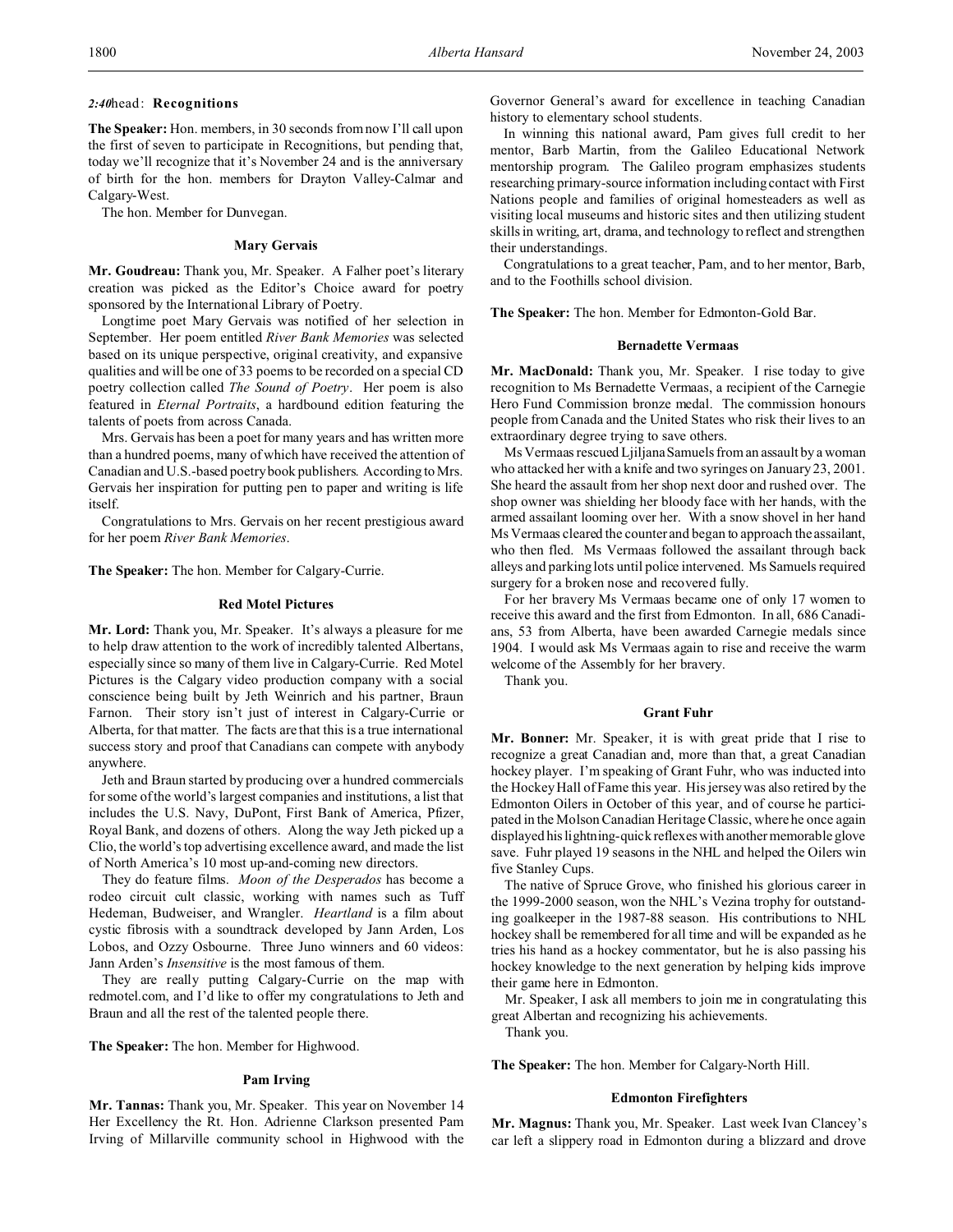through ice into a drainage ditch, landing upside down. Passersby tried to help. It was up to two firefighters, Mike Haessel and Mike Tessier, not wearing protective clothing, to wade into four feet of oil, water, and sludge in minus 15 degree temperatures to find the driver. The car was pulled out. The driver is miraculously alive after 30 minutes underwater, and our prayers go out to him for a full recovery.

In those prayers will be a word of gratitude for the firefighters at station 6: Randy Owen, Bob Taylor, Ray Baron, Brian Paziuk, Doug Ardis, Graham DeLong, Dave Drebert, Rob McNallie, Scott MacDonald, Wayne Grotski, Daryl Harper, Walter Gahler, Mike Dawood, Bruce Ouellette, Ross Horton, and Greg Holubowich.

Firefighters and other emergency workers are called on daily to put themselves in danger. They do so without a second thought. It's their duty, they say. But from time to time these folks demonstrate a kind of bravery that elevates them from emergency workers to heroes. On behalf of the Legislature, Mr. Speaker, let's recognize those heroes.

**The Speaker:** The hon. Member for Calgary-West.

#### *Dream Keeper* **Premiere**

**Ms Kryczka:** Thank you, Mr. Speaker. On November 8 my husband and I attended a premiere of *Dream Keeper*, an amazing aboriginal film that through a grandfather and his grandson explores the tradition of storytelling and native culture. *Dream Keeper* will be broadcast on ABC television on December 28 and 29, 2003, for all Albertans to see. The hon. Minister of Aboriginal Affairs and Northern Development attended with her sister and her daughter along with the MLA for Olds-Didsbury-Three Hills and his wife. The Premier spoke at a grand reception following.

Not only does *Dream Keeper* depict the rich traditions of aboriginal people; it also is an excellent example of the talent in our province. *Dream Keeper* was shot over 78 days and in over 70 locations throughout Alberta. Over 1,500 aboriginal people were involved as actors, background actors, special skills extras, cultural experts, and crew.

The Blood tribe, Treaty 7 Tribal Council, Telus, Dreamkeeper Productions, Alberta Aboriginal Affairs and Northern Development, Alberta Community Development, and all the cast and crew should be recognized for their contributions. Films such as *Dream Keeper* are bringing aboriginal talent into the mainstream and are an excellent way for aboriginal people to share their stories and traditions. Watch on December 28 and 29.

Thank you.

## *2:50*head: **Presenting Reports by Standing and Special Committees**

**Mrs. Tarchuk:** Mr. Speaker, as chair of the Select Special Ethics Commissioner and Ombudsman Search Committee I would like to table part 2 of the committee's report, containing its recommendation for the appointment of Mr. G.B. (Gord) Button as Ombudsman for the province of Alberta.

Thank you.

### head: **Presenting Petitions**

**The Speaker:** The hon. Member for Edmonton-Norwood.

**Mr. Masyk:** Thank you, Mr. Speaker. I rise today to present a petition that was signed by 828 residents of Alberta requesting "the Legislative Assembly to urge the government to regulate energy

corporations in order to lower the price of natural gas and electricity."

## head: **Introduction of Bills**

**The Speaker:** The hon. Member for Medicine Hat.

# **Bill 53 Insurance Amendment Act, 2003 (No. 2)**

**Mr. Renner:** Well, thank you, Mr. Speaker. I'm very pleased today to request leave to introduce a bill being the Insurance Amendment Act, 2003 (No. 2).

This bill will allow the government to introduce an insurance reform package that will allow automobile insurance to be made available to all Albertans in an affordable, accessible manner and will also allow for the provision of a rate freeze in the interim until the new reform package is available to all Albertans.

[Motion carried; Bill 53 read a first time]

**The Speaker:** The hon. Government House Leader.

**Mr. Hancock:** Thank you, Mr. Speaker. I move that Bill 53 be moved onto the Order Paper under Government Bills and Orders.

[Motion carried]

**The Speaker:** The hon. Member for Calgary-Fort.

# **Bill 218 Financial Summit Act**

**Mr. Cao:** Thank you, Mr. Speaker. I request leave to introduce a bill being Bill 218, Financial Summit Act.

Given that the demands for public money are increasing, new approaches for allocation of public funding should be considered. This bill is about a public forum that addresses the demands for public money by stakeholder groups in front of one another.

[Motion carried; Bill 218 read a first time]

**The Speaker:** The hon. Member for Edmonton-Ellerslie.

### **Bill 224**

### **Long-Term Care Ombudsperson Act**

**Ms Carlson:** Thank you, Mr. Speaker. I request leave to introduce a bill being the Long-Term Care Ombudsperson Act.

This is a bill that recognizes that persons receiving long-term or residential care deserve to be treated with dignity and maintain the greatest control possible over how they live their lives. Those persons are amongst the most vulnerable members of society wherein their interests and opinions and those of their families are too often disregarded.

[Motion carried; Bill 224 read a first time]

**The Speaker:** The hon. Member for Edmonton-Strathcona.

## **Bill 229 Cost of Living Protection Statutes Amendment Act, 2003**

**Dr. Pannu:** Thank you, Mr. Speaker. I request leave to introduce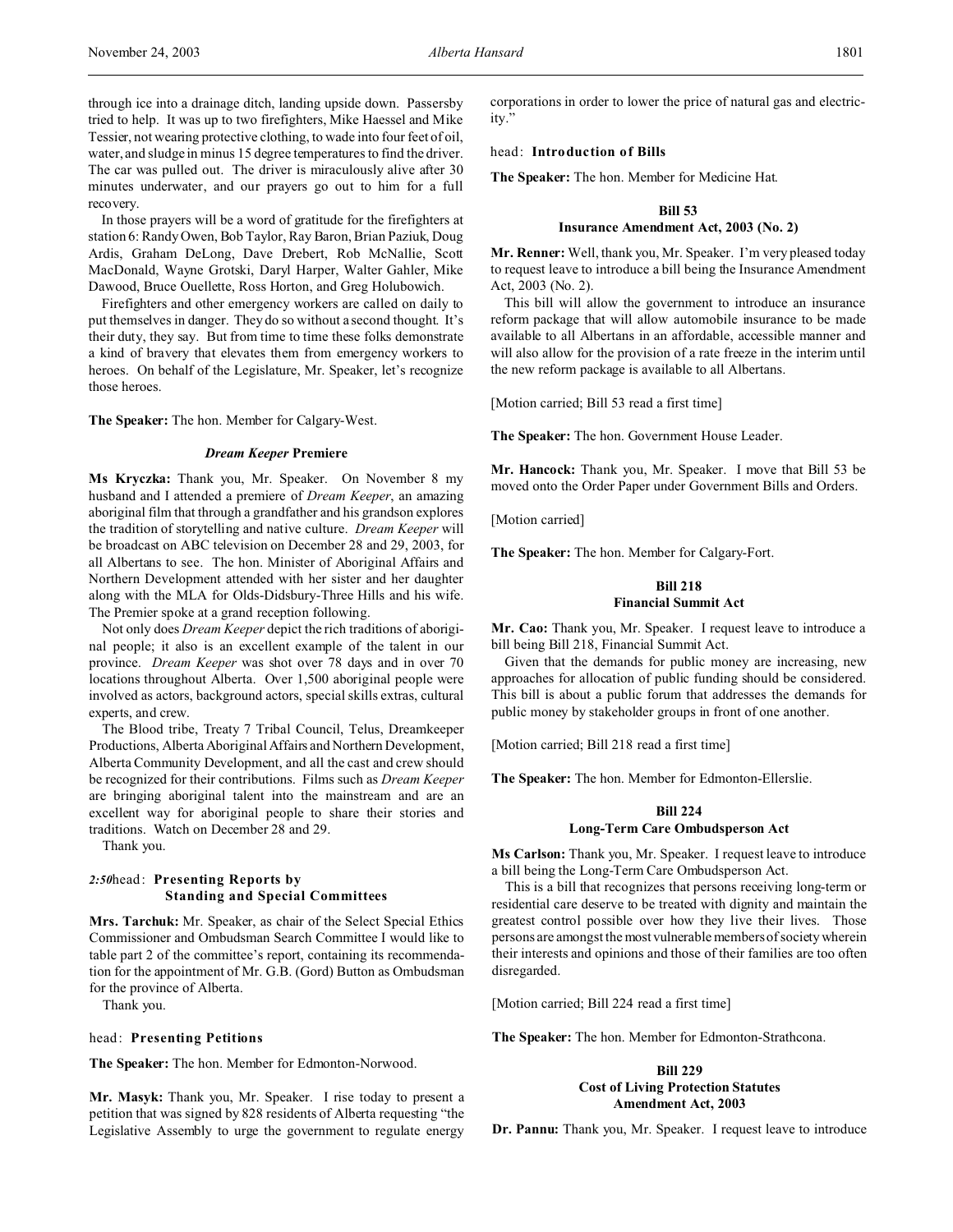Bill 229, the Cost of Living Protection Statutes Amendment Act, 2003.

The bill addresses three issues. It ensures that seniors living on fixed incomes and low-income Albertans, whether employed, unable to work, or disabled, receive an annual cost-of-living adjustment on a formula similar to that used to annually adjust the remuneration of Members of the Legislative Assembly. Second, the bill makes amendments to appropriate legislation to annually adjust the seniors' benefits, minimum wage, social assistance rates, and monthly AISH benefits to at least keep pace with inflation and the cost of living in Alberta. Finally, in terms of long-term care accommodation charges Bill 229 would require any future adjustments to these rates to be either at or below the inflation rate.

Thank you, Mr. Speaker.

[Motion carried; Bill 229 read a first time]

head: **Tabling Returns and Reports**

**The Speaker:** The hon. Member for Calgary-Shaw.

**Mrs. Ady:** Thank you, Mr. Speaker. I rise today to table the appropriate number of copies of 165 signatures that I received from constituents regarding the government's handling of the long-term care accommodation rate increase. These constituents do not agree with the proposed implementation of a 40 percent increase in the accommodation rate.

**The Speaker:** The hon. Member for St. Albert.

**Mrs. O'Neill:** Thank you, Mr. Speaker. I rise today to table five copies of a letter sent to me by constituent Sandra Lowe in which she commends several of the recommendations of the Learning Commission but, however, is opposed to some recommendations, including removing principals from the ATA.

Thank you.

**The Speaker:** The hon. Member for Edmonton-Strathcona.

**Dr. Pannu:** Thank you, Mr. Speaker. I've got two tablings today. The first is a letter from the Coalition of Seniors Advocates, COSA, an organization from Calgary. The letter dated July 16, 2003, addressed to the Premier, is expressing concern with the failure of government to address the well-being of seniors, the homeless, and the disabled population of Alberta.

The second tabling, Mr. Speaker, is also a letter, with the appropriate number of copies, written by Melanee Thomas, executive director of CAUS, and Brett Bergie, provincial director of ACTISEC, addressed to the Minister of Learning, dated November 24, 2003. Both CAUS and ACTISEC do not support the removal of the tuition fee cap or the creation of a framework to increase tuition above 30 percent of an institution's net operating expense.

Thank you, Mr. Speaker.

**The Speaker:** The hon. Member for Edmonton-Ellerslie.

**Ms Carlson:** Thank you, Mr. Speaker. I have two tablings today. The first is on behalf of the Leader of the Official Opposition. He has received a letter from Doreen Purcell of Thorsby, Alberta. She's a senior, and she is dismayed to see that over \$1 million was spent in attempting to change the opinion of the public regarding negotiations between the registered nurses and the Provincial Health Authorities.

The second tabling is from a constituent of mine, Sandra Brayer. She is also a registered nurse, with 15 years' experience, and is also very concerned about the negotiations that have been conducted between the PHAA and the UNA.

**The Speaker:** The hon. Member for Edmonton-Mill Woods.

**Dr. Massey:** Thank you, Mr. Speaker. With permission I table letters from Denise Joel, Helen Johnson, Tracy Mitchell, Gerry Laing, and Linda Brown to the Member for Livingstone-Macleod, upset with the employers' strategy in the nurses' negotiations and in particular concerned that the practice that has local nurses practise locally might be changed.

Thank you, Mr. Speaker.

**The Speaker:** The hon. Member for Edmonton-Gold Bar.

**Mr. MacDonald:** Thank you very much, Mr. Speaker. I have two tablings this afternoon. The first is a letter that our office received from Mr. Barry Wiens on Varsity Drive N.W. in Calgary. Mr. Wiens is expressing concern over the proposed government of Alberta natural gas rebate program. He finds it confusing, and he feels totally left out.

The second tabling I have, Mr. Speaker, is copies of letters expressing concern over patient safety in the negotiations between the nurses and the Provincial Health Authorities association. These letters are from Don Cytko of 78th Street and 102nd Avenue, Karen Wolgemuth from 107th Avenue and 63rd Street, and from Sheila Coulson in the constituency of Edmonton-Norwood.

Thank you.

# *3:00*

**The Speaker:** The hon. Member for Edmonton-Glengarry.

**Mr. Bonner:** Thank you, Mr. Speaker. With your permission I'd like to table the appropriate number of copies of two letters, one from Diana Choma and the other from Anita Ashmore. Both are nurses and are very concerned over what is being asked of them in the current contract negotiations and the tactics that are being used by the employer in those negotiations.

Thank you.

**The Speaker:** The hon. Member for Edmonton-Riverview.

**Dr. Taft:** Thank you, Mr. Speaker. I have four tablings today. The first is a letter written to me, tabled with permission. It's from Gerald Zagrosh, the founder of the Pain Elimination and Tissue Regeneration Clinic. It's a letter offering a 100 percent guarantee of his clinic's services to the government of Alberta to eliminate pain from hip, knee, ulcerative colitis, and irritable bowel syndrome without using surgery.

The second letter tabled with permission is from Karen Ferrari expressing concern about the level of funding for education in Alberta, supporting some aspects of the Learning Commission but particularly concerned about class sizes.

The third tabling is from Adrienne Wiebe, who says, "I feel very strongly that the Alberta government has lacked a long range vision in its policies and programs" concerning education, health care, and social services.

The final tabling is a letter from Susan Hannon, tabled with permission, expressing concern about the level of funding to primary and secondary schools.

Thank you.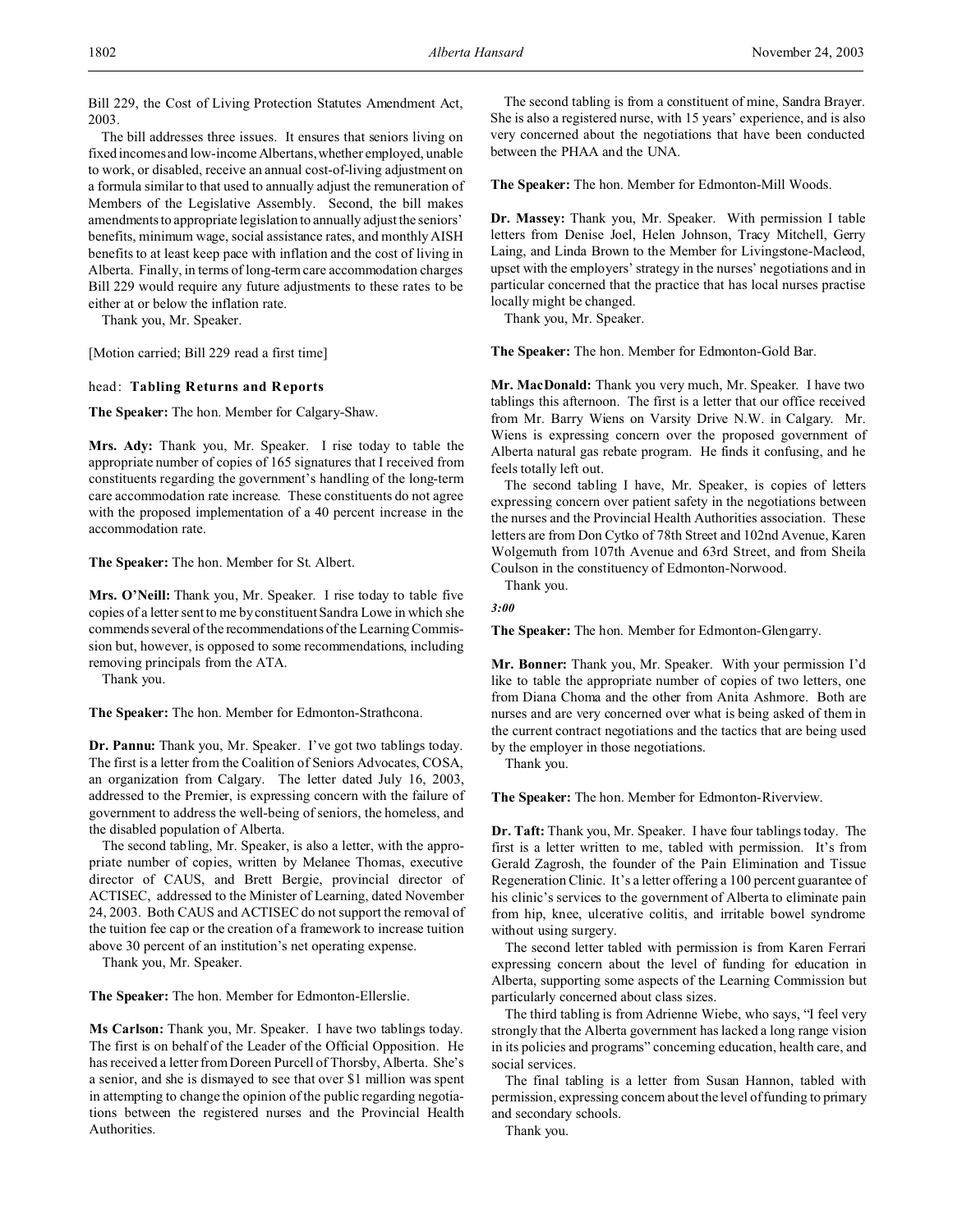**The Speaker:** The hon. Member for Edmonton-Highlands.

**Mr. Mason:** Thank you very much, Mr. Speaker. I'm tabling a letter from Kevin Sommer addressed to the Minister of Energy, dated November 22, 2003. He asks the minister to admit that his deregulation scheme was a mistake and to stop wasting public funds and to go back to regulating utilities.

**The Speaker:** The hon. Member for Red Deer-North.

**Mrs. Jablonski:** Thank you, Mr. Speaker. Today I'm tabling five copies each of 146 letters from Albertans that support the repair and restoration of a beautiful old landmark, the historic old Michener administration building, that's considered to be an unparalleled heritage resource and among the last of the grand old public buildings in our community and province.

**The Speaker:** The hon. Member for Calgary-Buffalo.

**Mr. Cenaiko:** Thank you very much, Mr. Speaker. I'd like to table the appropriate number of copies of 60 letters from Edmontonians and 86 letters from Calgarians supporting Bill 206, the Traffic Safety (Seizure of Vehicles in Prostitution Related Offences) Amendment Act, 2003.

Thank you, Mr. Speaker.

**The Speaker:** Hon. members, might we revert briefly to Introduction of Guests?

[Unanimous consent granted]

### head: **Introduction of Guests**

*(reversion)*

**The Speaker:** The hon. Member for Calgary-Buffalo.

**Mr. Cenaiko:** Thank you very much, Mr. Speaker. I'd like to introduce to you and through you to Members of the Legislative Assembly a number of individuals that are attending this afternoon's session who provided me with assistance over the last two years as an MLA and in bringing forward Bill 206, which will be presented shortly for third reading this afternoon.

I'd like to introduce to you and acknowledge those members from the Community Action Project, north-central Edmonton citizens' power organization. In particular, Michael Walters is here with Rena Debit, Elaine Mantreau, and Father Frank Steple. Also, from the Prostitution Awareness and Action Foundation of Edmonton Kate Quinn, Ed Campbell, Tracey Patience, and Chris Basualdo are here. As well, I'd like to acknowledge four police officers that also assisted me: Detective Randy Wikens and Detective Jim Morrissey from the Edmonton Police Service as well as Detective Len Dafoe and Staff Sergeant Joe Houben from the Calgary Police Service.

I'd like them all to rise and receive the warm welcome of this Assembly.

## **Privilege**

## **Contempt of the Assembly**

**The Speaker:** Hon. members, the chair is now prepared to rule on a purported question of privilege raised by the hon. Member for Edmonton-Riverview a few days ago. On November 14, 2003, the chair received written notice from the Member for Edmonton-Riverview of his intention to raise the purported question of privilege. On November 17, 2003, at 11:15 a.m. the chair received a signed letter from the member indicating his intention to raise this matter. The letter indicated that it was copied to the Minister of Infrastructure in conformity with Standing Order 15(2), which provides that

a member wishing to raise a question of privilege shall give written notice containing a brief statement of the question to the Speaker and, if practicable, to any person whose conduct may be called into question, at least two hours before the opening of the sitting.

Under Standing Order 15(5) a question of privilege may be raised as soon as "the words are uttered or the events occur." The chair assumes that the member chose to review the minister's answers and tablings and presumably did not have that opportunity to raise the matter before the end of the sitting on May 15, 2003, which ended at 4:37 p.m. that day. Neither the member bringing forward the application nor the minister addressed whether this matter was raised at the earliest possible opportunity, which is one of the grounds under Standing Order 15(6) for the chair to consider in ruling on a purported question of privilege. Given that there seems to be no dispute on the point, the chair finds that it was brought forward at the earliest opportunity and that the requirements of Standing Order 15(5) were met.

Before reviewing the particulars of this application, the chair wants to comment on the procedure for raising questions of privilege. As privilege is the most serious issue that can be raised in this Assembly, the chair was very lenient with the time taken by both these members. However, the chair would like to quote from Marleau and Montpetit's book, *House of Commons Procedure and Practice*, at page 125.

A Member recognized on a question of privilege is expected to be brief and concise in explaining the event which has given rise to the question of privilege and the reasons why consideration of the event complained of should be given precedence over other House business. Generally, the Member tries to provide the Chair with relevant references to the Standing Orders, precedents and citations from procedural authorities.

The Speaker's role is to determine whether there is a prima facie question of privilege. It is up to the Assembly to decide whether there is an actual question of privilege. If the chair finds that there is a prima facie question of privilege, then the usual practice is for someone to move that the matter be referred to the Standing Committee on Privileges and Elections, Standing Orders and Printing, that would hear evidence on the matter. When the members of that committee conclude their work, their report would be submitted to the Assembly and would contain recommendations on what action should be taken. In short, hon. members, all the evidence does not have to be presented when the question is first raised in the Assembly.

In this case there were very few references to precedents or authorities cited by the two main participants. The chair has ruled three times in approximately the last year and a half on the issue of deliberately misleading the Assembly. The chair refers to rulings on March 12 and March 20, 2002, found at pages 267, 465, and 466 of *Alberta Hansard* for those days, and February 19, 2003, at pages 18 and 19 of *Alberta Hansard*. None of these rulings were referred to by either the member raising the allegation or by the minister in his response.

The basis of the member's purported question of privilege is that the Minister of Infrastructure deliberately misled the Assembly on May 15, 2003, and possibly before, concerning questions about testing for mold at what was formerly the Holy Cross hospital in the city of Calgary. In the member's November 17 letter he indicates that in response to his questions surrounding the test results for toxic mold at the Holy Cross hospital, and I quote: the minister indicated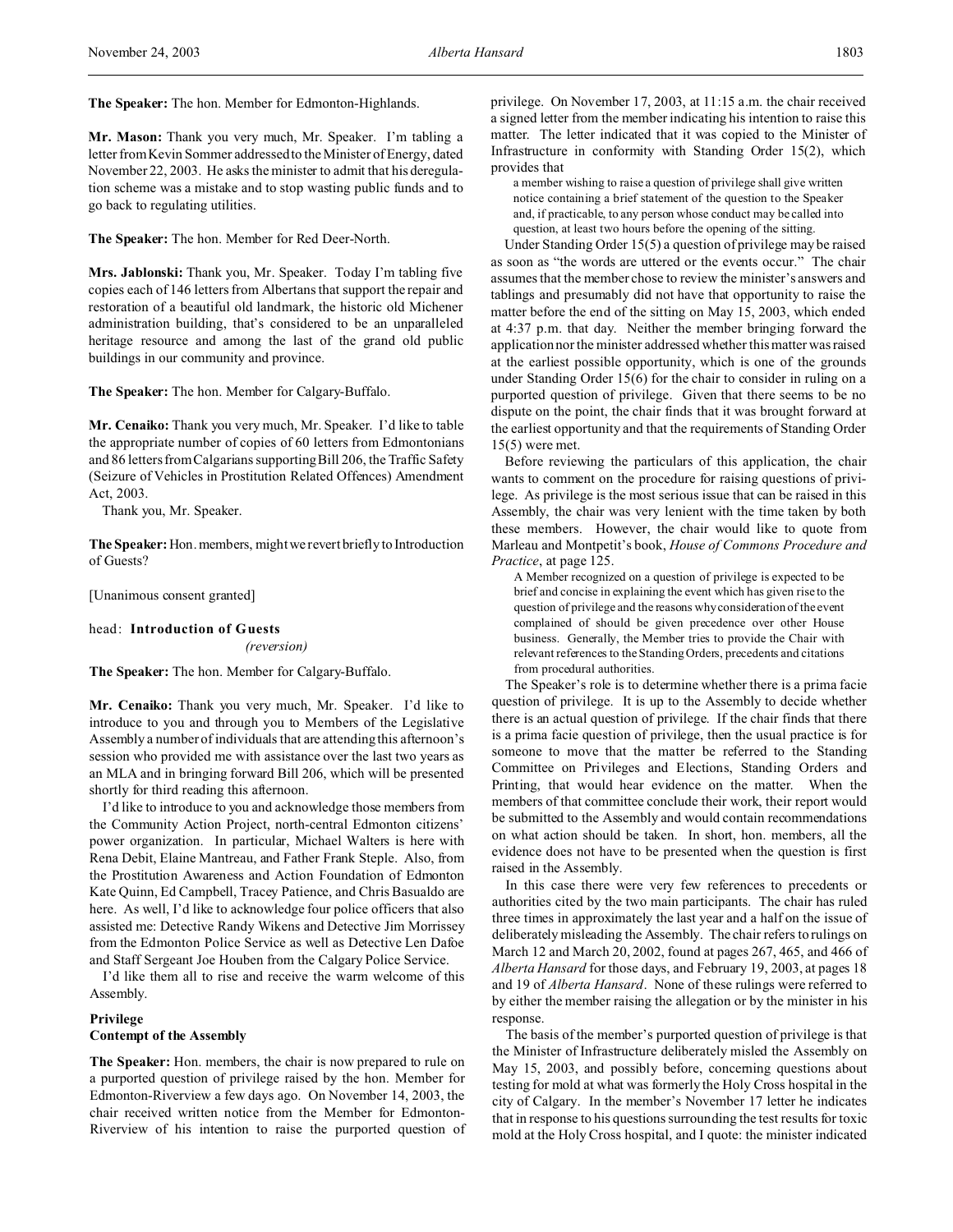that he did not have the tests; the documents he tabled proved he did. End of quote.

The exchange is recorded at page 1674 of *Alberta Hansard* for May 15, which the chair closely reviewed. On that day the member asked in his main question what the minister had "learned about his department's testing for toxic mold at the Holy Cross hospital." In his response the minister made certain allegations against the member, which were the subject of a point of order that day and for which the minister apologized.

In his first supplementary question the member asked the minister if the department had "in its possession any lab results that speak of toxic mold at the former Holy Cross hospital." In his response the minister quoted from a copy of an e-mail exchange between an official in his department and Mr. Tang Lee on May 14, 2003. At the request of the chair the minister tabled this e-mail in the House, which became sessional paper 597/2003. The minister quoted from part of the e-mail where Mr. Lee said that he "did not complete [the] report for the Holy Cross Hospital as the decision was made for the Court of Appeal not to move into [that] building."

In the first part of the e-mail tabled by the minister, Mr. Lee indicates that he is enclosing "the report from the Microbiological laboratory that was completed on October 24, 2001." The icons at the top of the e-mail indicate two attachments to the e-mail. These attached documents were not tabled on May 15 or in the minister's tablings on November 19, 2003.

#### *3:10*

In his final supplementary the member asked: "Is the minister saying that his department has never had possession of positive tests for toxic mold at the Holy Cross hospital? Yes or no." The minister's response was:

Mr. Speaker, once again I will put on the record what has happened. The fact is that when we were looking at locations to house the Court of Appeal, the Court of Appeal asked Mr. Tang Lee to do an air quality test, and clearly, as this shows, the tests were never completed.

As the chair has indicated in previous rulings, accusing someone of deliberately misleading the Assembly is a very serious allegation that is hardly ever made out. The tests are presented well by David McGee in his book *Parliamentary Practice in New Zealand*, second edition, which was relied upon by the House of Commons committee that investigated the Eggleton affair and recommended that there was no breach of privilege. McGee says at page 491:

There are two ingredients to be established when it is alleged that a member is in contempt on this ground: the statement must, in fact, have been misleading; and it must be established that the member making the statement knew at the time the statement was made that it was incorrect and that, in making it, the member intended to mislead the House.

He goes on to state: "In order to show that a misleading of the House was deliberate, there must be something in the nature of the incorrect statement that indicates an intention to mislead."

In this case, we heard at some length about different interpretations of test results. The minister believed that he never had final test results, while the member insists that the minister should have been advised that he had some test results, although on May 15 the member asked in his final supplementary if the minister had "positive" test results.

The minister had some documents, as demonstrated by the e-mail exchange between an official in his department and Mr. Lee, as the e-mail shows two attachments, which are referred to as "the report from the Microbiological laboratory." The chair notes that it was the minister himself who tabled this document that seems to be the basis of the allegations by the Member for Edmonton-Riverview. From

the minister's statement on November 19 he did not find the results conclusive.

As it appears that the chair is being asked to rule on the basis of what is a test, what is a final test, what is a positive test, or what is a final report, the chair would like to quote from the March 20, 2002, ruling on a similar allegation involving the Solicitor General found on page 465 of *Alberta Hansard* for that date.

It would be difficult for the chair to conclude that a contempt of the House arises every time a minister misspeaks or misstates department policy. Exactness in all answers to questions in question period would also require exactness in all questions. This would seem to amount to an impossible standard of perfection that would certainly go beyond the standard expected in a Westminster-style parliament.

After listening to the hon. member and the minister, it was clear to the chair that the minister offered responses that the hon. member thought did not answer his questions, but it seems that there was considerable room for subjective interpretation and ambiguity. Furthermore, as the Member for Edmonton-Rutherford alluded to, these matters are usually a dispute over facts. As *Marleau and Montpetit* state at page 433,

in most instances, when a point of order or a question of privilege has been raised in . . . response to an oral question, the Speaker has ruled that the matter is a disagreement among Members over the facts surrounding the issue. As such, these matters are more a question of debate and do not constitute a breach of the rules or of privilege.

Accordingly, the chair cannot find that the minister was trying to deliberately mislead the Assembly. As such, the chair finds there is no prima facie case of privilege.

Before moving to Orders of the Day, the chair wants to encourage any members who bring forward questions of privilege to be succinct in their presentations and to be able to advise the House of the authorities that they are relying upon.

head: **Orders of the Day**

head: **Written Questions**

**The Speaker:** The hon. Deputy Government House Leader.

**Mr. Zwozdesky:** Thank you, Mr. Speaker. Proper notice having been given on Thursday, November 20, I will now move that written questions appearing on today's Order Paper do stand and retain their places with the exception of Written Question 15.

[Motion carried]

#### **Pheasant Lease Agreement**

Q15. Dr. Taft moved on behalf of Dr. Nicol that the following question be accepted.

Why has the number of pheasants released under a lease agreement between the Brooks Pheasant Hatchery and the Pheasants Unlimited, administered by the Department of Infrastructure, not met the 15,000 pheasant release requirement, what are the terms of the lease agreement, and what happens when the lease expires?

**Mr. Zwozdesky:** Well, Mr. Speaker, we were prepared to respond, and I would like to indicate that we are prepared to accept Written Question 15.

**The Speaker:** The hon. Member for Edmonton-Riverview to close the debate.

**Dr. Taft:** If the minister cares to provide his response, I'm sure the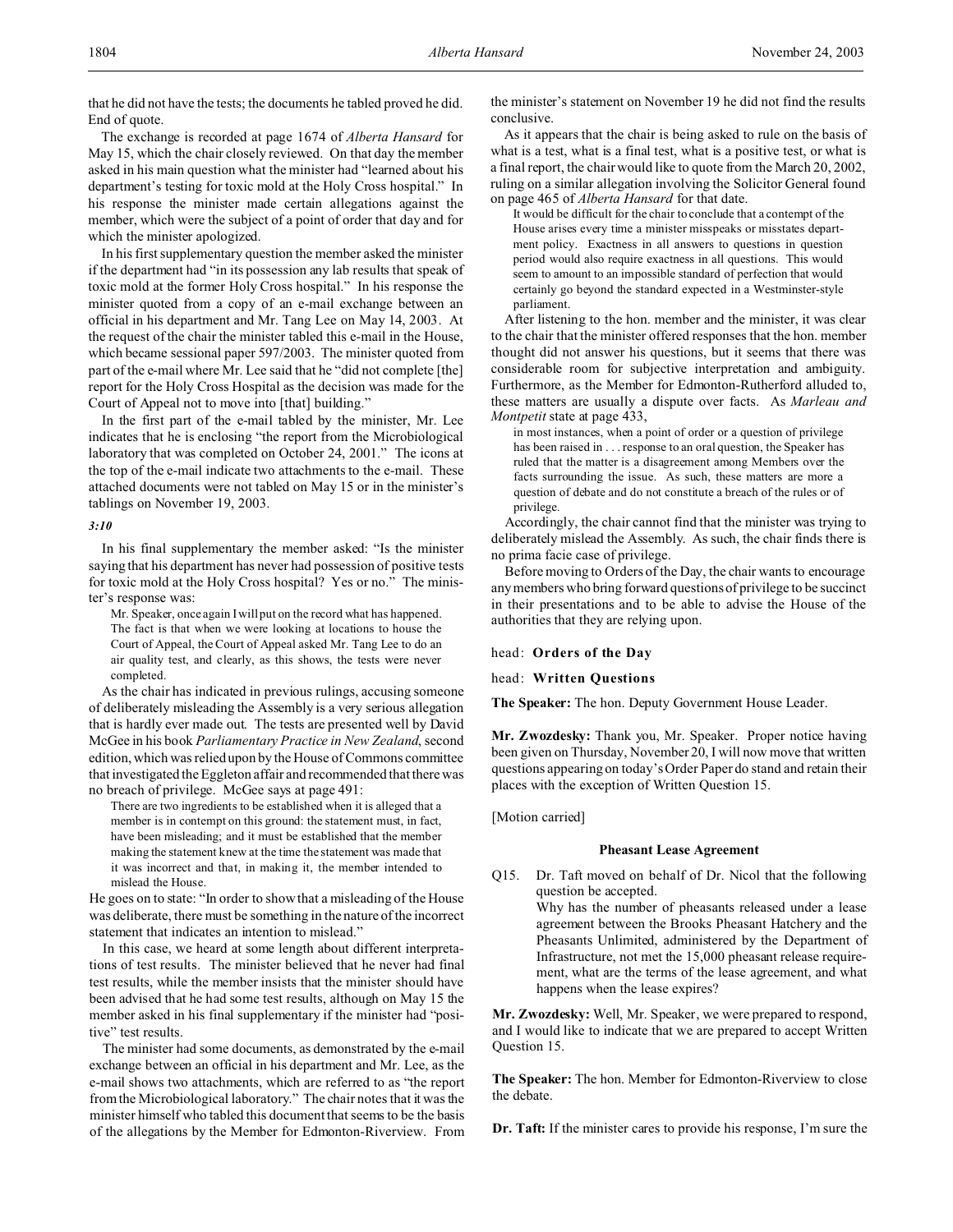Member for Lethbridge-East would be happy to receive it. Thank you.

[Written Question 15 carried]

head: **Motions for Returns**

**The Speaker:** The hon. Deputy Government House Leader.

**Mr. Zwozdesky:** Thank you, Mr. Speaker. Proper notice having been given on Thursday, November 20, I will now move that motions for returns appearing on today's Order Paper stand and retain their places.

[Motion carried]

head: **Public Bills and Orders Other than Government Bills and Orders** head: **Third Reading**

## **Bill 206 Traffic Safety (Seizure of Vehicles in Prostitution Related Offences) Amendment Act, 2003**

**The Speaker:** The hon. Member for Calgary-Buffalo.

**Mr. Cenaiko:** Thank you very much, Mr. Speaker. I'm pleased to begin debate on third reading of Bill 206, the Traffic Safety (Seizure ofVehicles in Prostitution Related Offences) Amendment Act, 2003. Over the past two years I've met with hundreds of inner-city residents in Calgary and Edmonton who have all said the same thing: if people understood the problems related to prostitution, they would want to do anything possible to help get these women off the streets. Based on the support from inner-city residents, police agencies, city councils, and members of this House, I think the support for this bill is strong and growing.

I would like to remind this House that johns continue to drive around looking to satisfy their cravings. Even though the number of prostitutes has been reduced, the customers have not stopped shopping. A lot of work has been done to reduce the number of prostitutes walking the streets. This bill combined with other programs will make further progress to remove sex offenders and allow communities to rebuild into safe places for children and families.

Throughout debate on Bill 206 this Assembly has heard about the problems associated with street prostitution in Alberta's inner cities, but we've also heard about what some neighbourhoods and community groups are doing to battle prostitution. Whereas some community groups meet regularly to discuss the construction of a playground, a growing number of groups meet to decide how to clean up dirty condoms and used needles left on the sidewalk. I don't think people should be subjected to this sort of pressure, and any effort to reduce street prostitution would be a step in the right direction.

Mr. Speaker, at every stage of the legislative process I tried to make it clear that Bill 206 will help reduce street prostitution. I can't stress enough the fact that this bill is only an option for police services, not a magic bullet that will eliminate prostitution completely. If the resources are available, then vice units will have vehicle seizure as an option. I strongly believe that this bill, if passed, will complement the efforts and programs already under way to further reduce street prostitution.

Mr. Speaker, I'm proud of this bill because it comes in part from communities affected by street prostitution. I have enjoyed meeting with residents and community groups who share my concern for the safety of innocent people. I found that talking and working with police services and community groups across Alberta has created legislation that effectively achieves its purpose.

#### *3:20*

There are many people who have helped me encourage this Assembly to help Alberta's communities. The number of letters and the diversity of the addresses made a very important statement. Now, I have tabled letters in this Assembly from residents of Edmonton and Calgary as well as outlying areas of the major centres including Sherwood Park, Strathmore, Viking, High River, and Canmore. This campaign was more proof that while street prostitution may occur primarily in the inner city, its effects have an impact throughout the surrounding area.

Mr. Speaker, individuals, as I mentioned earlier in Recognitions, such as Kate Quinn and Ed Campbell from the Prostitution Awareness and Action Foundation of Edmonton as well as Michael Walters from the Community Action Project here in Edmonton as well as individuals like Carol Potter from the Communities for Awareness and Action on Prostitution Issues in Calgary have all done great work with their respective cities related to street prostitution including urging their aldermen to support the seizure of vehicles in this proposed bill.

Officers from the Calgary and Edmonton police services also helped educate citizens who had no understanding of the issues surrounding street prostitution. These men shared their experiences with several members in this House about the horrible costs of street prostitution. Initially the support from the police community was lukewarm because they saw problems using the exact legislation for Manitoba and Alberta, but they never rejected the idea and offered thoughtful advice that made this bill more effective by ensuring that the sex trade offender is held accountable without punishing his family.

These people have shared their real-life experiences with my colleagues and myself. Their contribution cannot be overstated, and I'd once again like to thank them for all of their help. They took time out of their busy schedules to offer their support and insight into the street prostitution issue and how to deal with it.

As I've said before, Mr. Speaker, there is a great deal of hard work being done that has reduced street prostitution in Alberta, but I believe that more work needs to be done. Johns need to understand the consequences of their actions. Women need help to get off the streets. Inner-city neighbourhoods need more assistance to prevent dirty needles and condoms from proliferating in their playgrounds, sidewalks, and backyards. Police services need the tools to effectively deter johns from destroying inner-city communities. Bill 206 is an attempt to achieve these goals.

Mr. Speaker, one final thought. In Vancouver there are over 60 missing street prostitutes. Some of you may know that Richard Pickton is accused of killing more than a dozen women, all of them street prostitutes in Vancouver's Hastings area. In Washington state the Green River killer, Gary Ridgeway, killed 48 women. All of his victims were prostitutes. In his own words, Ridgeway chose prostitutes because he thought he could kill as many as he wanted to without being caught. He also knew that they would not be reported missing right away and might never be reported missing at all.

I read an interesting article in the *Ottawa Citizen* last week, Mr. Speaker, that talked about Pickton and Ridgeway and the problem society has in recognizing victims of violence. All of Ridgeway's victims were women and all were prostitutes, and in Vancouver 60 female street prostitutes are missing and Pickton faces 50 murder charges. Some may say that this could never happen in Alberta, but the numbers tell a different story. Presently there are 83 missing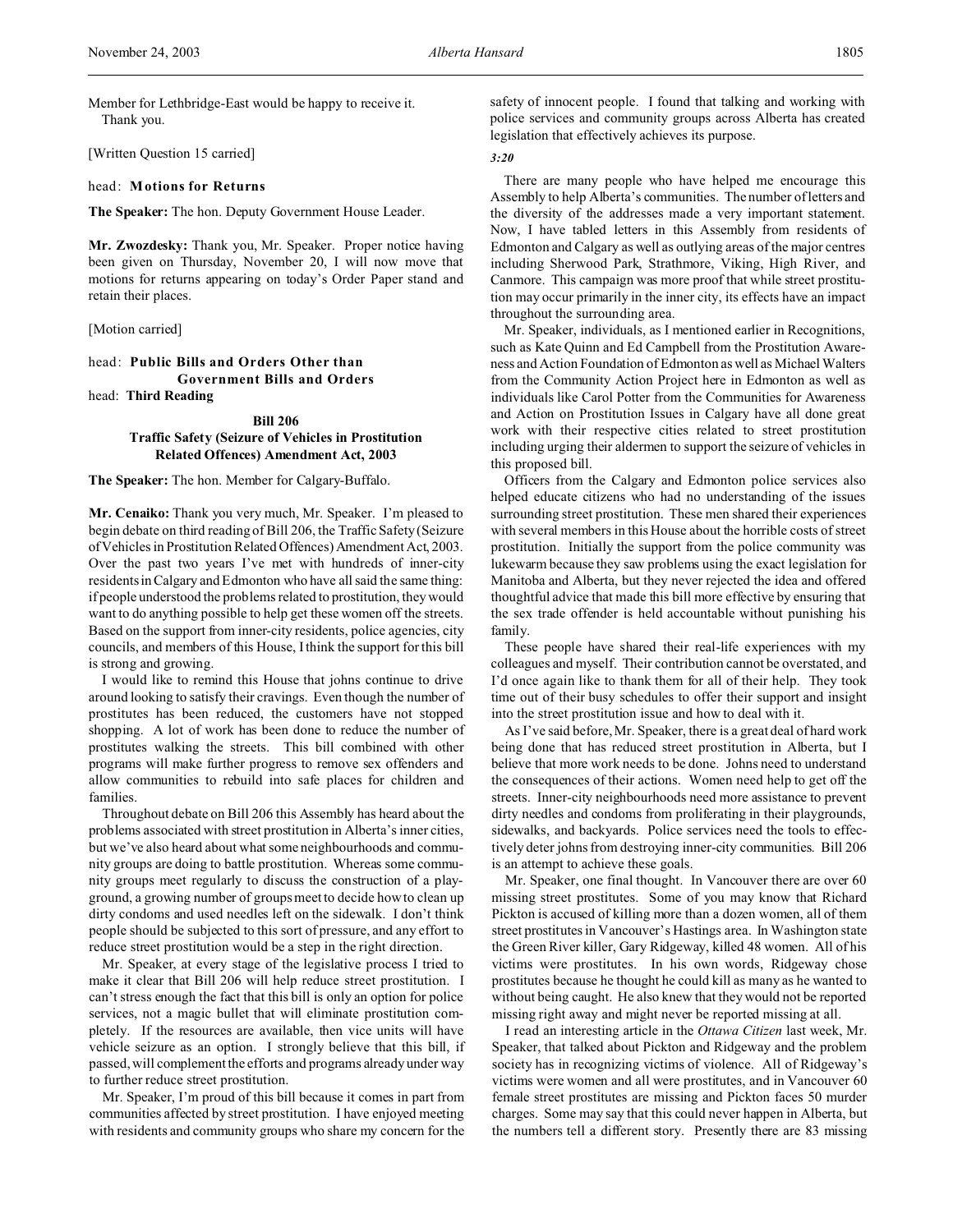street prostitutes in Alberta. In the past 15 years nine prostitutes have been murdered in the Edmonton area. Five of these murders have occurred in the past year.

Finally, Mr. Speaker, excluding the recent murders in Edmonton and excluding the 60 missing women in Vancouver and 73 prostitutes that have been killed in Canada over the past 10 years, there's one section of this article that made an important point. The author explained that it doesn't take a statistician to spot the common denominator in these numbers. Yes, serial killers are often involved but not always, and if we were to add the horrific number of assaults, robberies, rapes suffered by women on the street, then the blankeyed monsters are reduced to bit players. The real story here is not about serial killers; it's one of street prostitutes being attacked by men ranging from psychopaths to mechanics to accountants to any walk of life.

Mr. Speaker, I'm not saying that the vehicle seizure alone would save the lives of these women or stop these killers, but I am convinced that Bill 206 will move many johns out of the inner-city areas where they shop for sex. By doing this, more time and resources can be concentrated on the serious offenders. I believe that the end result will save lives, and if this bill saves one life, it's worth it.

I've talked with the Minister of Transportation about this bill, and he supports it fully and knows that something has to be done. I look forward to working with him to ensure that this bill is proclaimed into law as soon as possible.

I believe that the legislation proposed in Bill 206 will help innercity residents live in safer neighbourhoods by deterring sex offenders from cruising their neighbourhood streets, and I urge all members to vote in favour of Bill 206. Thank you, Mr. Speaker.

### **The Speaker:** The hon. Member for Edmonton-Gold Bar.

**Mr. MacDonald:** Thank you very much, Mr. Speaker. I rise this afternoon to participate in debate on Bill 206. The hon. Member for Calgary-Buffalo is to be recognized for the work that the member has done along with others in getting this bill before this Assembly.

Now, Mr. Speaker, the hon. member spoke earlier about many of the prostitutes in Vancouver who unfortunately have disappeared and, it's been recognized, have lost their lives. Unfortunately, an eerily similar crime spree has affected this city and this region. Certainly, whenever one talks to or knows a parent of one of those prostitutes who has disappeared and disappeared for some time, is later found in a farmer's field or on an acreage, it is sad indeed. If anything can be done to prevent similar circumstances from occurring, then I would urge all members of this Assembly to support this legislation.

It's certainly not perfect. When we consider that Bill 206 perhaps will undermine one of the main principles of the Canadian justice system – that is that you're innocent until you are proven guilty. This is a strong measure that undermines that principle, but when we look at one of those mothers who has lost a child – and in some cases these prostitutes are not  $18 - if this measure would go in any$ way to reduce prostitution, then I, again, urge everyone to support this.

Certainly, the communities that were consulted are solidly behind this legislation, and we have to respect the wishes of those individuals in the community that the hon. member has consulted with, and we have to hope that the wishes of the community and the civil rights of the public are going to be in balance here. Those are difficult issues to balance sometimes in a democracy, but hopefully we will be able to do that with this bill.

Bill 206 is also going to give quite a bit of discretionary power to police officers. If you are caught soliciting for prostitution, a vehicle can be seized. Now, there is a list of conditions that hopefully we will get a chance to discuss in this Assembly, but certainly I would encourage all members of this Assembly to have a look at the issue of prostitution and the solicitation of prostitutes and consider this.

This is a deterrent, but there is also another deterrent out there, and that is the publishing of the names of the individuals who are cruising on any night of the week and soliciting prostitutes. If they're caught and if they're found guilty, let's have those names publicly displayed somewhere. It may be that whenever the john comes home to Jill, shall I say, Mr. Speaker, then a little bit of humiliation can go a long, long way to stopping this practice.

## [Mr. Shariff in the chair]

Now, that worked in the past as I understand it, as people in the community have told me. Perhaps we should look at going back to that way, and that is simply: the names of those that are found guilty are displayed in a public place for all to see.

With those remarks, I will cede the floor to another hon. member that wants to participate in the debate, but I would certainly urge members to please consider supporting this legislation initiative from the Member for Calgary-Buffalo. Thank you.

### *3:30*

**The Acting Speaker:** The hon. Member for Red Deer-North.

**Mrs. Jablonski:** Thank you, Mr. Speaker. It's with a strong, positive feeling that I stand today to encourage my colleagues to vote in favour of Bill 206 in third reading. I've watched this bill proceed through the various stages of debate, and in listening to the pros and cons between members, I've concluded that the bill will be an effective tool for fighting prostitution and cleaning up neighbourhoods. As such, it will receive my support because it fights for the ability of families in areas overrun by prostitution to take control of those areas and clean them up for the better.

A common misconception about Bill 206 is that those fighting for the bill are doing so out of emotion whereas those fighting against the bill are doing so out of logic and reason. It's true that there are many valid emotional arguments that can be used in support of Bill 206, but there are also a lot of good, logical arguments that support the bill as well. The two types of arguments work together to ensure that the bill we pass is satisfactory both on an emotional level as well as on a logical level.

Today I want to talk about these two types of arguments and how they're working together in support of Bill 206. When we talk about any sort of legislation, we always start by asking two questions. First, is this law something that Albertans want or desire? Second, will this law be good for Alberta in the long run? These two questions form part of an age-old debate about legislation. As a government is it our job to decide what is good for Albertans, or is it our job to give Albertans what they want? That's an interesting debate, but in reality those of us in the Assembly know that in most cases the answer lies somewhere in the gray area in between.

Bill 206 is a piece of legislation that lies in that gray area. The Member for Calgary-Buffalo along with the Community Action Project went into communities riddled with prostitution and asked: what do you want done about this? The response far and away was: get pimps, johns, and prostitutes along with their used condoms and dirty syringes out of our neighbourhood; give us and policemen the power to make our neighbourhoods safe again. They gave a lot of good reasons for this response too. These vary from a personal concern for the well-being of street prostitutes, often children, to a concern for the safety of their own families, to a desire for a clean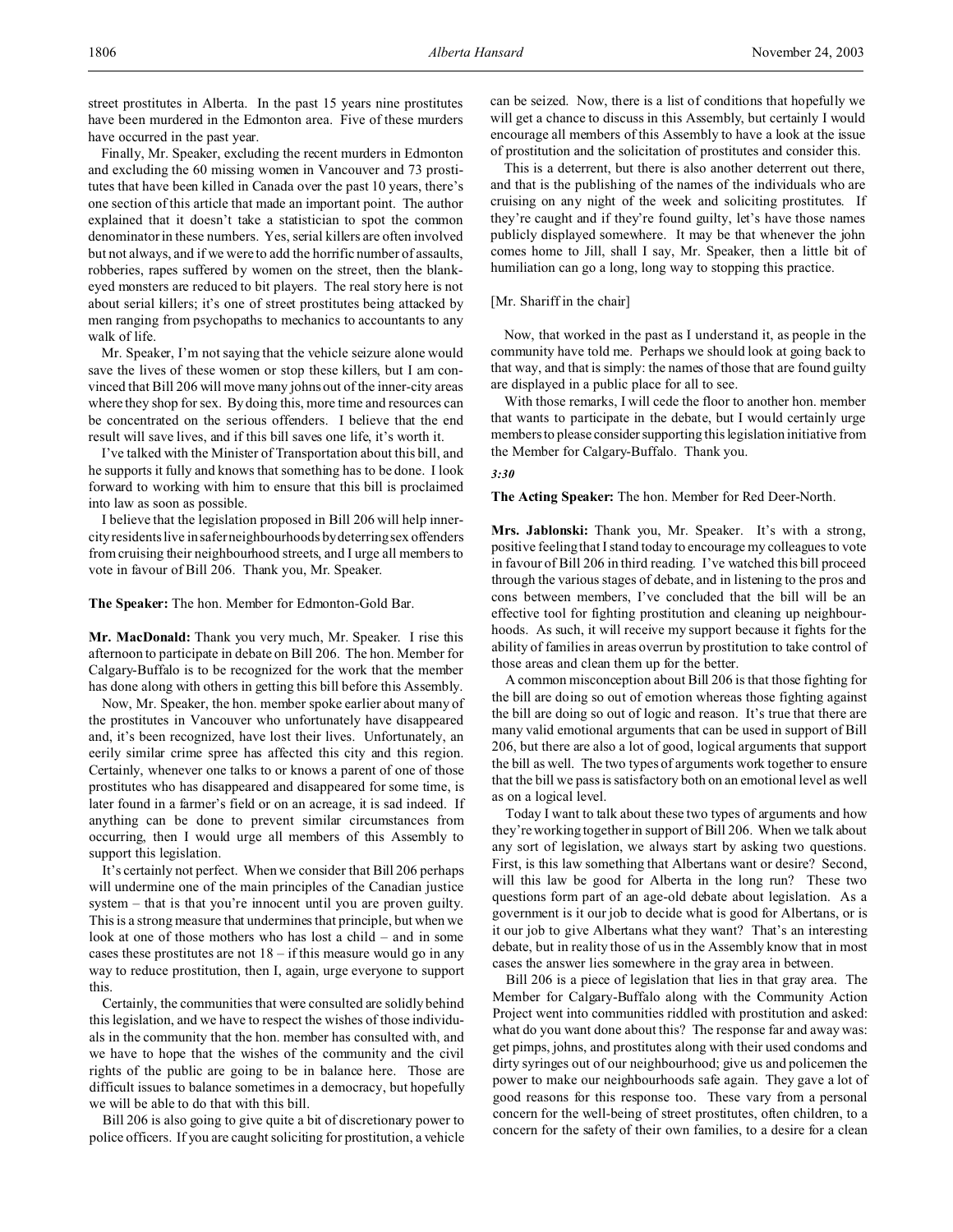On the emotional side of the coin some women have expressed unease and humiliation over being hollered at and mistaken for prostitutes by passing johns. Others are simply disgusted by the sight and knowledge of prostitution-related activities taking place in their back alleys or around the corner in the parks and playgrounds where kids are supposed to be riding the teeter-totter or playing soccer, not watching out for dirty needles. Yes, these are emotional arguments, but I see no reason why they should not be considered valid arguments for measures which would curtail street prostitution.

On a very real level these are concerns that people living in these neighbourhoods have to face. They are concerns about actions which are in and of themselves demeaning and can lead to other actions which may cross the line from demeaning and humiliating behaviour right into violent or illegal acts. This is where concern over humiliation takes on an even greater significance and where we come to see that while some arguments may be deemed emotional, they are in fact logical and reasonable in their own right.

For example, any concerned parent must wonder just what neighbourhood their kids will be growing up in if behaviour such as this is not tackled as strongly as possible by our legislation. When we take away a vehicle from somebody, we ensure that the driver will not find their way back into these neighbourhoods to pick up street prostitutes, get their fix, or holler catcalls at mothers or their young daughters. In short, this bill banks upon a common economic logic: if there are no customers, there will be no incentive to try to sell a product. This bill takes away the customer, so it should be met with a corresponding drop in street prostitutes attempting to sell their bodies in those neighbourhoods.

Families and community organizations will have at least a fighting chance to clean up neighbourhoods and make them the places they can be, places they are proud to raise their children in. When the neighbourhoods are clean, when they are normal by any reasonable person's standards, then the fruits of Bill 206 will be seen. Kids will be able to play in the front yard or in the park across the street without parents' fears about their safety being compromised by criminal or perverted elements.

When these neighbourhoods are clean, homeowners and landowners can feel good about taking care of their yards without having a dirty condom or needle from a passing truck thrown onto their property. They won't have to worry about drunken johns driving dangerously through their neighbourhoods looking for a prostitute. On another, very real level homeowners would finally be confident that the value of their property would increase for a change. They would be confident that they may get their investment back on their property.

I'm not suggesting that Bill 206 would cure all of these problems and do all of these wonderful things. Obviously, it won't, but it's a step. It needs to be supported by the political will of all levels of government, a committed police force, and, finally, committed community action groups and individuals. Well, we do have committed police officers, and the people on the ground in these communities have said that they want this to happen. They have been working on their own to rid their streets of prostitution for some time now. All that's missing is the political will. With the passage of Bill 206 we will show that the political will is not missing at all. We'll show these communities that this Legislature is behind them full force in getting rid of prostitution. Mr. Speaker, it's time to take effective action concerning prostitution.

York University sociologist John O'Neill has suggested decriminalization of prostitution and collecting the tax. Bill 206 is a good first step.

I applaud my colleague from Calgary-Buffalo for having the

courage and the faith to bring this bill forward. I support it, and I urge all my colleagues to support it as well. Thank you.

**The Acting Speaker:** The hon. Member for Edmonton-Highlands.

**Mr. Mason:** Thank you very much, Mr. Speaker. I have a bit of a cough, so I will try and get through this speech without frying the microphone.

I welcome the opportunity to briefly speak during third reading debate on Bill 206, the Traffic Safety (Seizure of Vehicles in Prostitution Related Offences) Amendment Act, 2003. I spoke on it as well, Mr. Speaker, at second reading. I want to begin by acknowledging those in attendance in the gallery today. Some of those who have joined us today live and/or work in inner-city neighbourhoods that have been hard hit by the negative consequences of street prostitution-related activities.

These negative consequences include noise and congestion on residential streets and avenues, particularly late at night, when people are trying to sleep and hope to enjoy some peace and quiet. It also involves the harassment of people, and it involves the health risks of needles and condoms that are left in back alleys, playgrounds, and schoolyards. Women, for example, cannot do simple things like walking to the corner store or to the neighbour's without being stopped and harassed. Excessive traffic on residential streets and avenues increases the chances of accidents both to residents and to property. Needles and other litter left behind also create dangers and other health hazards.

Unfortunately, a growing number of neighbourhoods in both Edmonton and Calgary as well as some smaller cities are experiencing the negative impacts of street prostitution and related drug activity. Until 15 years ago street prostitution was largely confined to the downtown core. In the late '80s and early '90s business and police action shifted the activity from the downtown core to the residential neighbourhoods adjacent to downtown.

In the late '90s growth in the drug trade, cuts to welfare and other social supports, and a severe shortage of affordable housing contributed to more vulnerable women on the streets and an increase in the number of neighbourhoods impacted. Today more than a dozen neighbourhoods from Westmount to Beverly are being negatively impacted by this dangerous and undesirable activity in Edmonton.

#### *3:40*

We have vulnerable youth and adults being recruited and getting hooked on crystal meth and cocaine and then being forced to prostitute themselves to get the money to pay the dealers. From 1992 to 2002 effective police, new agency resources such as Safe House, Crossroads, Street Outreach, the protection of children involved in prostitution initiative, and community action reduced the numbers from 975 to 250, but in 2003 we have seen a spike to around 350 individuals on the street. Mr. Speaker, I believe that this is directly attributable to the drug trade.

The greatest danger of prostitution-related activity is to the women themselves. In the last year alone five women have disappeared off city streets only to be found dead sometime later, usually in a remote location outside the city. In the past 20 years the number of women that have disappeared off city streets has rivaled the number of women that have disappeared in Vancouver's downtown east side albeit the Vancouver disappearances took place over a shorter period of time.

Clearly, a range of measures needs to be taken to address the danger and nuisance that results from johns cruising residential streets to pick up women who are prostituting. Most importantly we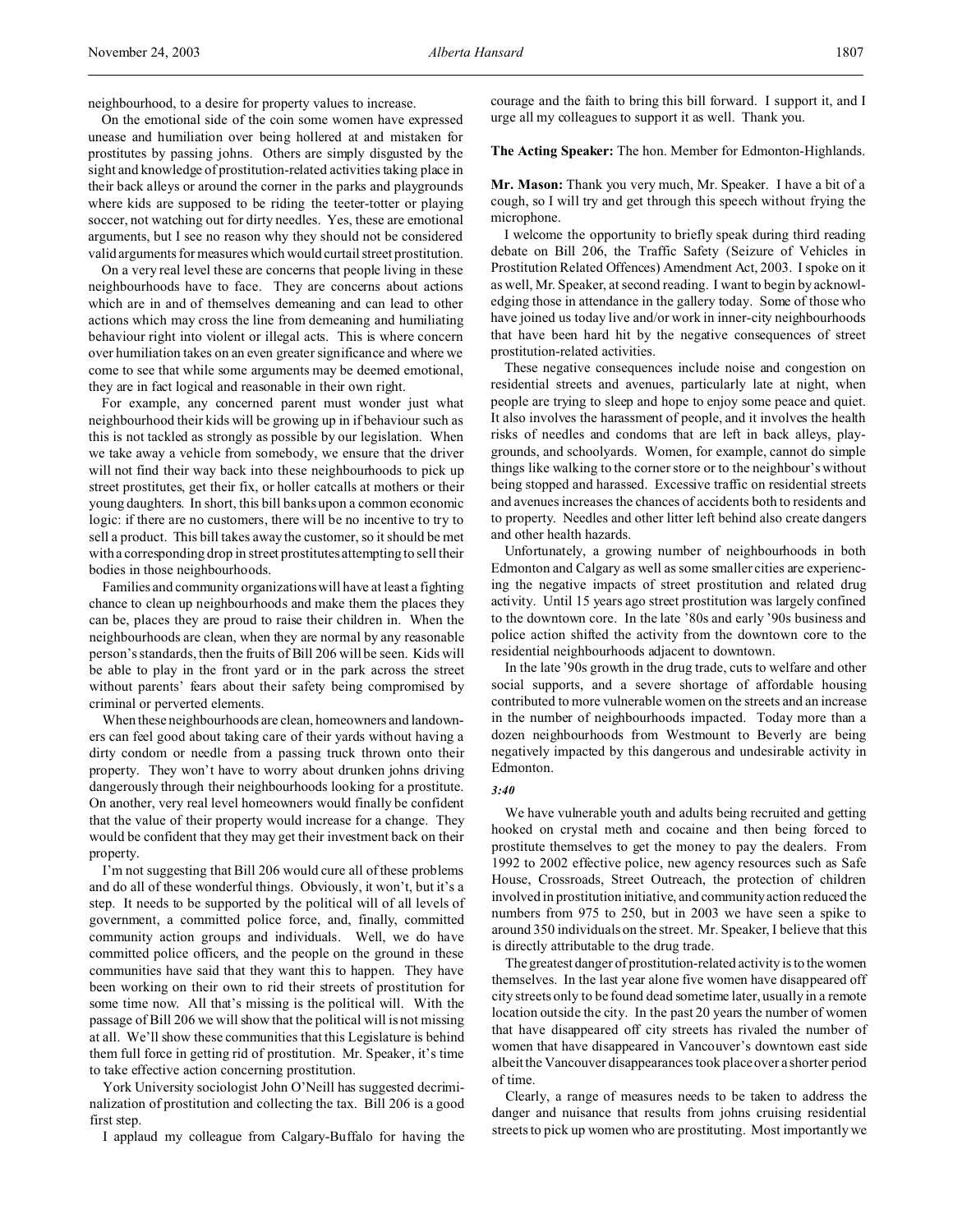need to reduce the number of young women and some men who are living lives of such desperation that they feel that they have no alternative but to sell their bodies on the street. We need to address issues of poverty by making sure that people have safe, affordable housing. We need to make sure these women have adequate incomes so that they can feed themselves and their children and are able to put a roof over their heads so that they don't need to expose themselves to the danger of the streets. We need to address the underlying problem of drug addiction and ensure that appropriate supports are in place so that vulnerable women don't have to turn to street prostitution.

Mr. Speaker, we also need to address the demand side of the equation. We have to acknowledge that the residents in these neighbourhoods have every right to be angry about their neighbourhood being shown such a lack of respect and that they and their children are exposed not only to unnecessary noise and pollution and the dangers imposed by distracted drivers of these vehicles but also to dangers such as needles and other litter.

Some positive steps have already been taken to address this unacceptable nuisance. One is the setting up of john school for those charged with solicitation offences. There has been a prostitution offender program running in Edmonton for the past seven years. This is an alternative measures program which men who have been charged for the first time can attend to learn about the brutal realities of the street sex trade. Its success is demonstrated by the low number of repeat offenders.

I note that Bill 206 contains a provision for first-time offenders: if they choose an alternative measures program like the prostitution offender program, they will have their vehicles returned. A survey done of men attending the program indicated that 78 percent believed that they would be deterred if there was a risk that their vehicles would be seized. I am aware of some concerns that have been expressed about whether seizing the vehicles of those charged with solicitation violates the presumption of innocence. I have to admit, Mr. Speaker, that this argument is a concern of mine as well because it's an important legal principle, but at the same time it's important to note that in other offences that involve summary convictions legal consequences result prior to having someone having their day in court to fight the charges.

In this respect, the rights of the accused need to be balanced against the rights of neighbourhood residents. I believe that safeguarding the rights of residents in neighbourhoods afflicted by street prostitution activity has to take precedence. We need to send a clear message to johns that engaging in this kind of dangerous behaviour is not acceptable and will result in severe consequences. We need to deter this type of unacceptable behaviour, and the provisions of Bill 206 provide the police with another tool for doing this.

On that basis, I will on behalf of the New Democrat opposition be supporting Bill 206 at third and final reading. Thank you, Mr. Speaker.

**The Acting Speaker:** The hon. Member for Lacombe-Stettler.

**Mrs. Gordon:** Thank you very much, Mr. Speaker. It is a pleasure for me to rise and join the debate on Bill 206, the Traffic Safety (Seizure of Vehicles in Prostitution Related Offences) Amendment Act, 2003, sponsored by my colleague the hon. Member for Calgary-Buffalo.

Before I begin, having worked with the hon. member on the Alberta police review, I've long respected his work and his commitment to policing. I'm very pleased that he has brought forward this bill, which represents a great deal of work and takes into account his past many long years as a well-respected police officer. So he is not only looking at it from a policing standpoint but also taking into consideration the community as a whole.

Throughout debate several hon. members have expressed concerns with Bill 206, and I feel that these concerns need to be addressed as we continue on the process of, hopefully, passing this legislation. Mr. Speaker, the first and most prominent concern is the assumption that under Bill 206 the suspects would be sentenced before their right to a trial. The second concern with Bill 206 is the progression of street-level prostitution to more of an underground, less visible environment. Although this concern is not directly related to Bill 206, it is a consequence of legislation whose purpose is to rid the streets of prostitutes, pimps, and johns. I find these two concerns to be the major arguments against this legislation. Thus, they need to be addressed so that there is no disputing that Bill 206 is a necessary part of Alberta's Traffic Safety Act.

Before I submit my arguments concerning these two issues, I would like to remind the Assembly that Bill 206 is designed to clean up urban neighbourhoods torn apart by crime and debris related to street prostitution. It's just that simple. We are very, very lucky actually, Mr. Speaker, as I represent a rural area. There's not a great deal of prostitution in smaller communities. However, I'm sure many MLAs in this Assembly that do represent towns and villages can tell of stories where young girls have been lured away from the smaller community, quit school, and gone off to Calgary to seek fame and fortune and often – often – end up on the streets as prostitutes. So we, too, from rural Alberta have to take this very seriously.

Mr. Speaker, I believe that Bill 206 is closely connected with another piece of important legislation that passed during the spring session this year. Part of Bill 1, Alberta's promise act, is a pledge to all Albertans that we will work together to provide safe and healthy communities for our children's growth, education, and development. I firmly believe that Bill 206 is a major step in fulfilling Alberta's promise to make our communities and streets a safe environment for our children to live, learn, and play. I trust that every member in the Assembly strongly supports getting those involved in prostitutionrelated offences off our streets and out of our communities.

As part of my argument against those who feel that it is important that people convicted of a crime have their day in court, I want to compare similar legislation that allows police officers to take immediate action against a suspect before they appear in court. In fact, this argument has been used during previous stages of debate on this bill, but since there are still some concerns with the proposed legislation, I would like to use this opportunity to help clarify those concerns by breaking the argument down into its simplest form.

Mr. Speaker, it is a criminal offence to operate or be in care or control of a motor vehicle while alcohol or drugs impair one's ability, as is clearly stated in the Criminal Code of Canada with further restrictions in the Alberta Traffic Safety Act. For an individual suspected by a police officer to be in violation of the impaired driving laws, a number of different consequences can result, depending on the number of occasions an individual has been involved in an impaired driving offence. The consequences for operating a motor vehicle under the influence of alcohol or drugs include the immediate seizure of the suspect's licence for one year as well as the seizure and impoundment of the vehicle. The suspect as well can be limited to operating it for a term of 30 days.

The decision to seize the suspect's licence and vehicle is made by the peace officer that is performing the traffic stop. This, of course, doesn't mean that the suspect will not have their day in court. Every individual accused of committing an illegal act, whether speeding or jaywalking or any other offence, has the right to a trial. There has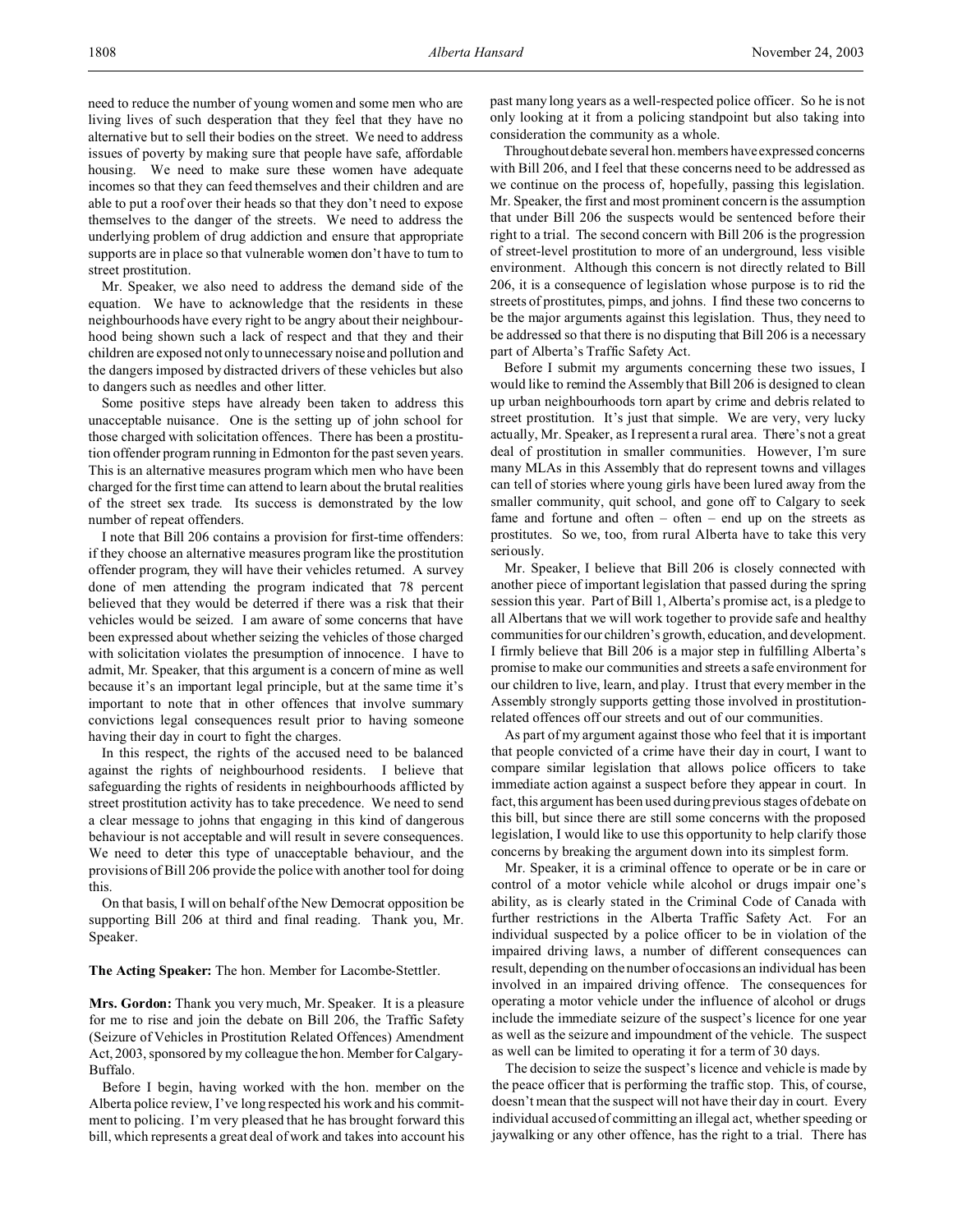never been any reason to doubt that this will not be. Mr. Speaker, to say that an individual who would be accused of prostitution-related charges under the Traffic Safety Act amendment proposed by Bill 206 will not have their day in court carries as much truth as saying that a drunk driver, a speeder, or a jaywalker won't have their day in court.

### *3:50*

Bill 206 reminds me a lot of the legislation that is now in place for impaired driving offences. I use this example for one reason: there is an immediate consequence for the illegal actions taken by an individual. That immediate action includes the seizure of the accused's licence and car for impaired driving and the seizure of the accused's car for soliciting a prostitute. Both actions are illegal, and both actions contribute to unsafe streets and dangerous communities. Mr. Speaker, the bare bones of both these crimes are very similar. The hon. Member for Calgary-Buffalo has recognized that, and I applaud him for doing so. Hopefully, Bill 206 will clean up our urban streets and neighbourhoods just as impaired driving legislation has made our communities and roads safer.

I would like to make another point to clear up any confusion about the issue of the opportunity of suspected individuals involved in a prostitution-related offence to defend themselves. Mr. Speaker, as I have mentioned earlier, this bill is designed as a simple bill to address an uncomplicated but complicated issue. When a vice unit is on the street waiting for a john to pull up in his or her vehicle, they know exactly what they are looking for. The undercover officer isn't waiting for a lost tourist to stop and ask for directions nor is the undercover officer waiting for a stressed-out smoker to pull over looking for a light, and if he was under 18 he probably could be charged under our new legislation.

No, Mr. Speaker. The vice unit will be focused on an individual who approaches in their vehicle with the purpose to solicit the undercover officer for sexual acts. This means that the individual and the undercover officer will have to be involved in a business deal which includes the exchange of money for the promise of sexual favours. This issue doesn't get more basic and uncomplicated than that.

There is no way to misconstrue the events that need to take place for an officer to seize the vehicle. The act of soliciting a prostitute on the streets of our great province is illegal. If an individual commits this act, then their vehicle will be seized until other arrangements are made or the charges are dropped once the culprit has had their day in court.

Mr. Speaker, to ensure that this legislation does not bring any undue hardship to the innocent family of the accused, this bill prevents vehicle seizure from punishing the suspect's family. Should this turn out to be the case, the vehicle will not be seized or it will be returned as soon as possible. So johns be warned: if your vehicle is a vital part of your family's well-being, do not solicit prostitutes while operating it.

Again, I can see similarities between impaired driving legislation and Bill 206. This may be a broad scale and hard to comprehend; however, with today's laws and regulations it is safer to not drive even if you have had only one drink. Just as one is drinking and driving or one is not, just as one is soliciting a prostitute or one is not, this is extremely black and white, and I have full confidence in the vice unit's training and expertise to make the appropriate decision.

Mr. Speaker, on to my second concern. There are some who feel that Bill 206 will take prostitution off the streets and force it underground where we cannot find it, where it isn't seen. I completely disagree with this. There is prostitution in parts of Alberta,

Canada, and North America that is very underground today. Bill 206 is about streets, communities, prostitutes, johns, vehicles, drugs, and all those things that deter from a community, that make it unsafe for the residents that live there, that make it hard for parents to point out to children what these people are doing and why the neighbourhood is seemingly always having these types of people around it and in it.

We must very, very seriously look at what the hon. member is trying to achieve with this legislation. He's obviously talked to his inner-city communities as he represents downtown Calgary, and we know the inner city in Edmonton. Both of these inner cities have this problem, and I hope that Bill 206 goes a long way to alleviate it. Thank you.

**The Acting Speaker:** The hon. Member for Calgary-East.

**Mr. Amery:** Thank you, Mr. Speaker. It's a pleasure to rise today and speak in support of Bill 206, but before I do that, I'd like to express my sincere thanks and gratitude to the hon. Member for Calgary-Buffalo for bringing forward this important piece of legislation. I know that this piece of legislation is very important to my own constituency of Calgary-East and to the constituents of Calgary-East and from talking to my hon. colleague from Edmonton-Norwood, who is vigorously supporting this bill.

Prostitution, according to a comment made at the United Nations Fourth World Conference on Women, is one of the greatest human tragedies. It is also one of the oldest forms of oppression on Earth. Prostitution not only harms its participants but is also detrimental to societies in general. Prostitution, Mr. Speaker, is no small problem. This is why I fully support Bill 206, not because it's going to be a miracle cure for street prostitution in Alberta but because it will be one extra tool in battling a real and serious problem in our society.

Mr. Speaker, there are three fundamental functions of Bill 206 that will help strengthen and secure Alberta's families and communities. First, Bill 206 is proactive. It goes after the demand side of this social problem. If johns can be deterred from buying sex, the problems of street prostitution could be vastly reduced. By reducing the number of potential sex buyers, Bill 206 will help decrease the number of women involved in street prostitution.

I think we should seize this opportunity to reduce the number of children who are brought into this world already disadvantaged by devastating cycles of poverty. Mr. Speaker, statistics show that of the female juvenile prostitutes surveyed, 11 percent had given birth to children. The family unit will be strengthened by Bill 206 by allowing more street prostitutes to break out of the cycle of poverty before they start a family or return to their own family.

Mr. Speaker, stronger families lead to my third point in support of Bill 206, which is stronger and more productive communities. This goal is the end result sought by most legislation put forward in this House. As legislators we have a real chance to put a serious dent in street prostitution and help many urban communities grow and prosper.

The first element of Bill 206, of being proactive, is an important aspect of this legislation. Many times governments are too reactionary to social problems and seek the simplest solutions to complex issues. This has been our approach to street prostitution, and it is clear that overall it is not working. By going after johns, Mr. Speaker, we are directly attacking the demand side of this social problem. We are going after the perpetrators of this crime and not the victims, which in many cases are underage women. A 1996 study revealed that 96 percent of prostitutes enter the profession under the age of 18. Many of these women are fleeing homes where physical violence and emotional and sexual abuse are occurring. Prostitutes in these situations are not the real criminals in the perpetuating cycle of violence and poverty.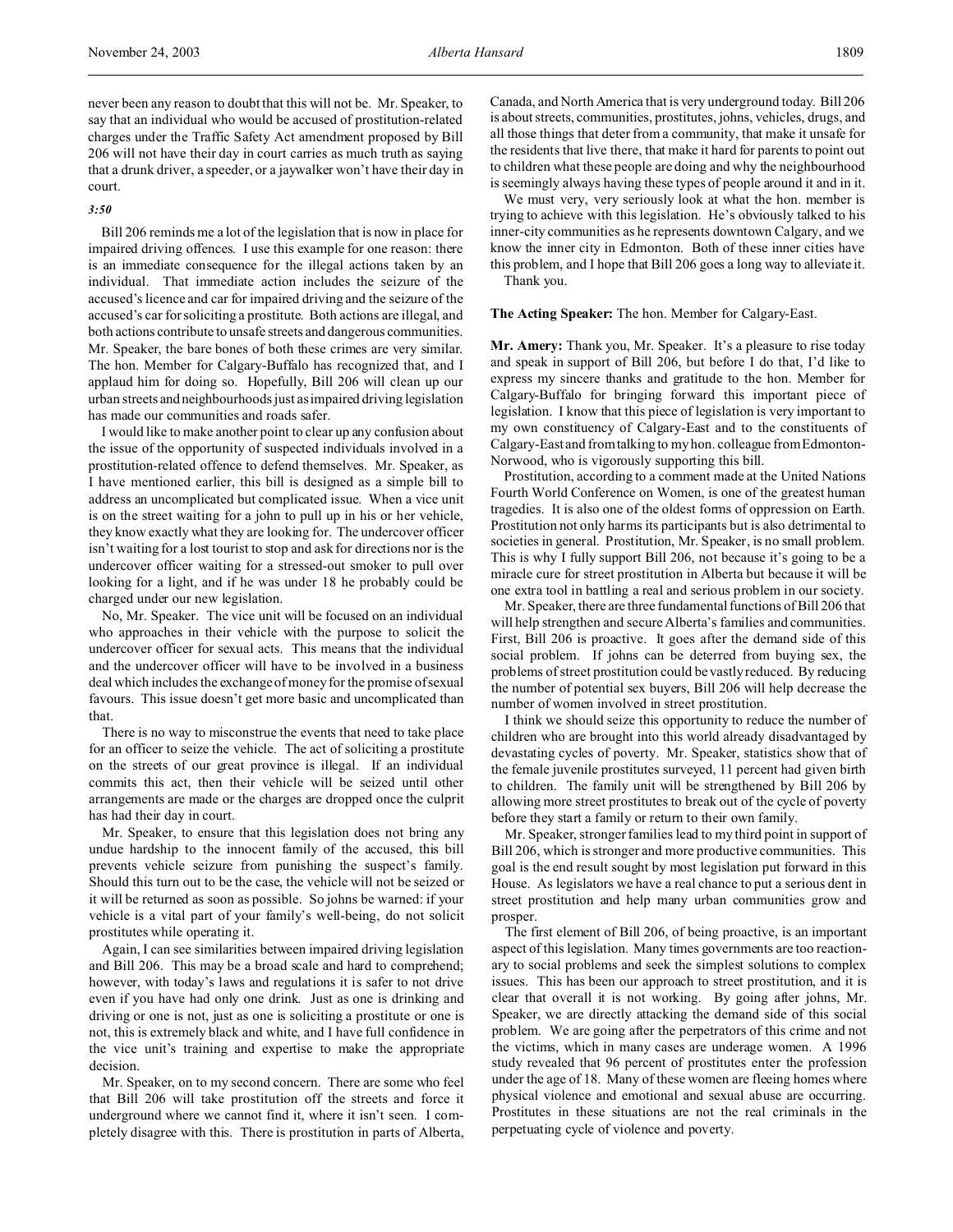The real criminals are the pimps and johns who exploit these women. However, these two groups are the elements in the act of street prostitution that are least likely to be charged and convicted. Mr. Speaker, Bill 206 changes all of this. One group of exploiters, the johns, will be brought to justice, and the number of victims, the women involved in prostitution, will be reduced by the reduction in those who buy their services. Bill 206 works on the basic economic philosophy of supply and demand: a reduced demand and the supply will naturally be reduced.

Mr. Speaker, skeptics may ask how Bill 206 will reduce the number of johns prowling the streets. One has to look no further than the success of john school throughout North America and the positive effects it has had on street prostitution. Bill 206 will put more men in john school and reduce the reoccurrence of the offence.

Mr. Speaker, a local Edmonton organization, PAAFE, along with the Edmonton Police Service and Crown prosecutors run the prostitution offender program, or john school, here in Edmonton. The alternative program for first-time offenders charged with soliciting for the purpose of prostitution costs \$400 for the one-day course. Many johns have the mind-set that prostitution is a victimless crime. However, after the eight-hour emotional day of lectures from former prostitutes and parents whose children have become entangled in prostitution, many johns begin to see the truth about prostitution, that it is far from a victimless crime and erodes the spirit of many females and neighbourhoods.

#### *4:00*

Out of the 1,524 men who have completed the course since 1996, Mr. Speaker, only 20 have been charged again. These numbers speak for themselves. Bill 206 will put more men into john school and similar alternative measures programs and will eventually help dwindle the demand for street prostitutes.

Mr. Speaker, the second element of Bill 206 that I feel is important is the one of strengthening and securing the family unit. As daughters and mothers prostitutes are part of a family unit that is obviously traumatized by the profession. Equally destructive are the actions of johns to their own families, not just physically by spreading disease but also emotionally and mentally.

As mentioned earlier, of the female juvenile prostitutes surveyed by one study, 11 percent had given birth to children. These young girls are in no position to be raising children and are only condemned to a life of prostitution to provide for their children. These children are very likely to be victims of the same abuse that led their mothers to flee their homes, just compounding the cycle of abuse, poverty, and violence. With daughters on the streets the families of these prostitutes are continually distraught and continually wondering if their child or sibling is still alive. Imagine what such a feeling would do to the family unit. Anxiety and depression must be rampant in these cases.

On the other side of the sex trade, Mr. Speaker, are the families of johns. The same 1996 study I mentioned earlier found that 80 percent of johns are married men. Sexually transmitted diseases are the first problem that come to my mind when I hear statistics like these brought forward. However, the emotional destruction of having your partner buying sex can be even more catastrophic. Families are dismantled and children are left to bear these scars for the remainder of their years. Bill 206, by deterring johns from partaking in the sex trade, has the potential to save families on both sides of the equation.

Mr. Speaker, the third and final reason I support Bill 206 is that it achieves the goal that all legislators strive for. It strengthens and helps communities grow. This simple explanation should be the reason that all of us should be supporting Bill 206. Productive families are directly linked to making stronger communities because the family unit is the cornerstone of any community. Naturally, if families are in turmoil, the communities will be as well.

On more of the social side street prostitution erodes communities by perpetuating the drug trade, littering the streets with needles and condoms and causing fear in innocent members of society who have nothing to do with the sex trade at all. Mr. Speaker, we have all heard stories of johns approaching young girls that are waiting for the bus or of small children playing with used condoms or needles. There is no reason not to give police a strong tool in battling street prostitution to help rid our communities of these disturbing problems.

Mr. Speaker, I strongly urge all my colleagues to vote in support of Bill 206. Thank you.

## **The Acting Speaker:** The hon. Member for Edmonton-Meadowlark.

**Mr. Maskell:** Thank you, Mr. Speaker. I'm thankful for the opportunity to join in debate in third reading of Bill 206, the Traffic Safety (Seizure of Vehicles in Prostitution Related Offences) Amendment Act, 2003, sponsored by my friend and colleague from Calgary-Buffalo. I think this is a good bill, an important bill, a longoverdue bill that will help a lot of people, likely save lives, and especially help a lot of communities deal with street prostitution, making inner-city streets and parks safe for family use, no more fear, no more harassment.

The goal of Bill 206 is to reduce the number of men driving around looking for prostitutes. Reducing the number of johns will likely reduce the amount of this sort of garbage in inner-city areas. Mr. Speaker, for nearly 20 years I was the administrator of a wonderful school, Victoria school of performing and visual arts, located in the inner city. If you haven't lived or worked in the inner city, you can't appreciate the enormity of this problem.

I wonder how many people know that this isn't just an evening or a weekend activity. You'd be shocked to know how many men are leaving their wives and children in the morning, giving them a kiss good-bye on their way to work, and stopping in the inner city to satisfy their lust, looking for prostitutes as early as 6:30 or 7. I mean, there's a lot of activity, a lot of trade happening at that time. I can tell you that my school opened at 6:30 in the morning for students who came for athletics, for their arts activities, and so on, and these young people, young females, were constantly being harassed by these johns cruising the streets looking for whatever action that they wanted to satisfy.

Let me make it clear. You know, johns are not committing a minor offence. Let's remember that they rape and exploit young women. At the very least johns would owe an explanation to their families and employers for losing their vehicle. I think that public embarrassment is an appropriate first step, just the first step, in dealing with these monsters. If johns truly understood the consequences of their so-called harmless actions, then young women wouldn't be found frozen and strangled in farmers' fields. As other members have stated, women are being killed, yet little seems to be done because they're sex-trade workers.

Before we wrap up debate on this bill, I would like to raise an important point that can't be stressed enough. We've heard about the problems normal people face living around prostitution. Picking up the garbage left behind by prostitutes and their customers has been talked about a great deal, but I must remind this House again that I have personal experience with these cleanup efforts and the harassment of females by cruising johns. It was always sad and frustrating to walk around the school property in the morning before students arrived to look for used needles.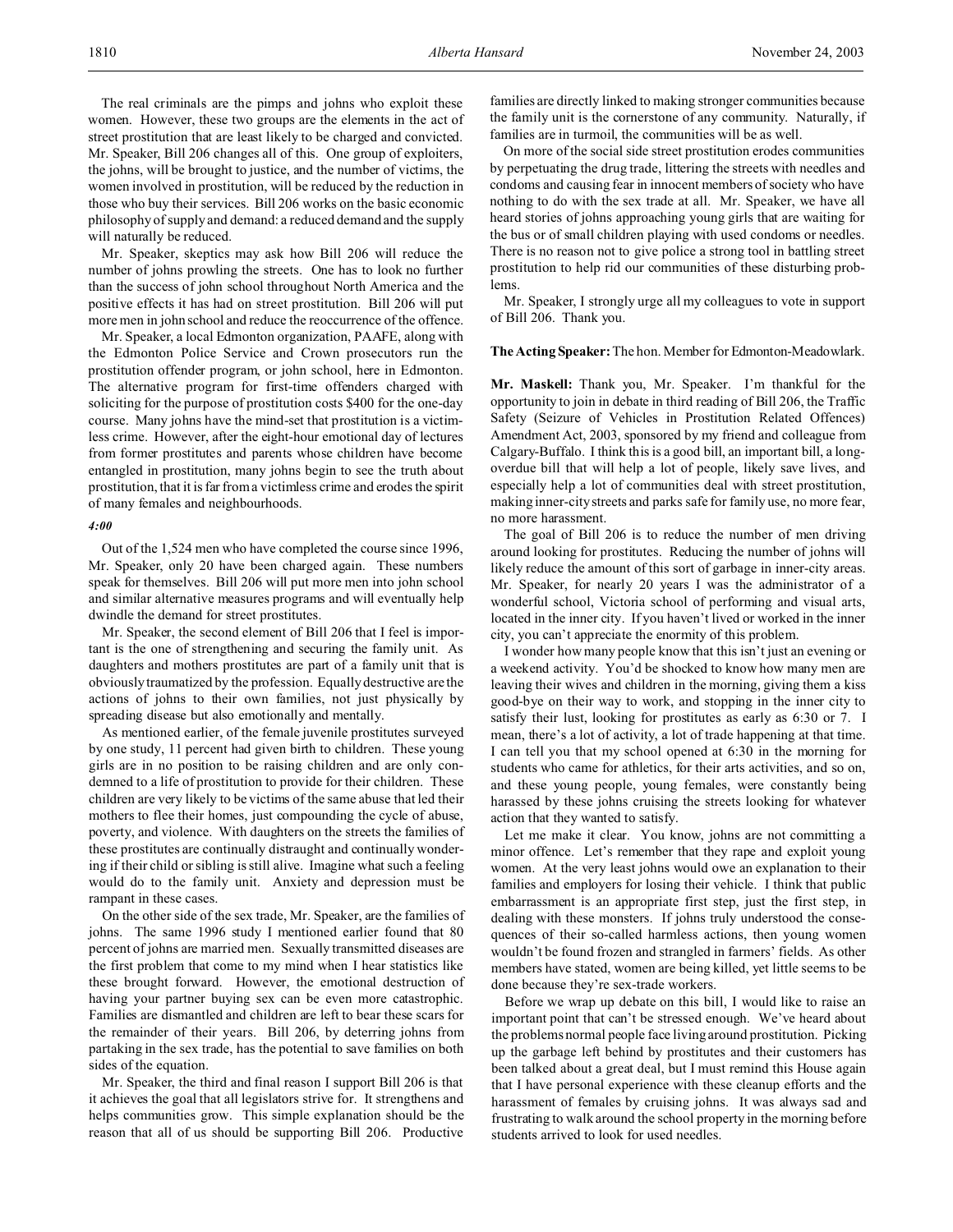You know, I had to put a 10-foot chain-link fence around the elementary playground so that it would not be used by these predators in the evenings and weekends. Children in the community could not use these facilities. What a crime that was to the people in the community that I had to fence the playground because these people thought that would be a great place for their activities. You know, if for no other reason, I would urge members in this House to support this bill in the hope that parents, day care workers, and teachers won't have to walk through playgrounds looking for potentially lethal drug material.

Some may say this bill goes too far, that the punishment exceeds the crime. I think it's important to recognize all the people that risk their health and even their lives to keep these areas safe for children. I think the rights of these people take precedence over the rights of sexual predators.

Mr. Speaker, I would like to repeat that this bill isn't a quick fix, but I have no doubt that it will help everyone fight street prostitution. Let's recognize the prostitution problem in inner-city communities and help fix it. I think that's the most important aspect of this bill.

On that note, Mr. Speaker, I'll end my comments on Bill 206. I urge all members in this Assembly to vote in favour of this legislation. Thank you.

**The Acting Speaker:** The hon. Member for Calgary-Fort.

**Mr. Cao:** Thank you, Mr. Speaker. I would say that this is a great opportunity for me to rise to speak in support of Bill 206, the Traffic Safety (Seizure of Vehicles in Prostitution Related Offences) Amendment Act, 2003. This may be one of the most important private member's bills to come before this Legislature for quite some time. I would like to commend the hon. Member for Calgary-Buffalo for having the sensibility and the conviction to introduce this initiative.

Mr. Speaker, Bill 206 is all about improving peoples lives, about deterrence to committing vices and crimes. From the prostitutes to the johns who use them and from the families whose lives are affected by street prostitution to the neighbourhoods which are made unsafe by prostitution, everyone stands to gain something from this bill.

According to research data on prostitution, it seems to me that there is always some form of necessity or coercion or both present. What right does anyone – I mean anyone – have to coerce teenagers into a downward spiral of drugs, violence, disease, and abuse?

### *4:10*

Mr. Speaker, prostitution is not only a local but a global issue. I have the privilege of assisting an Alberta-grown group, The Future Group, consisting of young and caring Calgary students. This group now is expanding. It has chapters in many locations around the world to combat the traffic of human beings in the sex trade and prosecute johns who avoid local laws by practising offensive sex in other countries where laws are lacking or not enforced. As a footnote I want to commend The Future Group members and their executive on their outstanding work.

If there is one thing the prostitutes and the johns in Alberta have in common, it is that they come from all over the province and they come from all kinds of backgrounds and they come from both urban and rural environments and from both poverty and affluence and anywhere in between. There is not one trait or characteristic that can be said to typify a prostitute any more than there is one that signals johns. Both, however, are part of the breakdown of community. The difference is that whereas the prostitute seldom if ever has a choice in the matter, a john does.

**The Acting Speaker:** I hesitate to interrupt the hon. Member for Calgary-Fort, but under Standing Order 8(5)(a)(iii), which provides for up to five minutes for the sponsor of a private member's public bill to close debate, I would like to invite the hon. Member for Calgary-Buffalo to close debate on Bill 206.

**Mr. Cenaiko:** Thank you very much, Mr. Speaker. At this time I'd like to move third reading of Bill 206, the Traffic Safety (Seizure of Vehicles in Prostitution Related Offences) Amendment Act, 2003.

[The voice vote indicated that the motion for third reading carried]

[Several members rose calling for a division. The division bell was rung at 4:12 p.m.]

[Ten minutes having elapsed, the Assembly divided]

[The Speaker in the Chair]

| For the motion: |             |                                         |
|-----------------|-------------|-----------------------------------------|
| Amery           | Herard      | Melchin                                 |
| Bonner          | Horner      | $O'$ Neill                              |
| Broda           | Jablonski   | Ouellette                               |
| Cao             | Jonson      | Pham                                    |
| Cenaiko         | Klapstein   | Renner                                  |
| Coutts          | Kryczka     | Shariff                                 |
| Danyluk         | Lord        | Smith                                   |
| Dunford         | Lukaszuk    | <b>Stevens</b>                          |
| Forsyth         | MacDonald   | Strang                                  |
| Friedel         | Mar         | Taft                                    |
| Fritz           | <b>Marz</b> | Tannas                                  |
| Goudreau        | Maskell     | Tarchuk                                 |
| Graham          | Mason       | VanderBurg                              |
| Graydon         | Masyk       | Vandermeer                              |
| Haley           | McFarland   | Zwozdesky                               |
| Hancock         |             |                                         |
| Totals:         | For $-46$   | $\text{Again} \mathbf{st} - \mathbf{0}$ |

[Motion carried; Bill 206 read a third time]

## head: **Public Bills and Orders Other than Government Bills and Orders** head: **Second Reading**

## **Bill 208 Occupiers' Liability (Recreational Users) Amendment Act, 2003**

[Adjourned debate May 12: Mr. Stevens]

**The Speaker:** The hon. Member for Peace River.

**Mr. Friedel:** Thank you, Mr. Speaker. It's been a while since this bill was first debated, but it's my pleasure to rise today and continue that debate on Bill 208, the Occupiers Liability (Recreational Users) Amendment Act, 2003. As a member for a rural riding, I have a little awareness of the concerns of rural Albertans. This bill is quite important to the farmers and landowners of my area and, I'd suggest, important to most residents of Alberta as well. It's the third time a bill of this nature has surfaced since I've been a member of this Assembly, and I certainly hope that this time we can bring it through to completion and enactment as a law. Even though it is predominantly an rural bill, I think it will have benefit for urban folks as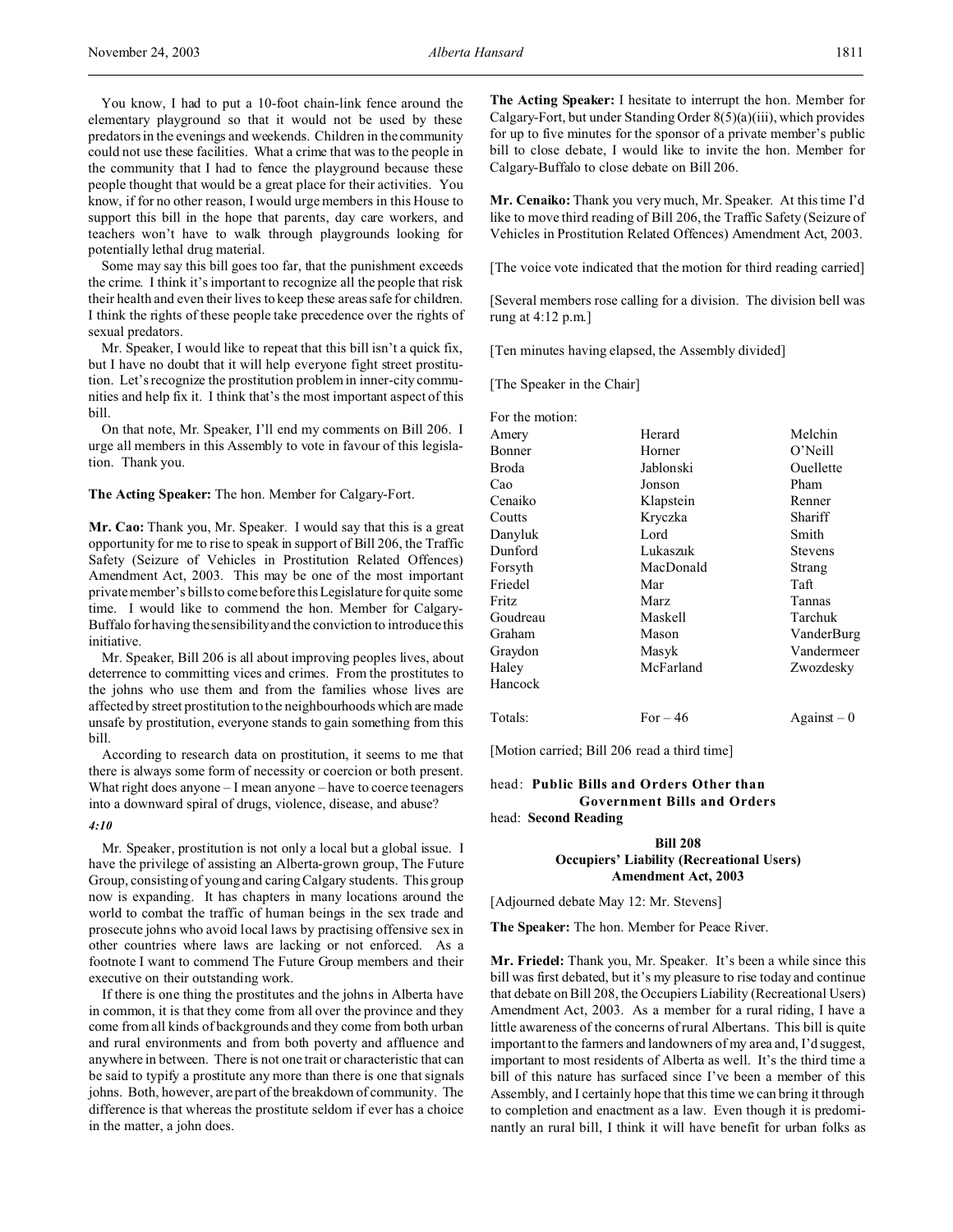Although urban residents are becoming more and more aware of rural issues, I still often feel that city folks have a minimal awareness of the problems faced by someone who owns a large parcel of land, particularly in regard to liability. Most of this property on farms is not something where you could look out of your upstairs window and see the land that's involved, so a lot of times you don't even have much of an idea of what's going on in the far reaches. Few people likely are aware of how little protection the existing occupiers' liability law gives farmers.

In the short run, as I said, this will be most beneficial to farmers, but in the long run it's also going to be a benefit to hikers and cyclists, anglers, snowmobilers, and all types of recreational users. Although I represent a rural riding, I think I can assure other members in this House that it is not a rural versus urban issue and that the benefit will eventually come to everyone.

As the hon. Member for Lac La Biche-St. Paul pointed out earlier in the debate, our current legislation creates an unequal responsibility between landowner and the land user. The landowner must in essence protect recreational users from themselves. Alberta's present Occupiers' Liability Act was written almost 25 years ago, and I think everyone would agree that times and situations have changed significantly since then. People have become much more aware of rural attractions and are using rural areas more often to get back to nature, so to speak.

They are using our park systems on a greater scale than ever before, Mr. Speaker, but the natural areas of Alberta are not limited to parks alone. Many of the areas that people would like to use for recreation are on private land, but with the current liability risks the owners are reluctant to allow others on their land. I have to say that under these circumstances I would do the same.

Mr. Speaker, I'm sure that the members from other rural areas would also agree with me that Bill 208 is not an intrusive one in that we're not forcing people to open their land to the general public, but we certainly would be giving them more of an incentive to do so if they wished.

### *4:30*

There are many landowners right now who do allow others on their land, but usually this is limited to friends or neighbours or people you know. These friends are considered visitors under the current legislation, and they should use their permission in the spirit in which it was given them. They don't generally go onto the land thinking that they might have an opportunity to sue the owner if they hurt themselves. They generally assume the consequences of their own actions. However, even if they do go on and assume the risks at the time, the fact is that they can sue. I'm sure that we've all heard of instances where an accident has ended up turning one friend against another in litigation, especially so if an insurance claim is involved. Mr. Speaker, we would remove the need for landowners to assume full risk for visitors who use their land for recreation if we pass this bill.

We should help open up rural attractions to the ever growing number of recreational users. We're very fortunate in this province. We have the landscape to support most every type of outdoor sport, and we should help to ensure that people can participate if they wish.

Ecotourism is an expanding industry, and we should encourage such initiatives. These businesses could use private land as well as wilderness areas to bring people closer to nature. Ecotourism is a positive step toward increasing environmental awareness. Wewould be doing not only the wilderness but wildlife a service if these people returned from vacations with a greater awareness of the

things that we can do in an open Alberta. Bill 208 may also create new opportunities for these businesses to grow. I don't believe that there's a region in this province that couldn't use a boost to local tourism.

If people go on private land knowing that they're responsible for their own well-being, it's also more likely that they will take greater care. Visitors should always be limited to using the land for permitted activities only. If they do something that the owner has not allowed, then they would no longer be a visitor but they would now be a trespasser, and trespassers are not entitled to common duty of care even under the current legislation, and I refer to section 12(1) of the current legislation.

Mr. Speaker, with the provisions of Bill 208 and the current legislation regarding trespassers, it would seem to me that the likelihood of landowners allowing people onto the land would increase dramatically. They would not be held liable for injury or accident to a visitor if the landowner were not willfully reckless. People in urban areas already have this protection. You can't go into someone else's yard in town and do as you please. Rural property owners should have this same protection, and that is what is being proposed by the bill.

Most people in rural Alberta would be willing to work with recreational clubs such as cross-country skiing, horseback riding, or any of the outside activities if they had some sort of protection. Under Bill 208 we would be providing the help that they've been asking for for quite some time.

Mr. Speaker, I urge all members of this Assembly to review this bill thoroughly, and if they do that, I'm sure they will support it. I plan on doing just that. Thank you, Mr. Speaker.

### **The Speaker:** The hon. Member for Highwood.

**Mr. Tannas:** Thank you, Mr. Speaker. It's an honour to join debate on Bill 209, sponsored by the hon. Member for Lac La Biche-St. Paul. First of all, I think landowners and occupiers need a certain degree of legal protection. I'm confident that this bill will be effective in instances where injuries occur on a landowner's or an occupier's property subsequent, of course, to permission being granted for that individual who was so injured to enter the land, but we should be very clear that Bill 208 will not solve all or even most of the liability claims. It is a step in the right direction. I agree with Bill 208 because of the current vulnerability that landowners and occupiers face from litigation by people who don't always want to take responsibility for their own actions.

Mr. Speaker, the member and I may be from opposite corners of the province, but we still have a great deal in common. There are a number of ranchers and farmers living in the Highwood constituency as there are in Lac La Biche-St. Paul. One of the issues that transcends all rural ridings in Alberta is the gray area surrounding the liability of property owners and occupiers. Like the hon. member I, too, have received complaints from landowners who may face legal action from recreation users who could injure themselves on their property. So there are two sides to that. One is just the continuous worry that anytime somebody is on your property they may become injured by not seeing a fence and going through it with their snowmobile or not seeing that there's a dugout or a washed-out interior road on the ranch and rolling their quad over or whatever.

I'm sure that urban members in this Assembly may have difficulty relating to this issue, but I can assure this House that it is having an adverse effect on the sense of community in rural Alberta. I would also concede that landowner and occupier liability may not be attracting a great deal of attention from the media, but that doesn't mean that it isn't having a major impact on certain Albertans. The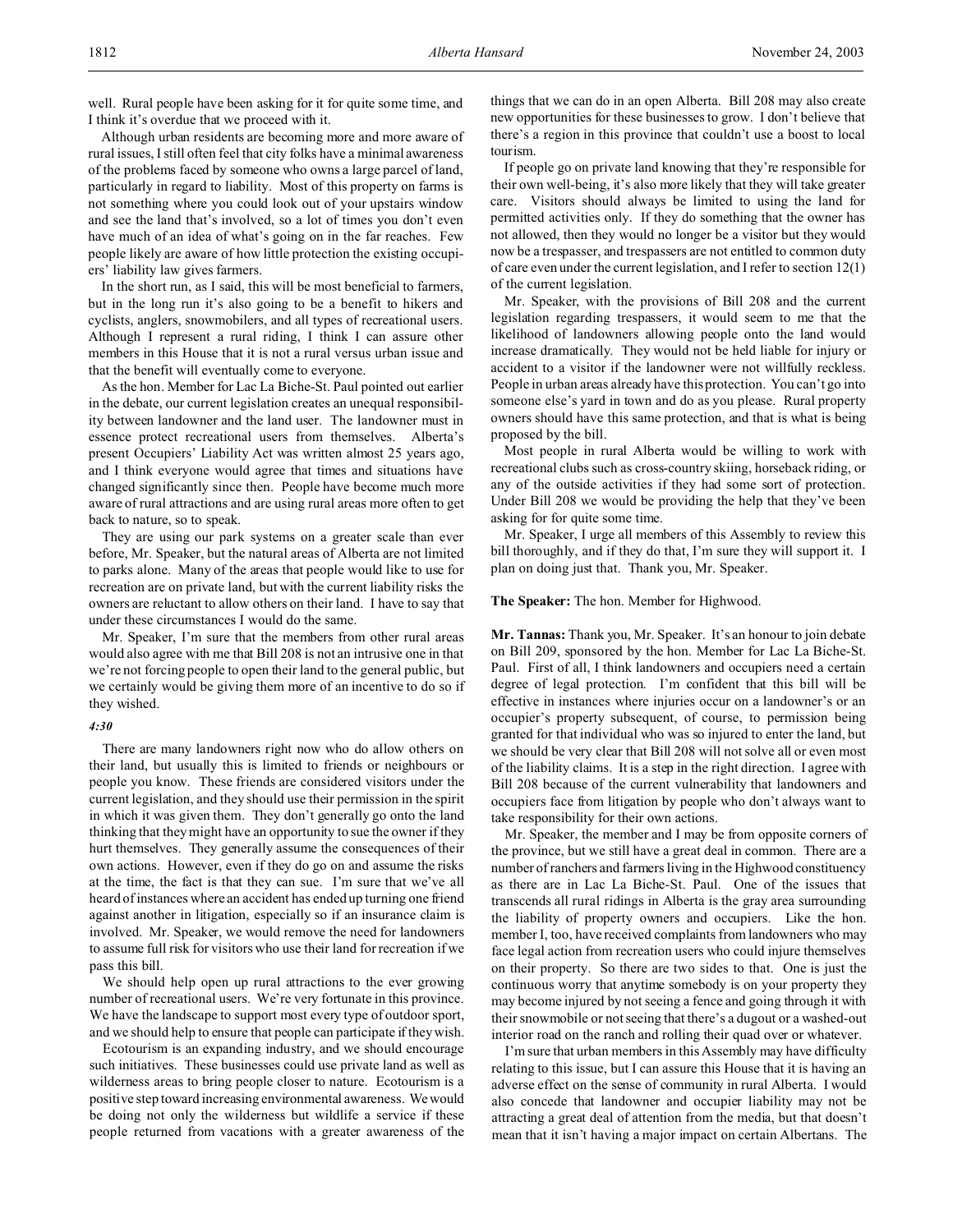urbanite, I'm sure, would identify with the potential liability of a lawsuit when someone slips and falls on an icy residential sidewalk leading to their house or the steps up to their house. Urban dwellers with a swimming pool, for instance, have fences and locked gates to limit their liability exposure.

Well, imagine the potential liability of a ranch that may be several miles in length as well as in width, that may cover a few thousand acres – it may be a few hundred – and in that land there would be forests, there may be streams, ponds, wetlands, steep hills, all of those kinds of things that could cause someone who doesn't know about it or who isn't paying attention to injure themselves. That's not to mention things like old barbed wire that's tied up in a corner.

I think there's a reason why landowner and occupier liability hasn't attracted much attention. The types of property included in this bill, such as rural premises used for agricultural purposes, may be vacant or undeveloped land. Forested and wilderness areas are examples of property that are located away from major highway arteries and secondary roads. Some of this land isn't cultivated and provides food and shelter for grazing animals. These areas are harder to see and, therefore, monitor. The owner may not be able to see a great deal of his or her land.

An owner cannot simply post warning signs and assume that he is absolved from all liability if someone were to be injured. Warnings of possible risks do not effectively protect people from dangerous situations. Liability is generally defined as responsibility under the law. So if a person or a company is responsible or partially responsible for someone else's injury, they can be held liable in a court of law. I believe that we must be careful when we introduce laws that try to pin down liability, but this bill deals with situations where someone gets injured as a result of their own actions.

The different types of property defined in Bill 208 are excellent terrain for recreation users. Sometimes recreation users have the courtesy to ask permission before traveling on someone's property, but these users mustn't assume that permission absolves them of personal responsibility. I think it's important to clear up the difference between granting permission to enter onto someone's land and ensuring that the land is safe for the user under any or all possible uses. As a result of this growing concern landowners and land occupiers are becoming more reluctant to let recreational users on their land because of the growing threat of liability. Mr. Speaker, who can really blame them?

I think it's unfortunate that this bill has to be debated in this Assembly. It's unfortunate when some recreation users try to blame their accident and their injuries on the landowners and land occupiers, but we live in a society that increasingly allows people to point the finger at someone else rather than take responsibility for their own actions. It's unfortunate that laws must be made to attempt to define common sense and preserve the tradition of a community like that which exists in rural Alberta. This moves Alberta away from the philosophy of looking after your neighbour.

#### *4:40*

It is also unfortunate that farmers, ranchers, and landowners and occupiers are growing more and more reluctant to let these recreational users use their property. I know that landowners themselves enjoy the outdoors but at the same time cannot justify the risk to themselves of someone blaming them for injuries caused on their property. This bill helps to define who's responsible and when liability falls on the landowner or land occupier. This Assembly is in a good position to help towards resolving these issues by clearly defining who is at fault. Bill 208 attempts to reduce liability on landowners and occupiers regarding injuries that may occur on their property.

I think it's obvious that landowners, occupiers, and recreational users must each accept a reasonable level of responsibility. Visitors must understand that they may not be familiar with the land and should exercise caution. It should also be obvious that landowners ensure that their property is reasonably safe for users or, for that matter, members of their own family before they grant permission and give appropriate caution to those who are granted permission. Mr. Speaker, there's a long list of obstacles that could easily cause injury if a person were not too careful. Gravel pits, old barbed wire fences, dugouts, and snow-covered bails are only a few examples of potential hazards, all of which, of course, are manmade. They are commonly found on the land as defined in Bill 208.

Mr. Speaker, Alberta's history is filled with instances of selfless acts and wonderful generosity. Twelve-Foot Davis used to leave his outposts unmanned and unlocked. People traveling by his property could come and go as they wished and could take any supplies they needed. Most of the time people would repay their debt the next time they saw him. Both Davis and the customer accepted the honour system and understood the meaning of goodwill.

I realize that Twelve-Foot Davis may be Alberta folklore and his legacy may be embellished a little bit over time, but I still feel that it does speak to the spirit of the community of the day, and it's sad that that spirit of community that used to be so common in rural Alberta is becoming a thing of the past and is threatened. One only has to visit the remains of the monument of Twelve-Foot Davis near Peace River to understand how far we have fallen. His vandalized monument is a fitting symbol to the level of importance that some people place on other people's property.

Mr. Speaker, some may say that I'm being melodramatic, that things aren't really that bad, but constituents in my riding have shown me pictures of land that has been damaged by frequent use of quads, four-wheel drives, and dirt bike recreation users, and I have those pictures in my office for anyone who'd care to see them. The damaged land is an investment and very important to the family farm, ranch, or acreage, but the reality is that too many people fail to respect the property of others, and when accidents occur, the common reaction is to seek legal advice. Take a look at the Edmonton yellow telephone list to see how many injury lawyers and firms are listed. I counted 69 pages of them. Then look and see how many pages there are for doctors or accountants.

Is it a landowners' fault if someone is riding an ATV and fails to negotiate a dugout or veers off a recreation trail and drives into a barbed wire fence? But some victims now take advantage of a potentially lucrative legal opportunity. Bill 208 attempts to draw a more distinguishable line between recklessness and liability. This bill, if passed, would make liability less onerous to the landowner or occupier. Landowners and occupiers are responsible for their property, but they cannot reasonably control or monitor their property at all times.

This bill, then, Mr. Speaker, is a step in the right direction to strengthen the proud spirit of community life in rural Alberta. I encourage all members of this Assembly to support Bill 208. Congratulations to the hon. Member for Lac La Biche-St. Paul for bringing this forward.

Thank you.

**The Speaker:** The hon. Member for Edmonton-Riverview.

**Dr. Taft:** Thank you, Mr. Speaker. I find that these debates when everybody gets involved are some of the most interesting in the Legislature. This bill, although in some ways a simple bill, addresses some genuine dilemmas.

As I read the bill and considered it, it brought back various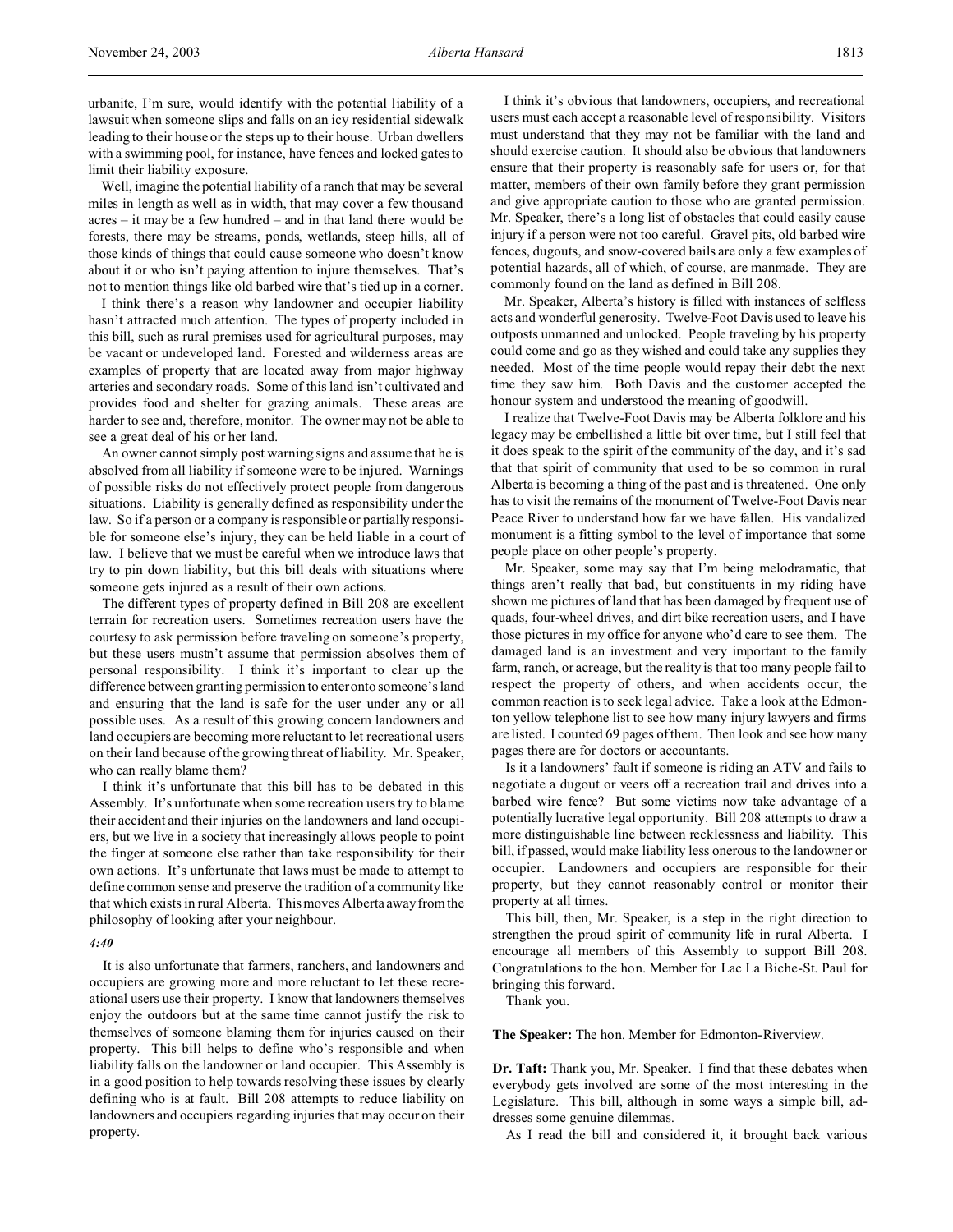thoughts and memories for me. For example, when it addresses under section 2(6.1)(2)(a)(ii) "vacant or undeveloped premises" and access to those, it made me think back to a time when I was a child spending time on a very popular holiday beach in Alberta. Near that beach, just up the hill behind the beach, was an abandoned house sitting on several acres of land. As kids will be kids, it wasn't uncommon for us to leave the beach and go up the trail to the top of the hill and explore this haunted house. There were no signs, no warnings about trespassing. There were no fences or gates or anything. But we'd go in, and of course it was a great adventure. The floors were rotten, and we'd try not to break through the floors and try to chase the mice and see if we could climb the stairs without falling through.

None of us ever got injured, but it's interesting to wonder: who was really responsible there? Was it the landowner who left this ruined old home wide open for kids to explore without any signage at all? Was it the kids? Was it us? Were we as probably 10 or 11 or 12 year olds entirely responsible for getting enticed into this situation? Was it our parents? Who was responsible? In some ways the question of responsibility is really what is at the core of this bill. In fact, I would say not in some ways; I'd say that that's exactly what's at the core of this bill.

I also reflect back on a more recent experience I had in Great Britain and which I've alluded to a couple of times previously in the Assembly on the amazing system of walking trails there are across Great Britain. There's a completely different culture to walking trails here than there is in Britain. In Britain the public rights-of-way to historic walking trails are guaranteed even if those trails go right through farmers' fields, through barnyards, through people's front yards and out their backyards. Whatever the ownership may be, as long as those trails are recognized as historic trails and are walked at least once every five years, then there is complete public access.

I don't know what the liability is. I'm sure the British have had to address it because these trails are heavily, heavily used by walkers and hikers in Great Britain, and undoubtedly there are injuries, and undoubtedly questions of liability come up there.

Here we have such a different culture. Our waterways are often freely accessible. We can canoe down a river through somebody's farm or ranch or whatever, and we have free access to the river. But once we get off the water and start hiking through a farmer's field, suddenly we are trespassing unless, of course, we have permission.

The issues here are ones of weighing who is responsible for what, and I'm inclined to agree with the thrust of this bill, which is to lighten the burden of liability and responsibility carried by the landowner and to shift it to the land user. If the land user, the recreational user has permission to visit the land, that should not free them of responsibility for good sense and self preservation as it were. So the intent of this bill is to open up access to our lands, to make landowners feel less nervous, less intimidated about allowing recreational use of their land and to reduce the penalty they may pay through quite possibly no fault of their own.

So I am inclined at this point to support Bill 208. I'll be listening carefully to debate, and I hope that somebody in here is going to argue against the bill so that I can get a good feel for why I might want to consider changing my view. But as it is right now, I'm convinced that this bill makes good, reasonable sense, and I expect to support it.

Thanks, Mr. Speaker.

*4:50*

**The Speaker:** The hon. Member for Airdrie-Rocky View.

**Ms Haley:** Thank you very much, Mr. Speaker. It's a pleasure today

to be able to rise and speak, actually, in favour of the Occupiers' Liability Amendment Act, 2003. Sorry to the opposition; I'm going to be in favour of this one.

I would like to thank my colleague the hon. Member for Lac La Biche-St. Paul for bringing this idea forward. He worked very hard on the recreation trails to try and come up with what some of the issues were. Part of what's in this bill addresses some of the concerns of landowners particularly in my area, where the causeway landowners group is that opposes the trails that our colleague across the way so eloquently spoke about in Britain. I'm sure that in Britain, where there are 60 million people, maybe they are well used and perhaps even well respected. Out here there are areas where the respect level may not be quite so high, and the risk to farms and agriculture can be fairly high.

What I like about this bill is that it does something that the Agricultural Dispositions Statutes Amendment Act doesn't do, and that is that it comes into force upon being passed as opposed to proclamation or royal assent. So that's a good thing. It saves us from having it sit on the books for another two or three years while we think about it some more.

What I wanted to talk about was the reductions to landowners' and occupiers' liability while ensuring at the same time that they must not be negligent with regard to allowing people onto their land. Owners and occupiers will still be liable if they display reckless or willful conduct in areas where it could hurt people. I think that that's a wise move, Mr. Speaker. On the other hand, in normal farm situations or dangers, things like barbed wire fences or dugouts and even gopher holes would not be a cause for concern for owners and occupiers to be held liable for as they have been at risk of in the past.

As well, Bill 208 ensures that it will be proclaimed by an agreed date rather than on proclamation, as I mentioned earlier, and 208 will open up private land for recreational use if the landowner or occupier so chooses. Currently landowners are very reluctant to allow recreational users access to their private land because of frivolous lawsuits, something that has become much more prevalent in our society today.

Bill 208 sets out to accomplish something more than the Agricultural Dispositions Statutes Amendment Act. The ag statutes amendment act added a section to the Occupiers' Liability Act which clarified the responsibility for recreational users on agricultural land; however, that legislation has yet to be proclaimed. By bringing this bill forward, we can deal with that now. Bill 208 not only does what the ADSAA attempted to do but goes a step further by including other forms of private land, Mr. Speaker, such as golf courses when they're not being used as golf courses or recreational trails and not just specifically with regard to agricultural land.

We in Alberta are behind in liability legislation. British Columbia, Saskatchewan, Manitoba, Ontario, and Prince Edward Island all have some sort of legislation that specifically outlines who is responsible for something when accidents occur specific to recreational users being on agricultural land. In British Columbia the legislation allows for entrants to a premise to willingly accept risks on their own behalf. It also outlines the responsibility of individuals who enter the property for recreational use. There are two conditions that would apply to this. The first is that the owner or occupier of the premises must receive no compensation for the entry or activity of the recreational user, and second, the owner or occupier of the premises must not provide the person with accommodation while they're on those premises.

Saskatchewan has adopted a completely unique approach to this situation. They have two different acts which govern hunters and snowmobilers. The Snowmobile Act, for example, contains a section that limits the liability of landowners for any injury, loss, or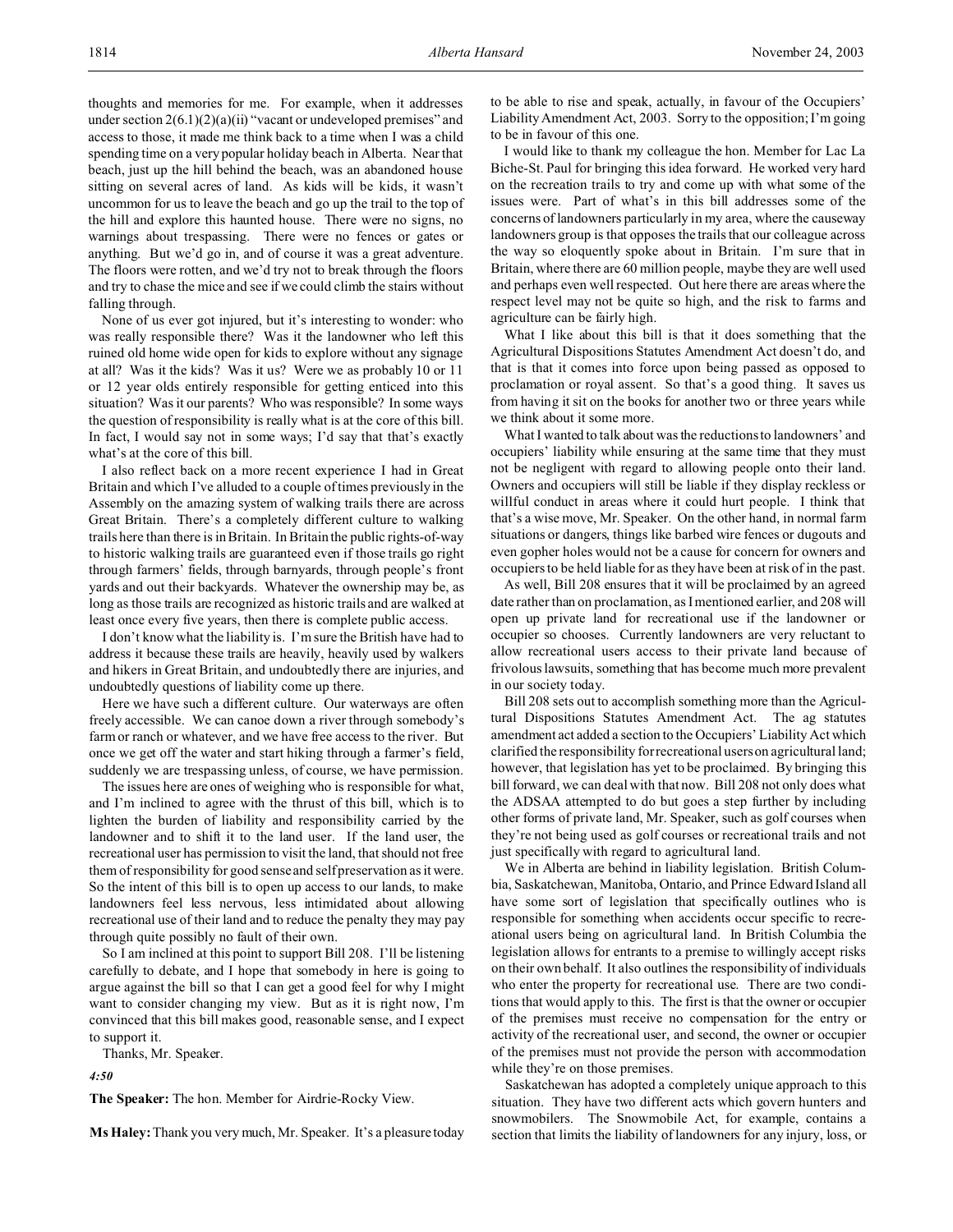damage suffered as a result of or stemming from a person using a snowmobile while on their land. Manitoba has legislation that is similar to Alberta's legislation, but it sets out specific rules for recreational users who use the land for off-road vehicles. This then outlines the responsibilities for both the user and the owner. Ontario legislation contains a separate section that rules that trespassers and recreational users are assumed to have willingly assumed all risks upon entering the premises.

I believe that my colleague has tried to come up with a moderate proposal, Mr. Speaker, that will certainly help landowners deal with frivolous lawsuits and hopefully, on the other side, help recreational users know what is actually appropriate.

An example I wanted to give you is that in Beiseker I have a family that lives on a farm who constantly feel that they are being harassed by people coming onto their private land. They have notrespassing signs up because they have a lot of large equipment in this one specific area of their farm. The sign gets knocked down, and the comments that are always being made to them are: if somebody gets hurt on your land, they're going to be liable. Our Occupiers' Liability Act has been woefully negligent in not being able to help these people. Even though I might have liked it to be a bit tougher than this, I think that there are some really good things in this bill, and I hope that it will go forward and actually pass and come into force for all Albertans.

When we were farming up in Athabasca years ago, people wanted to use our land for snowmobile use. We had no objection to their coming in and using it except for the fact that they were cutting our fences all the time. If you end up with 20 or 30 head of cattle on a 20,000 acre grazing lease that you can't find, it's not a really good day. On the flip side of owners of land being responsible, I think that recreational users of land also have to be responsible. There needs to be quid pro quo. If they're going to break the rules, they need to pay the price. If a farmer is good enough to let somebody use their land, they should not have to be afraid of lawsuits coming after them.

Anyway, once again to my colleague, congratulations on bringing this forward, and I hope that we're able to get it through this session. Thank you.

**The Speaker:** The hon. Member for Red Deer-North.

**Mrs. Jablonski:** Thank you, Mr. Speaker. It's an honour to stand today and speak in favour of Bill 208, the Occupiers' Liability (Recreational Users) Amendment Act, 2003. The intent of this bill sponsored by the hon. Member for Lac La Biche-St. Paul is to amend the Occupiers' Liability Act. The amendment would reduce the burden of legal liability on landowners and occupiers with regard to recreational users on their land.

With the passage of this bill liability concerns for farmers, ranchers, and land occupiers would be reduced to the same level that is owed trespassers, and therefore they may be more disposed to allow recreational users on their land. This bill offers the opportunity and option of owners and occupiers to make accessible their land to recreational users.

Mr. Speaker, land can often serve multiple purposes. In addition to agricultural functions much of Alberta's land may also be used during the summer months for a wide range of activities including horseback riding, hunting, fishing, and hiking. Many Albertans enjoy other outdoor pursuits such as using all-terrain vehicles or dirt bikes. The winter months often breathe a new life into Alberta's landscape. Instead of lying dormant during the months when crops can't grow and livestock are unable to graze, Alberta's vast fields are used for winter activities including skiing and snowmobiling.

Unfortunately, liability concerns often curb such activity and prevent many Albertans from participating in recreational pursuits. Many Alberta landowners are becoming less and less likely to allow others onto their property as the threat of litigation increases. While Alberta was the first province in Canada to implement an Occupiers' Liability Act, our current act is in need of an update. The act is often confusing, especially pertaining to the issue of liability, and because it does not place an adequate amount of responsibility on recreational users, it promotes litigation.

Mr. Speaker, the reading of the Occupiers' Liability Act often causes confusion for both landowners and recreational users regarding the issue of liability. Currently the act makes a distinction between visitors and trespassers and the duties that are owed them, stating that visitors are entitled to a common duty of care on the part of the occupier. Trespassers are not owed a duty of care by the occupier, but the occupier is liable for damages for death or injury to a trespasser that results from an occupier's willful or reckless conduct.

When the act elaborates on this common duty of care owed to visitors, it states that the occupier must "take such care as in all the circumstances of the case is reasonable to see that the visitor will be reasonably safe in using the premises." The problem is that the act does not explicitly offer any guidelines as to what constitutes the reasonable care to which visitors are entitled. Nor does it shed any further light on the term "reasonably safe." This leaves this portion of the act open to interpretation, and in the courtroom common sense does not always prevail.

Bill 208 offers a solution to the confusion. It seeks to shift the balance of responsibilitysomewhatand make recreational users more accountable for their own actions.

The proposed amendment to the act does not mean that landowners and occupiers will have no responsibility to those they grant permission to use their lands. Landowners will still be liable for reckless or willful conduct that results in injury or death. Farmers, ranchers, and landowners should still ensure that their land is safe for recreational purposes if they allow people to use their premises, but recreational users will be required to take more responsibility for their own actions.

*5:00*

The ramifications of Bill 208 will largely be seen in our rural communities as there is simply more open land in these areas. Rural residents have a special sense of community, Mr. Speaker. Nobody wants to be thought of as a bad neighbour, but the current legislation often makes some landowners wary of allowing recreational users on their property. This is largely due to the current risk of liability. The fear of possible litigation has limited the access of Alberta's beautiful lands to recreational users and visitors.

Often the areas that will be most affected by the bill can appear to be dangerous to those unfamiliar with agricultural practices. Farms and fields have many inherent hazards. Farm equipment is often left out in the field. Barbed wire fences are used to fence in cattle. Livestock may pose a threat to recreational users. These are all common occurrences on agricultural lands such as farms and ranches. Should Alberta's farmers and ranchers remain liable for accidents that could happen under conditions such as these, which, while appearing dangerous, are commonplace on most farms? Should landowners and occupiers be held liable for pre-existing natural conditions such as swamps, gullies, trees, or cliffs? Even something as seemingly harmless as a gopher hole or a fallen tree could cause an injury. Should they be held liable for changes in the weather such as heavy snowfalls or intense rainstorms, which may lead to an accident on their property?

The proposed bill would remove much of this unnecessary burden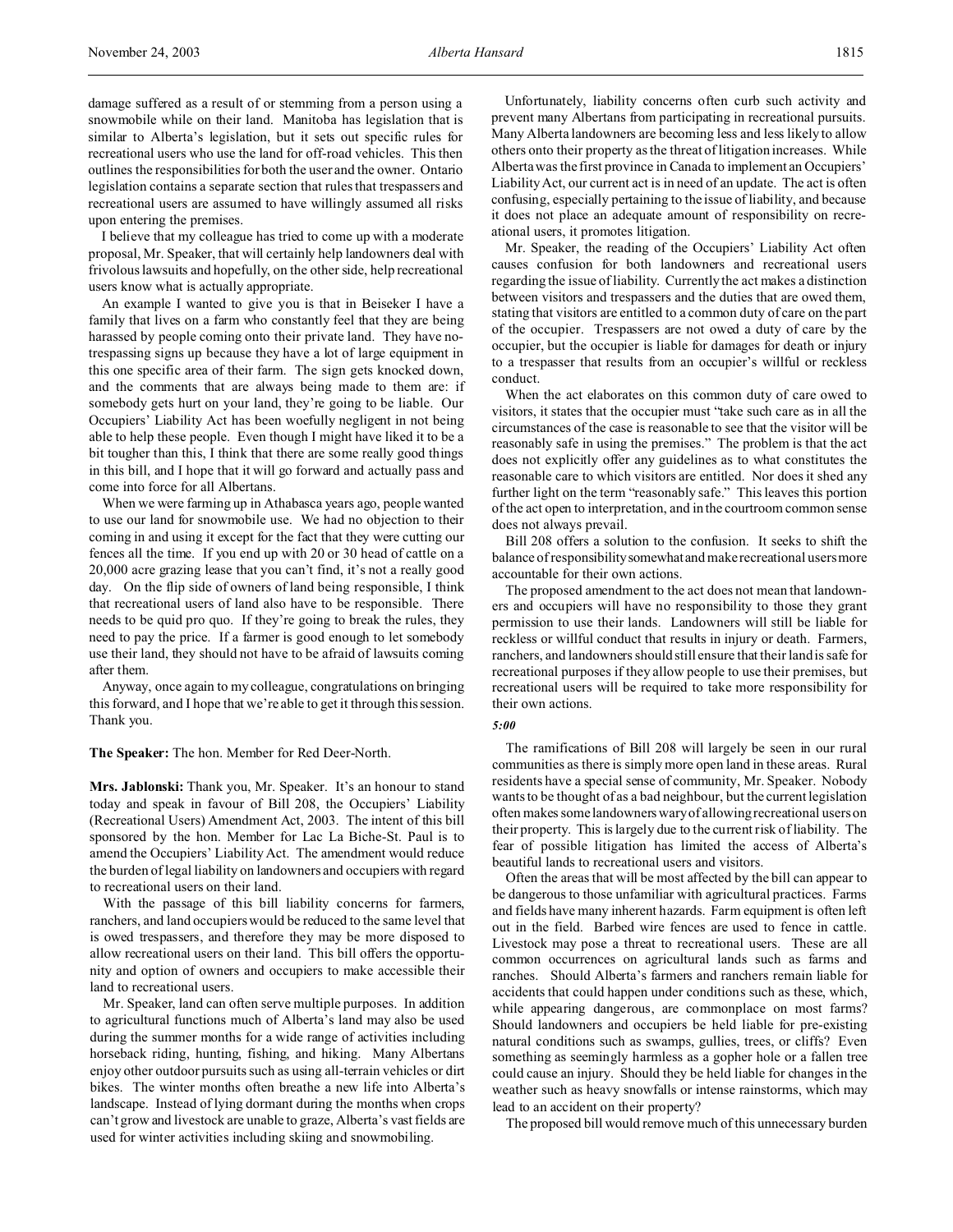on landowners and make it easier for Albertans to let others access their lands if they so choose. By shifting more responsibility to recreational users, there will be less hesitation to allow their property to be used for recreational purposes.

This means that Alberta's lands could be better enjoyed all year round. These lands could be used by individuals, friends, and families for activities ranging from hiking or bird-watching to using all-terrain vehicles. A land occupier will be more likely to allow families to partake in walks across his or her land if there is no danger of a potential lawsuit if one of the children is injured by tripping over an exposed tree root. Similarly, farmers may be more likely to allow users of snowmobiles to enjoy their land if they won't be held liable for injuries. Such injury could be caused if a snowmobile operator drives his or her sled into farm equipment or dips in the ground camouflaged by a recent snowfall, to name just one example.

While these are merely hypothetical examples, Mr. Speaker, they are not out of line with reality. In today's increasingly litigious society these concerns and hundreds like them are very real to occupiers of Alberta's rural lands. It is regrettable that lawmakers are being called upon to promote common sense, but it is becoming more and more necessary.

Under the current legislation when land occupiers do not grant recreational users permission to use their land, they often use the land anyway, becoming trespassers. This is where the ramifications of Bill 208 would extend beyond liability issues. This bill will enhance safety as the landowner will be more likely to know who is on his property and what activities are transpiring if he or she grants permissions to users. If landowners know who is on their property and what they are doing, it will be easier for them to maintain safety on their property. They will be better able to co-ordinate activities on their land to prevent incompatible activities such as hunting and bird-watching or skiing and skidooing from taking place at the same time. Land occupiers will also have an easier time keeping their land safe and hazard free if they are aware of recreational users on their property.

Mr. Speaker, I would like to highlight another piece of legislation that addresses the issue of liability: Bill 31, the Agricultural Dispositions Statutes Amendment Act, 1999. Bill 31 was passed in '99 but has yet to be proclaimed. This act included an amendment to the Occupiers' Liability Act which would allow recreational users permitted onto agricultural dispositions by disposition holders for recreational purposes the same duty as is owed a trespasser and not the duty of care previously owed in the act.

Bill 208 would essentially take the same approach that the Agricultural Dispositions Statutes Amendment Act took to public lands by reducing the liability owed to recreational users by private landowners. Bill 208 is currently written to apply to agricultural land, deeded land, community pastures, leased land, recreational trails, and golf courses when not open for playing. In addition, Bill 208 would ensure that this amendment would be proclaimed by an agreed date rather than by proclamation by Royal Assent, where it has stayed for over three years.

Mr. Speaker, it seems like almost every rural Albertan has a story or has a neighbour with a story involving recreational users and the accidents on their land. There is an increasing fear of litigation among these people. It would be a real shame if lawsuits stopped people from enjoying Alberta's lands. Bill 208 offers one solution to this problem, a fair solution that would strike a better balance of responsibility between landowners, farmers, ranchers, and recreational users, and for this reason I support this initiative and encourage all of my colleagues to vote in favour of Bill 208.

Thank you.

### **The Speaker:** The hon. Member for Calgary-Fort.

**Mr. Cao:** Thank you, Mr. Speaker. It gives me great pleasure to join the debate speaking in favour of Bill 208, the Occupiers' Liability (Recreational Users) Amendment Act, 2003.

To begin with, I'd like to offer my congratulations to my colleague, the hon. Member for Lac La Biche-St. Paul. This is a bill that makes a lot of sense. It offers concrete results for all Albertans. Mr. Speaker, as an outdoor person myself, I enjoy the splendor of Alberta's natural setting. Just like many other Albertans, myself and my family members do skiing in the winter, hiking and fishing in the summer, and relate well to the subject of this bill.

Mr. Speaker, as I was preparing to make these remarks, it occurred to me that we live in an age where we seem a little bit too prone to abdicate responsibility for our own actions. There appears to be a lot of blame to go around, and it is never very difficult to find someone who's an unwilling victim of almost any kind of unpleasantry or nuisance. The problem as I see it is that in the not too distant past there were not issues where there was a need to involve others. Nowadays, however, we see or hear about them almost every day.

We've all heard about people suing fast-food restaurants for spilling coffee on themselves or suing airlines for multimillion dollar amounts for turbulence in the air and lost pets or other similar things, more or less outrageous cases. I'm sure that in some of these cases very real pain was experienced by the plaintiffs. However, what makes these cases stand out, at least to my way of thinking, is the lack of personal responsibility, the urge to blame others and take legal action against what are essentially matters of personal conduct rather than instances of negligence. Even where there is evidence of negligence on the part of the defendants, how can astronomical sums of money be seen as proper compensation for what most often is a temporary imposition or inconvenience?

Mr. Speaker, I mention this because I see Bill 208 as having the potential to spare Albertans similarly frivolous lawsuits and needless burden on the legal system. Bill 208, as far as I can see, would place personal responsibility squarely where it belongs and allow the courts to handle the concerns of people whose lives have been truly affected by misdeeds and negligence.

With this in mind I will freely admit that I was surprised to learn that here in Alberta landowners can be held liable for events where recreational landusers who have sought and been granted permission to access the property sustained injury to themselves or damage to their vehicle. Quite frankly, this makes little sense to me. So I started thinking. Imagine, for instance, that a person happened to enjoy cross-country skiing in the wintertime. This is a popular spare-time activity for quite a number of Albertans and for many people in other parts of the world where the winter is especially enjoyable.

#### *5:10*

In any event, here in Alberta most public trails are groomed to accommodate cross-country skiers in the winter, but as it happens, not all trails lead to where the skiers may want to go. So they may seek permission from landowners to drive across their fields. With the snow cover being several feet deep, there is no risk of damage to the crops, so there's no discernible harm expected from traversing an otherwise frozen field. It is a matter of common courtesy, I may say, to inquire with the landowner if he or she will give his or her permission for a skier to cross the property. This is to be expected. Barring some particular pressing circumstances or conditions, one might also expect that the request will be granted.

Now, as the law currently reads and is applied, granting permis-